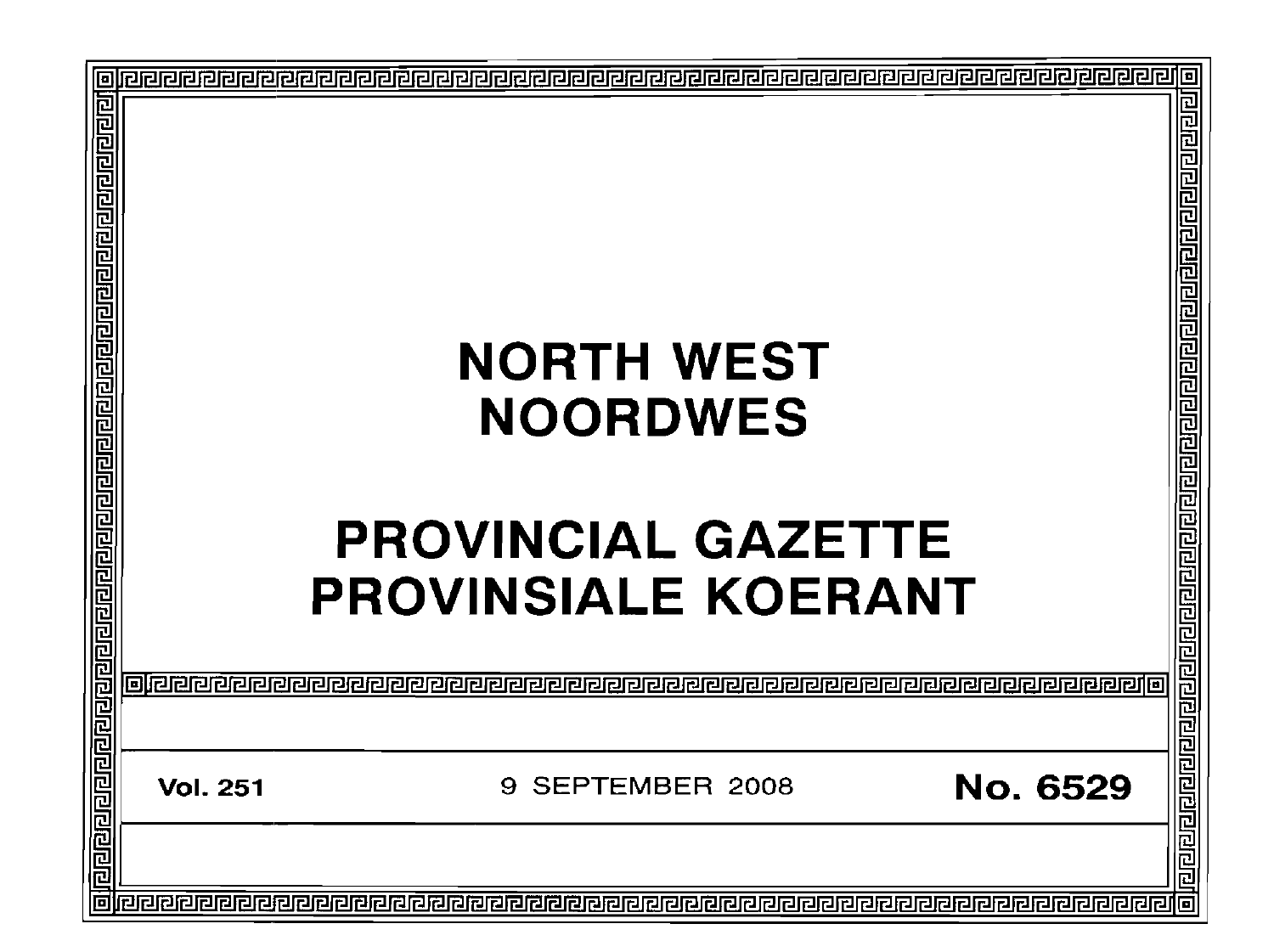## **CON"rENTS INHOUD**

| No.        |                                                                                                                          | Page<br>No. | Gazette<br>No. |
|------------|--------------------------------------------------------------------------------------------------------------------------|-------------|----------------|
|            | <b>GENERAL NOTICES</b>                                                                                                   |             |                |
| 502        | Development Facilitation Act,<br>1995:<br>Establishment of a land development<br>area: Erf 1788, Potchefstroom Extension |             |                |
| 503        | 12<br>do.: do.: Erf 856, Portion 1, Erf 856 and<br>Portion 1, Erf 857, Potchefstroom                                     | 8<br>9      | 6529<br>6529   |
| 504        | Notice concerning application for<br>consent use: Erf 238, Schoemansville                                                | 10          | 6529           |
| 505        | Town-planning and Townships Ordi-<br>nance (15/1986): Potchefstroom Amend-                                               |             |                |
|            | ment Scheme 1571                                                                                                         | 10          | 6529           |
| 506        | do.: Amendment Scheme 482                                                                                                | 11          | 6529           |
| 507        | do.: Amendment Scheme 13                                                                                                 | 12          | 6529           |
| 508        | do.: Amendment Scheme 15                                                                                                 | 12          | 6529           |
| 509        | do.: Ditsobotla Amendment Scheme 30.                                                                                     | 13          | 6529           |
|            |                                                                                                                          |             |                |
| 510<br>511 | do.: Amendment Scheme 453<br>do.: Establishment of township: Zilkaat-                                                    | 14          | 6529           |
| 512        | snek Wildlife Estate Extension 4<br>do.: do.: Zilkaatsnek Wildlife Estate                                                | 14          | 6529           |
|            |                                                                                                                          | 15          | 6529           |
| 516        | Town-planning and Townships Ordi-<br>nance (15/1986): Rezoning: Erf 774,                                                 |             |                |
|            |                                                                                                                          | 16          | 6529           |
| 517        | do.: Klerksdorp Amendment Scheme 462                                                                                     | 17          | 6529           |
| 518        | do.: Bloemhof Amendment Scheme 31                                                                                        | 18          | 6529           |
| 519        | do.: Schweizer-Reneke Amendment                                                                                          |             |                |
|            |                                                                                                                          | 18          | 6529           |
| 520        | do.: Rezoning: Erf 3463, Brits Extension                                                                                 | 19          | 6529           |
| 521        | do.: Rustenburg Amendment Scheme                                                                                         | 20          | 6529           |
| 522        | do.: Rustenburg Amendment Scheme                                                                                         | 20          | 6529           |
| 523        | do.: Rustenburg Amendment Scheme                                                                                         | 21          | 6529           |
| 524        | do.: Potchefstroom Amendment Scheme                                                                                      | 22          | 6529           |
| 525        | Development Facilitation Act, 1995:<br>Establishment of a land development<br>area: Part of Holding 11, Vyfhoek          |             |                |
| 526        | Agricultural Holdings<br>do.: do.: Remaining Extent of the farm                                                          | 25          | 6529<br>6529   |
| 527        | do.: do.: Erf 3000, Potchefstroom                                                                                        | 23<br>24    | 6529           |
|            | <b>LOCAL AUTHORITY NOTICES</b>                                                                                           |             |                |
| 385        | Town-planning and Townships Ordi-<br>nance (15/1986): City of Matlosana:<br>Declaration as an approved township:         |             |                |
| 386        | Wilkoppies Extension 69<br>Klerksdorp Amendment<br>do.: do.:                                                             | 29          | 6529           |
| 387        | do.: Tlokwe City Council: Potchefstroom                                                                                  | 32          | 6529           |
|            | Amendment Schemes 943, 944, 1236,<br>1261, 1284, 1313, 1328 and 1340                                                     | 34          | 6529           |
|            |                                                                                                                          |             |                |

| age<br>No. | Gazette<br>No. | No. |                                                                                     | Bladsy<br>No. | Koerant<br>No. |
|------------|----------------|-----|-------------------------------------------------------------------------------------|---------------|----------------|
|            |                |     | <b>ALGEMENE KENNISGEWINGS</b>                                                       |               |                |
|            |                | 502 | Wet op Ontwikkelingsfasilitering, 1995:<br>Stigting van grondontwikkelingsgebied:   |               |                |
| 8          | 6529           | 503 | Erf 1788, Potchefstroom-uitbreiding 12<br>do.: do.: Erf 856, Gedeelte 1, Erf 876 en | 8             | 6529           |
| 9          | 6529           | 504 | Gedeelte 1, Erf 857, Potchefstroom<br>Kennisgewing van aansoek vir toes-            | 9             | 6529           |
| 10         | 6529           |     | temmingsgebruik: Erf 238, Schoemans-                                                | 10            | 6529           |
| 10         | 6529           | 505 | Ordonnansie op Dorpsbeplanning en<br>(15/1986): Potchefstroom-<br>Dorpe             |               |                |
| 11         | 6529           |     | wysigingskema 1571                                                                  | 11            | 6529           |
| 12         | 6529           | 506 | do.: Wysigingskema 482                                                              | 11            | 6529           |
| 12         | 6529           | 507 | do.: Wysigingskema 13                                                               | 12            | 6529           |
| 13         | 6529           | 508 |                                                                                     | 13            | 6529           |
| 14         | 6529           |     | do.: Wysigingskema 15                                                               |               |                |
|            |                | 509 | do.: Ditsobotla-wysigingskema 30                                                    | 13            | 6529           |
| 14         | 6529           | 510 | do.: Wysigingskema 453                                                              | 14            | 6529           |
|            |                | 511 | do.: Stigting van dorp: Zilkaatsnek                                                 |               |                |
| 15         | 6529           |     | Wildlife Estate Extension 4                                                         | 15            | 6529           |
|            |                | 512 | do.: do.: Zilkaatsnek Wildlife<br>Estate                                            |               |                |
|            |                |     |                                                                                     | 16            | 6529           |
|            |                |     |                                                                                     |               |                |
| 16         | 6529           | 516 | Ordonnansie op Dorpsbeplanning en                                                   |               |                |
| 17         | 6529           |     | Dorpe (15/1986): Hersonering: Erf 774,                                              |               |                |
| 18         | 6529           |     |                                                                                     | 17            | 6529           |
|            |                | 517 | do.: Klerksdorp-wysigingskema 462                                                   | 17            | 6529           |
| 18         | 6529           | 518 | do.: Bloemfhof-wysigingskema 31                                                     | 18            | 6529           |
|            |                | 519 | do.: Schweizer-Reneke-wysigingskema                                                 |               |                |
| 19         | 6529           |     |                                                                                     | 19            | 6529           |
|            |                |     |                                                                                     |               |                |
| 20         | 6529           | 520 | do.: Hersonering: Erf 3463, Brits-uitbrei-                                          |               |                |
|            |                |     |                                                                                     | 19            | 6529           |
| 20         | 6529           | 521 | do.: Rustenburg-wysigingskema 488                                                   | 20            | 6529           |
|            |                | 522 | do.: Rustenburg-wysigingskema 222                                                   | 21            | 6529           |
| 21         | 6529           | 523 | do.: Rustenburg-wysigingskema 375                                                   | 22            | 6529           |
|            |                | 524 | do.: Potchefstroom Amendment Scheme                                                 |               |                |
|            |                |     |                                                                                     | 22            | 6529           |
| 22         | 6529           |     | Wet op Ontwikkelingsfasilitering, 1995:                                             |               |                |
|            |                | 525 |                                                                                     |               |                |
|            |                |     | Stigting van 'n grondontwikkelings-                                                 |               |                |
|            |                |     | gebied: Deel van Hoewe 11, Vyfhoek-                                                 |               |                |
| 25         | 6529           |     |                                                                                     | 26            | 6529           |
|            |                | 526 | do.: do.: Resterende Gedeelte van die                                               |               |                |
| 23         | 6529           |     |                                                                                     | 23            | 6529           |
| 24         | 6529           | 527 | do.: do.: Erf 3000, Potchefstroom                                                   | 24            | 6529           |
|            |                |     |                                                                                     |               |                |
|            |                |     | <b>PLAASLIKE BESTUURSKENNISGEWINGS</b>                                              |               |                |
|            |                |     | Ordonnansie op Dorpsbeplanning en                                                   |               |                |
|            |                | 385 |                                                                                     |               |                |
|            |                |     | $(15/1986)$ :<br>Stadsraad<br>Dorpe<br>van                                          |               |                |
| 29         | 6529           |     | Matlosana: Verklaring tot goedgekeurde                                              |               |                |
|            |                |     | dorp: Wilkoppies-uitbreiding 69                                                     | 27            | 6529           |
| 32         | 6529           | 386 | do.: do.: Klerksdorp-wysigingskema 386                                              | 32            | 6529           |
|            |                | 387 | do.: Tlokwe Stadsraad: Potchefstroom-                                               |               |                |
|            |                |     | wysigingskemas 943, 944, 1236, 1261,                                                |               |                |
| 34         | 6529           |     | 1284, 1313, 1328 en 1340                                                            | 33            | 6529           |
|            |                |     |                                                                                     |               |                |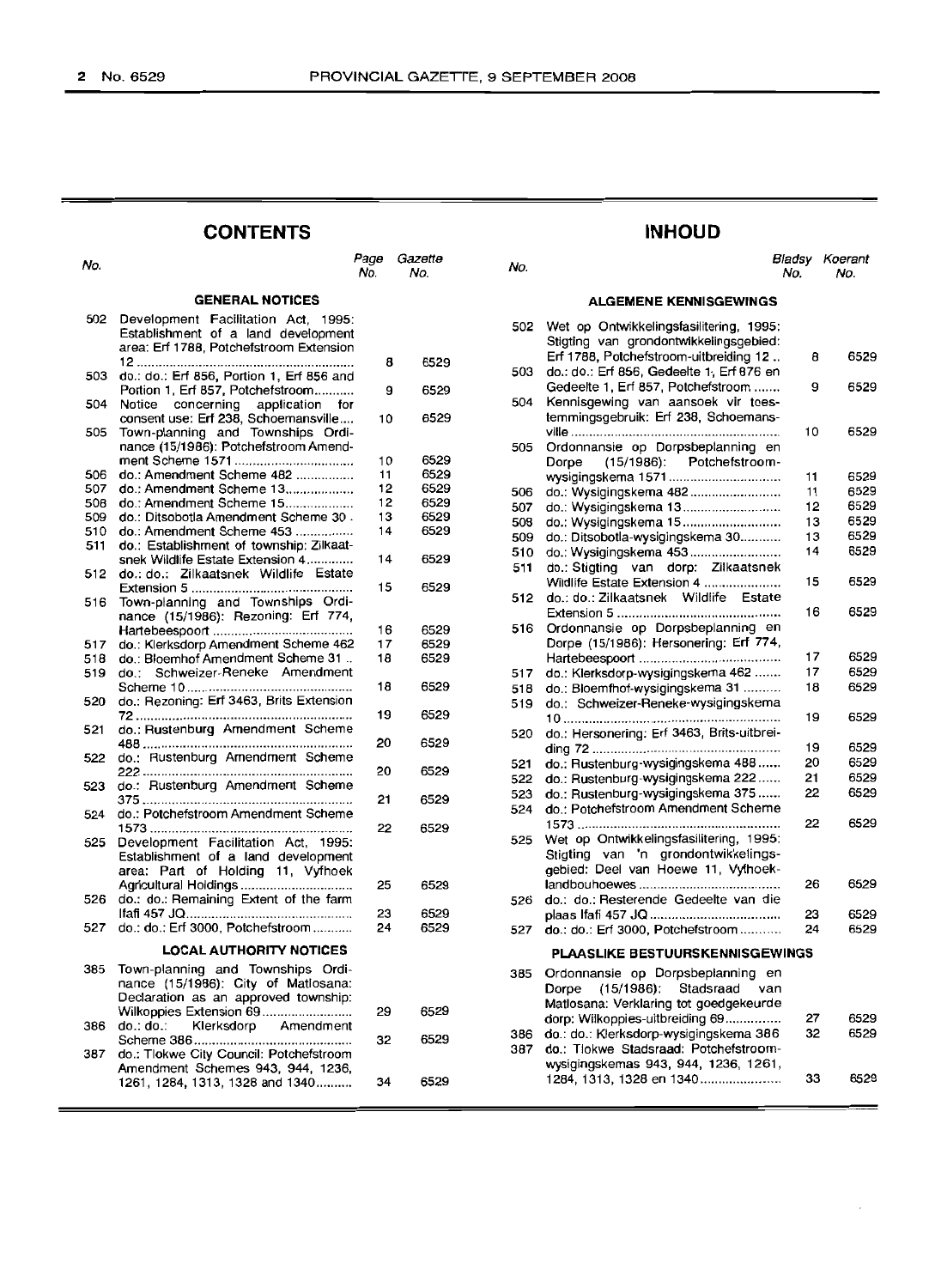| <b>IMPORTANT NOTICE</b>                                                                                                                                       |                                       |  |  |  |
|---------------------------------------------------------------------------------------------------------------------------------------------------------------|---------------------------------------|--|--|--|
| The                                                                                                                                                           |                                       |  |  |  |
| <b>North West Province Provincial Gazette Function</b>                                                                                                        |                                       |  |  |  |
| will be transferred to the                                                                                                                                    |                                       |  |  |  |
| <b>Government Printer</b> in Pretoria                                                                                                                         |                                       |  |  |  |
| as from 1 February 2006                                                                                                                                       |                                       |  |  |  |
| <b>NEW PARTICULARS ARE AS FOLLOWS:</b>                                                                                                                        |                                       |  |  |  |
| <b>Physical address:</b>                                                                                                                                      | <b>Postal address:</b>                |  |  |  |
| <b>Government Printing Works</b><br>149 Bosman Street<br>Pretoria                                                                                             | Private Bag X85<br>Pretoria<br>0001   |  |  |  |
| New contact persons: Louise Fourie Tel.: (012) 334-4686                                                                                                       | Mrs H. Wolmarans Tel.: (012) 334-4591 |  |  |  |
| Fax number: (012) 323-8805                                                                                                                                    |                                       |  |  |  |
| E-mail addresses:<br>hester.wolmarans@gpw.gov.za<br>louis.fourie@gpw.gov.za                                                                                   |                                       |  |  |  |
| <b>Contact persons for subscribers:</b>                                                                                                                       |                                       |  |  |  |
| Mrs S. M. Milanzi Tel.: (012) 334-4734<br>Mrs J. Wehmeyer Tel.: (012) 334-4753<br>Fax.: (012) 323-9574                                                        |                                       |  |  |  |
| This phase-in period is to commence from 1 February 2006 (suggest date of advert)<br>and notice comes into operation as from 1 February 2006.                 |                                       |  |  |  |
| Subscribers and all other stakeholders are advised to send their advertisements<br>directly to the Government Printing Works, 7 days before publication date. |                                       |  |  |  |
| In future, adverts have to be paid in advance<br>before being published in the Gazette.                                                                       |                                       |  |  |  |

**AWIE VAN ZVL** Advertising Manager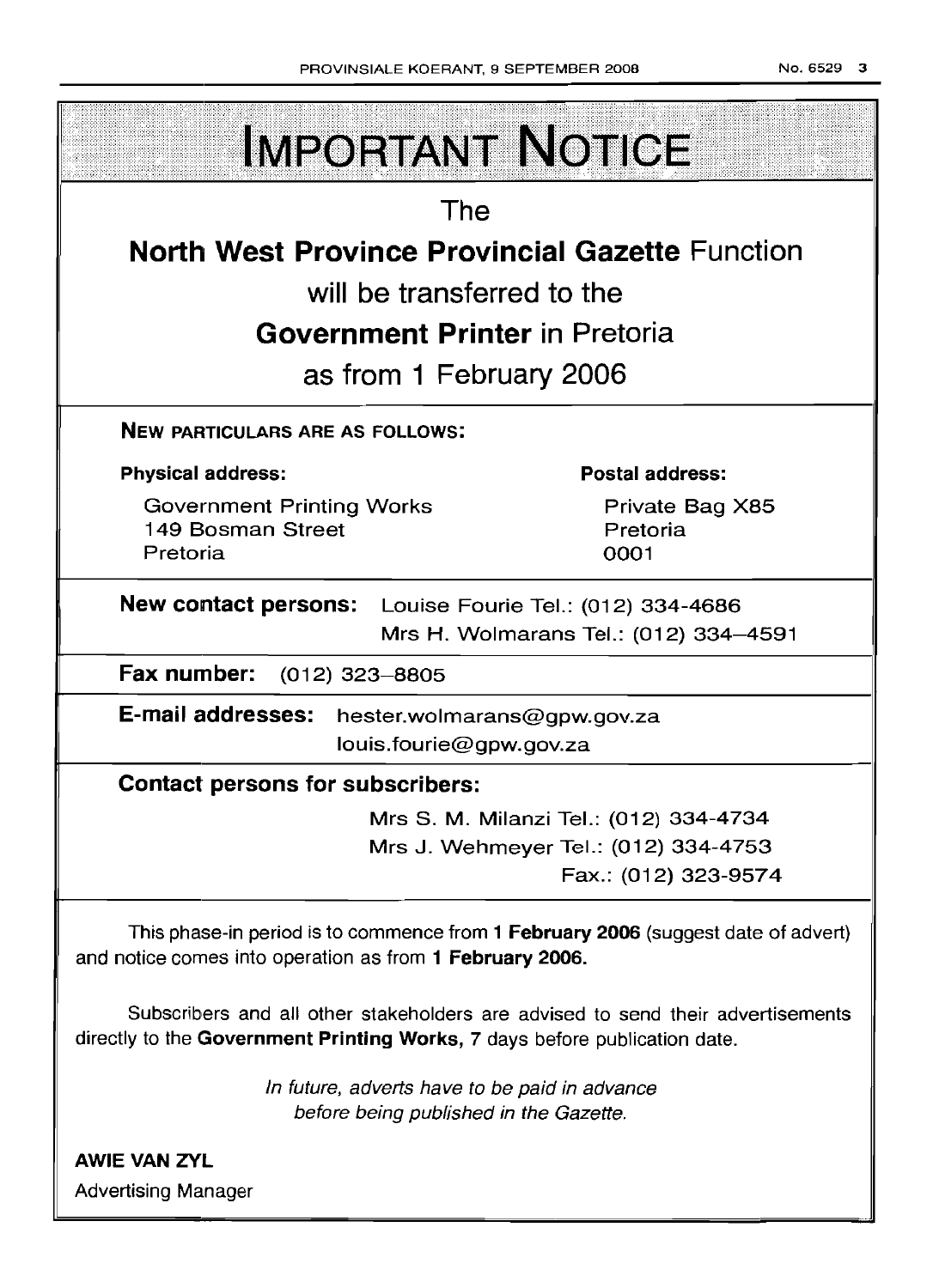IT IS THE CLIENTS RESPONSIBILITY TO ENSURE THAT THE CORRECT AMOUNT IS PAID AT THE CASHIER OR DEPOSITED INTO THE GOVERNMENT PRINTING WORKS BANK ACCOUNT AND ALSO THAT THE REQUISITION/COVERING LETTER TOGETHER WITH THE ADVERTISEMENTS AND THE PROOF OF DEPOSIT REACHES THE GOVERNMENT PRINTING WORKS IN TIME FOR INSERTION IN THE PROVINCIAL GAZETTE.

**No ADVERTISEMENTS WILL BE PLACED WITHOUT PRIOR PROOF OF PRE-PAYMENT.**

# 1/4 page **R 187.37** Letter Type: Arial Size: 10 Line Spacing: At: Exactly 11 pt '/4 page **R 374.75** Letter Type: Arial Size: 10 Line Spacing: At: Exactly 11 pt **A PRICE INCREASE OF 18,5% WILL BE**<br> **EFFECTIVE ON ALL TARIFFS FROM 1** MAY 2008 1/4 page **R 562.13** Letter Type: Arial Size: 10 Line Spacing: At: Exactly 11 pt 1/4page **R 749.50** Letter Type: Arial Line Spacing: At:

SUBSCRIPTION: R 163,35 PER YEAR / R 749,50 PER PAGE =  $25cm = R$  30,00

Exactly 11 pt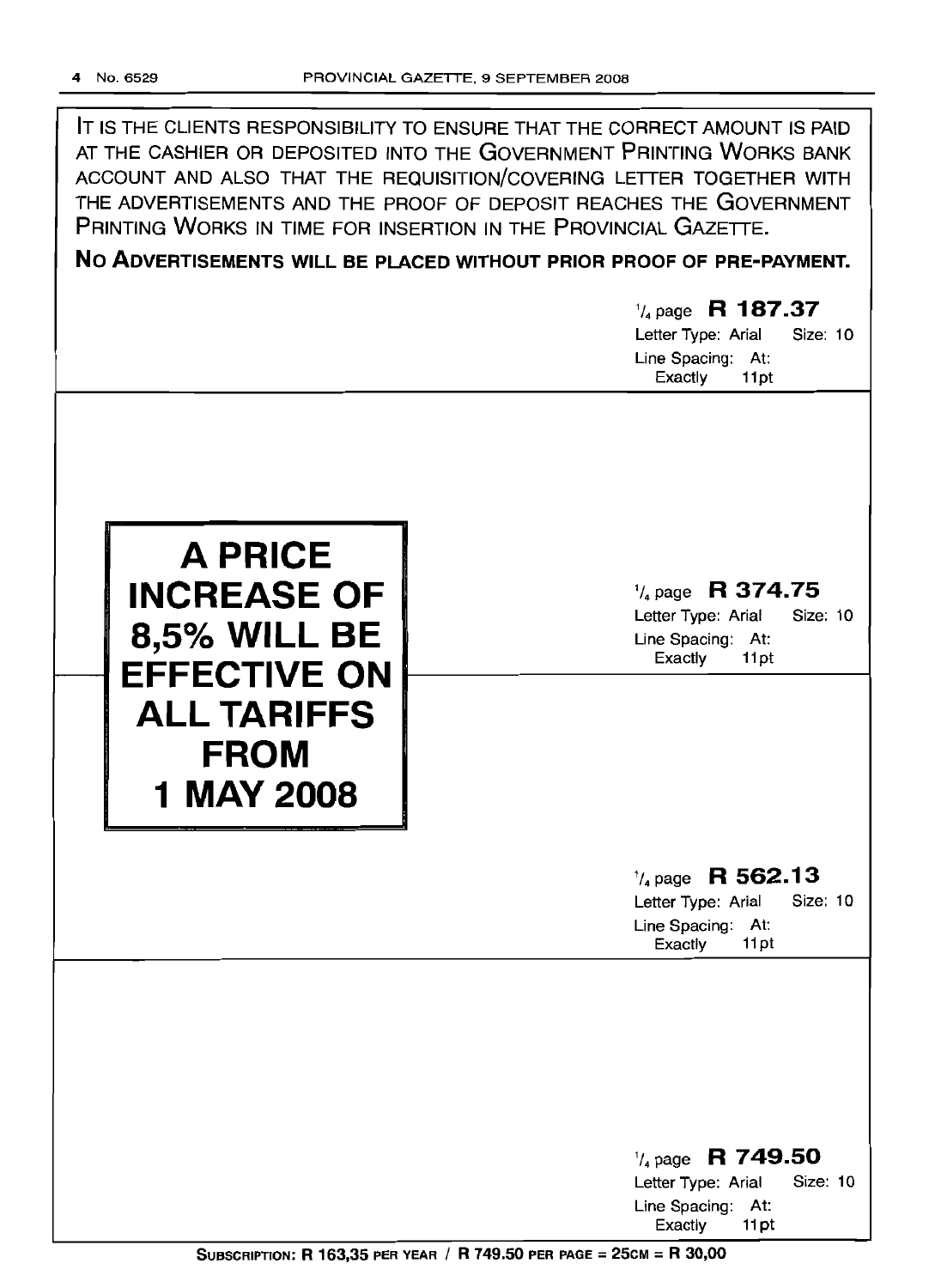

- (1) any delay in the publication of a notice or publication of such notice on any date other than that stipulated by the advertiser;
- (2) erroneous classification of a notice, or the placement of such notice in any section or under any heading other than the section or heading stipulated by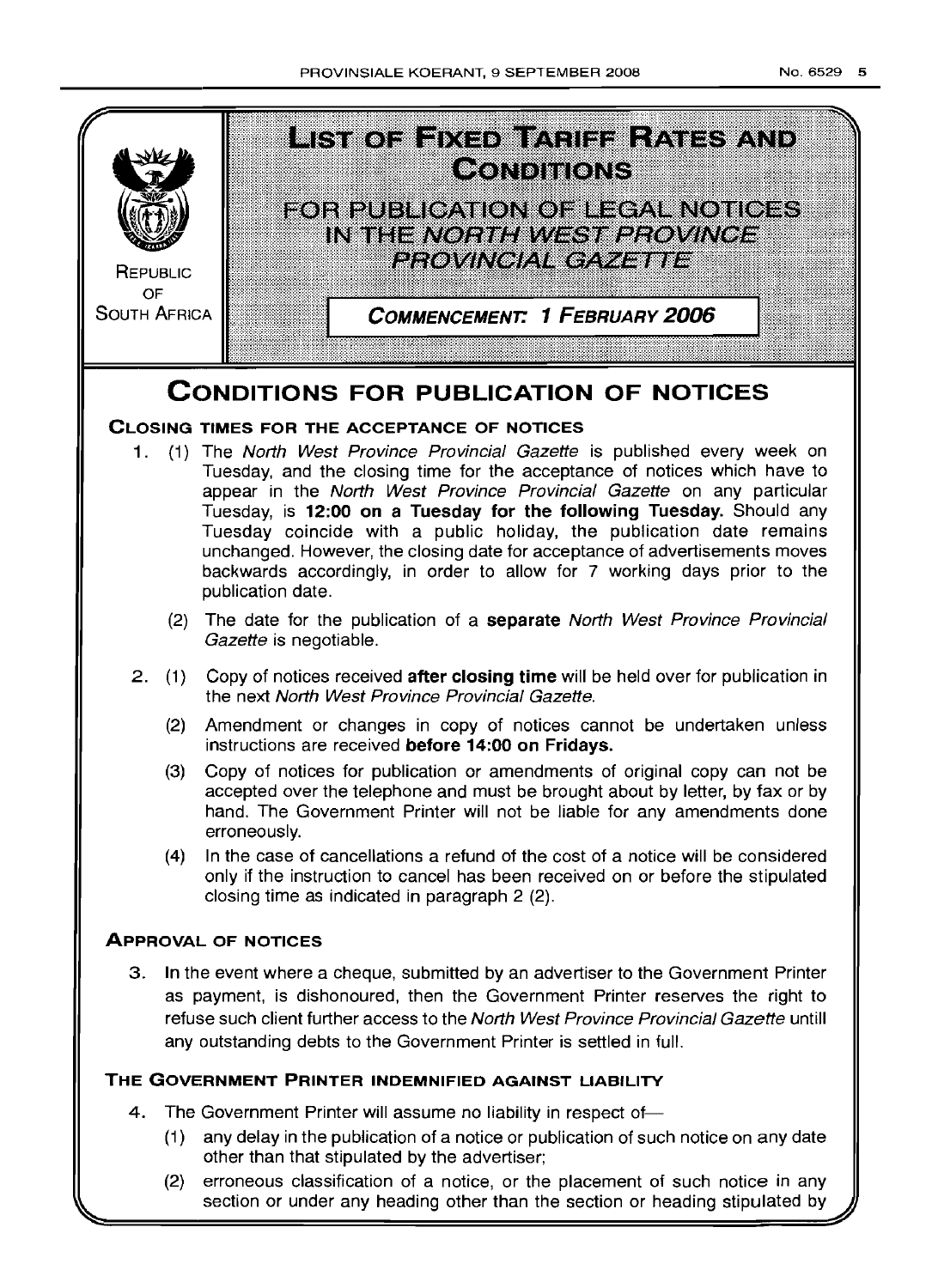- (3) any editing, revision, omission, typographical errors or errors resulting from faint or indistinct copy.
- (4) The Government Printing Works is not responsible for any amendments.

## **LIABILITY OF ADVERTISER**

5. Advertisers will be held liable for any compensation and costs arising from any action which may be instituted against the Government Printer in consequence of the publication of any notice.

## **COpy**

- 6. Copy of notices must be typed on one side of the paper only and may not constitute part of any covering letter or document.
- 7. At the top of any copy, and set well apart from the notice, the following must be stated:

Where applicable

- (1) The heading under which the notice is to appear.
- (2) The cost of publication applicable to the notice, in accordance with the "Word Count Table".

## **PAYMENT OF COST**

- 9. **With effect from 1 April 2005 no notice will be accepted for publication unless the cost of the insertion(s) is prepaid in CASH or by CHEQUE or POSTAL ORDERS. It can be arranged that money can be paid into the banking account of the Government Printer, in which case the deposit slip accompanies the advertisement before publication thereof.**
- 10. (1) The cost of a notice must be calculated by the advertiser in accordance with the word count table.
	- (2) Where there is any doubt about the cost of publication of a notice, and in the case of copy, an enquiry, accompanied by the relevant copy, should be addressed to the **Advertising Section, Government Printing Works, Private Bag X85, Pretoria, 0001 [Fax: (012) 323-8805],** before publication.
- **11.** Overpayment resulting from miscalculation on the part of the advertiser of the cost of publication of a notice will not be refunded, unless the advertiser furnishes adequate reasons why such' miscalculation occurred. In the event of underpayments, the difference will be recovered from the advertiser, and the notice(s) will not be published until such time as the full cost of such publication has been duly paid in cash or by cheque or postal orders, or into the banking account.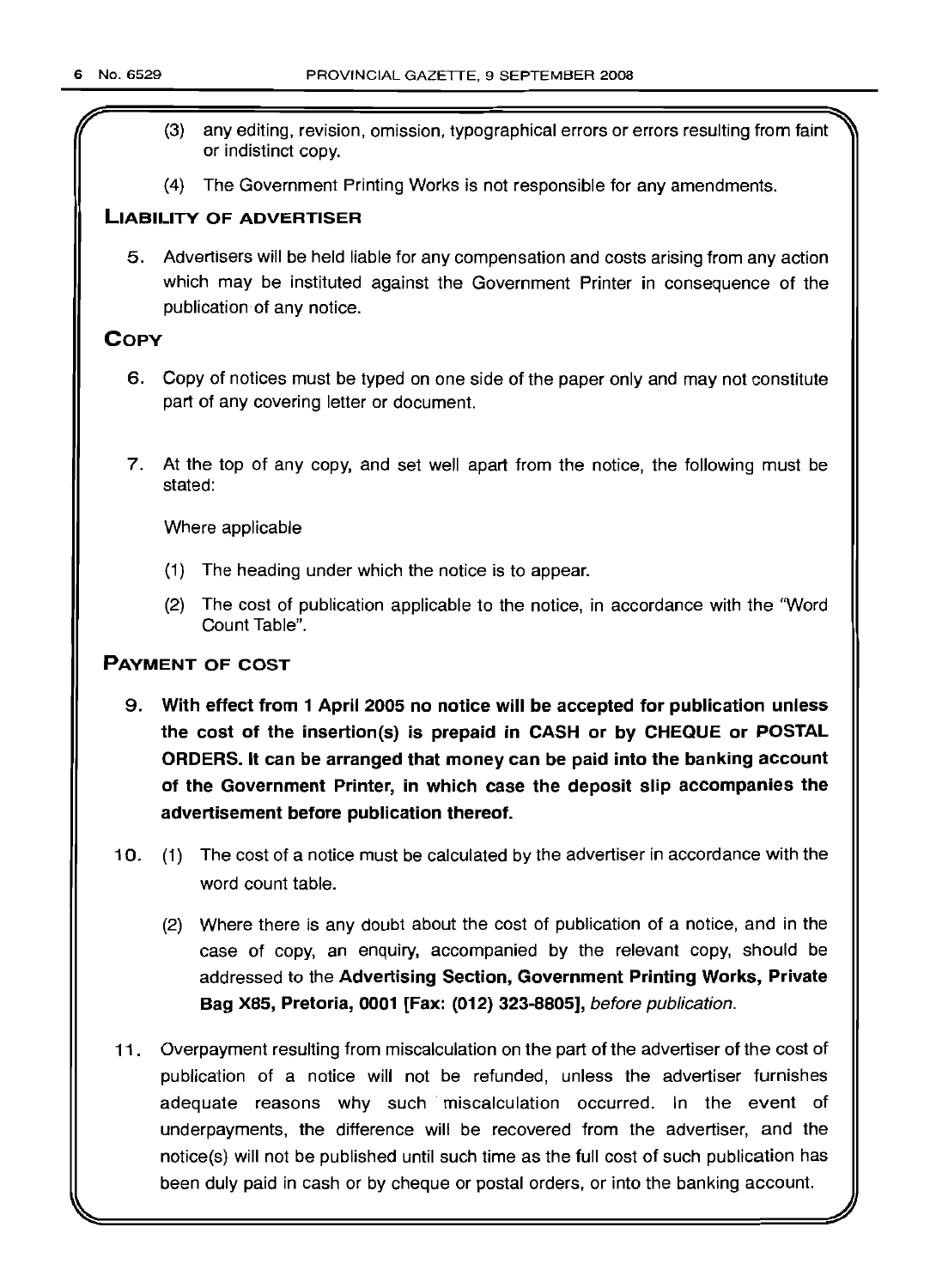- 12. In the event of a notice being cancelled, a refund will be made only if no cost regarding the placing of the notice has been incurred by the Government Printing Works.
- 13. The Government Printer reserves the right to levy an additional charge in cases where notices, the cost of which has been calculated in accordance with the Word Count Table, are subsequently found to be excessively lengthy or to contain overmuch or complicated tabulation.

## PROOF OF PUBLICATION

14. Copies of the North West Province Provincial Gazette which may be required as proof of publication, may be ordered from the Government Printer at the ruling price. The Government Printer will assume no liability for any failure to post such North West Province Provincial Gazette(s) or for any delay in despatching it/them.

## **GOVERNMENT PRINTERS BANK ACCOUNT PARTICULARS**

Bank:

ABSA

BOSMAN STREET

Account No.: 4057114016

Branch code: 632005

Reference No.: 00000050

Fax No.: (012) 323 8805 and (012) 323 0009

## Enquiries:

| Mrs. L. Fourie    | Tel.: (012) 334-4686 |
|-------------------|----------------------|
| Mrs. H. Wolmarans | Tel.: (012) 334-4591 |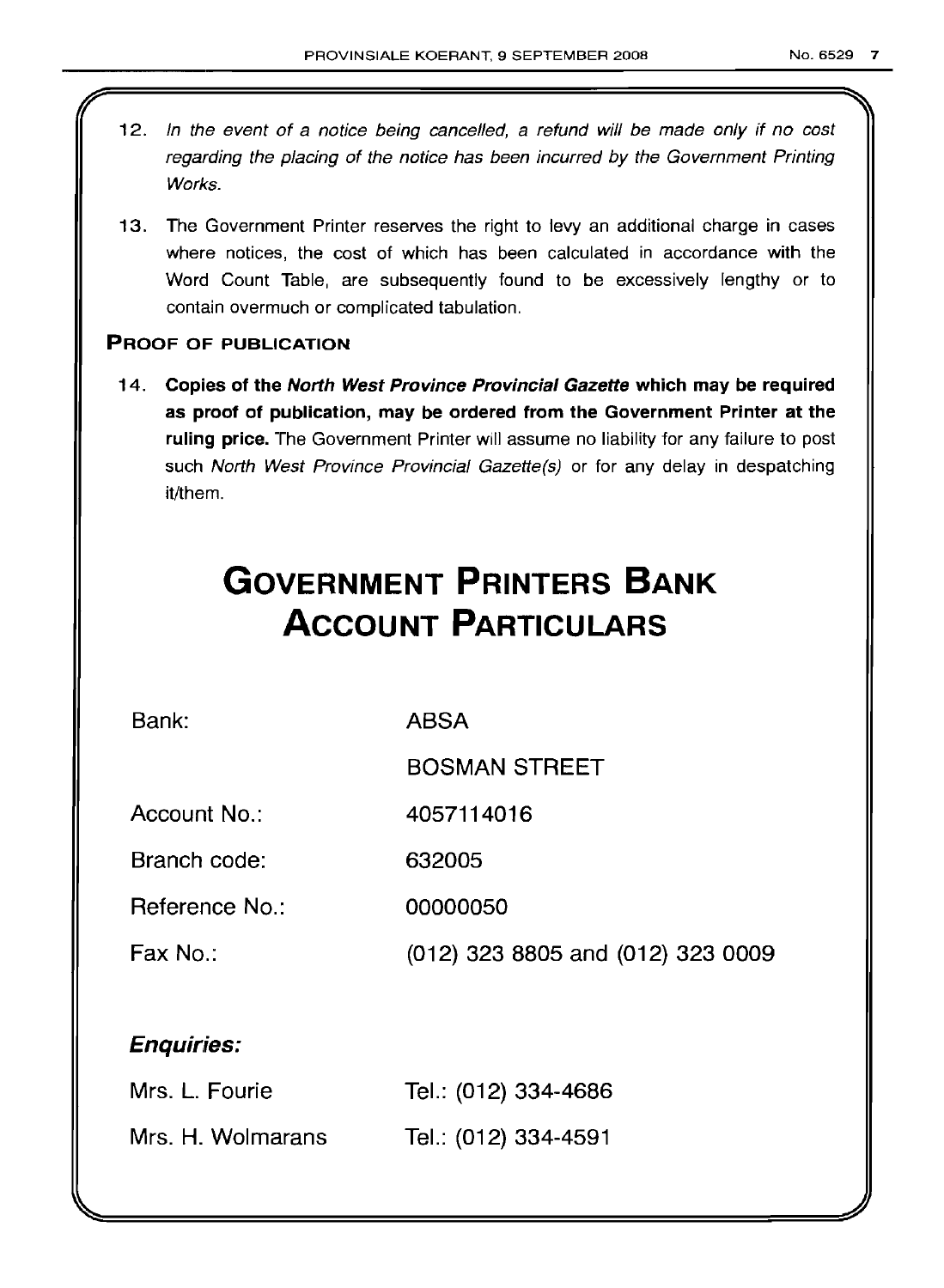## **GENERAL NOTICES • ALGEMENE KENNISGEWINGS**

## **NOTICE 502 OF 2008**

## [REGULATION 17 (9) OF THE DEVELOPMENT FACILITATION REGULATIONS IN TERMS OF THE DEVELOPMENT FACILITATION ACT, 1995]

Welwyn Town and Regional Planners as consultants for Kroonvaal 1-stop BK, No. 1995/005015/23, has lodged an application in terms of the Development Facilitation Act for the establishment of a land development area rezoning of Ert 1788, Potchefstroom Extension 12, Registration Division I.Q., North West.

The ert will be rezoned as follows: (i) The rezoning from "Residential 1" to "Special" with Annexure 1107 for parking, service industry (carwash centre) and a refreshment room (kiosk/tea garden).

The relevant plan(s), document(s) and information are available for inspection at the office of the Designated Officer, Ramosa Riekert Building, corner of Von Wielligh and Gerrit Maritz Streets, Dassierand, Potchefstroom, for a period of 21 days from 2 September 2008 (date of first publication),

The application will be considered at a tribunal hearing to be held at the council chambers, Ramosa Riekert Building, corner of Von Wielligh and Gerrit Maritz Streets, Dassierand, Potchefstroom, on 26 November 2008 at 10:00 and if any objections are received, a pre-hearing will take place on 19 November 2008 at the abovementioned council chambers at 10:00.

Any person having an interest in the application should please note:

1. You may within a period of 21 days from the date of first publication of this notice, provide the designated officer with your written objections or representations.

OR

2. If your comments constitute an objection to any aspect of the land development application, you may but you are not obliged to, appear in person or through a representative before the tribunal on the date mentioned above.

Any written objection or representation must be delivered to the designated officer at the offices of the Designated Officer, Ramosa Riekert Building, corner of Von Wielligh and Gerrit Maritz Streets, Dassierand, Potchefstroom, or posted to Private Bag X1213, Potchefstroom, for attention Mr N.P. Claassen.

Any queries may be directed to the Designated Officer: Tel No. (018) 297-5011 and Fax No. (018) 297-7956. .**-.**

## **KENNISGEWING 502 VAN 2008**

[REGULASIE 17 (9) VAN DIE REGULASIES OP ONTWIKKELlNGSFASILITERING INGEVOLGE DIE WET OP ONTWIKKELlNGSFASILITERING, 1995]

Welwyn Stads- en Streekbeplanners as konsultante van Kroonvaal 1-stop BK No. 1995/005015/23, het 'n aansoek ingevolge die Wet op Ontwikkelingsfasilitering, 1995, ingedien vir die hersonering van 'n grondontwikkelingsgebied op Ert 1788, Potchefstroom Uitbreiding 12, Registrasieafdeling I.Q., Noordwes.

Die ert sal as volg hersoneer word: (i) Die hersonering vanaf "Residensieel 1" na "Spesiaal" met Bylae 1107 vir parkering, diensnywerheid (karwassery) en 'n verversingsplek (kiosk/teetuin).

Die betrokke plan(ne), dokument(e) en inligting is ter insae beskikbaar by die Aangewese Beampte, Ramosa Riekertgebou, hoek van Von Wielligh- en Gerrit Maritzstraat, Dassierand, Potchefstroom, vir 'n tydperk van 21 dae vanaf 2 September 2008 (datum van eerste publikasie).

Die aansoek sal oorweeg word op 'n sitting van die tribunaal wat gehou word by die raadsaal, Ramosa Riekert Gebou, hoek van Von Wielligh en Gerrit Maritzstraat, Dassierand, Potchefstroom op 26 November 2008 om 10:00 en indien besware ontvang is, sal 'n voor-verhoor tribunaal sitting gehou word op 19 November 2008 by die raadsaal soos bo genoem om 10:00.

Enige persoon wat 'n belang in die aansoek het, moet asseblief daarop let dat:

1. U binne 'n tydperk van 21 dae vanaf die datum van eerste publikasie van hierdie kennisgewing die aangewese beampte van u geskrewe besware of vertoë kan voorsien.

OF

2. Indien u kommentare 'n beswaar teen enige aspek van die grondontwikkelingsaansoek daarstel, u of u verteenwoordiger persoonlik voor die tribunaal kan verskyn op die datum hierbo vermeld, maar u is nie verplig nie.

Enige geskrewe beswaar of vertoe moet afgelewer word by die aangewese beampte by die kantore van die Aangewese Beampte, Ramosa Riekertgebou, hoek van Von Wielligh en Gerrit Maritzstraat, Dassierand, Potchefstroom, of gepos word aan Privaatsak X1213, Potchefstroom, 2520, vir aandag mnr. N.P. Claassen.

Enige navrae kan gerig word aan die Aangewese Beampte by Tel: (018) 297-5011 en Faks: (018) 297-7956.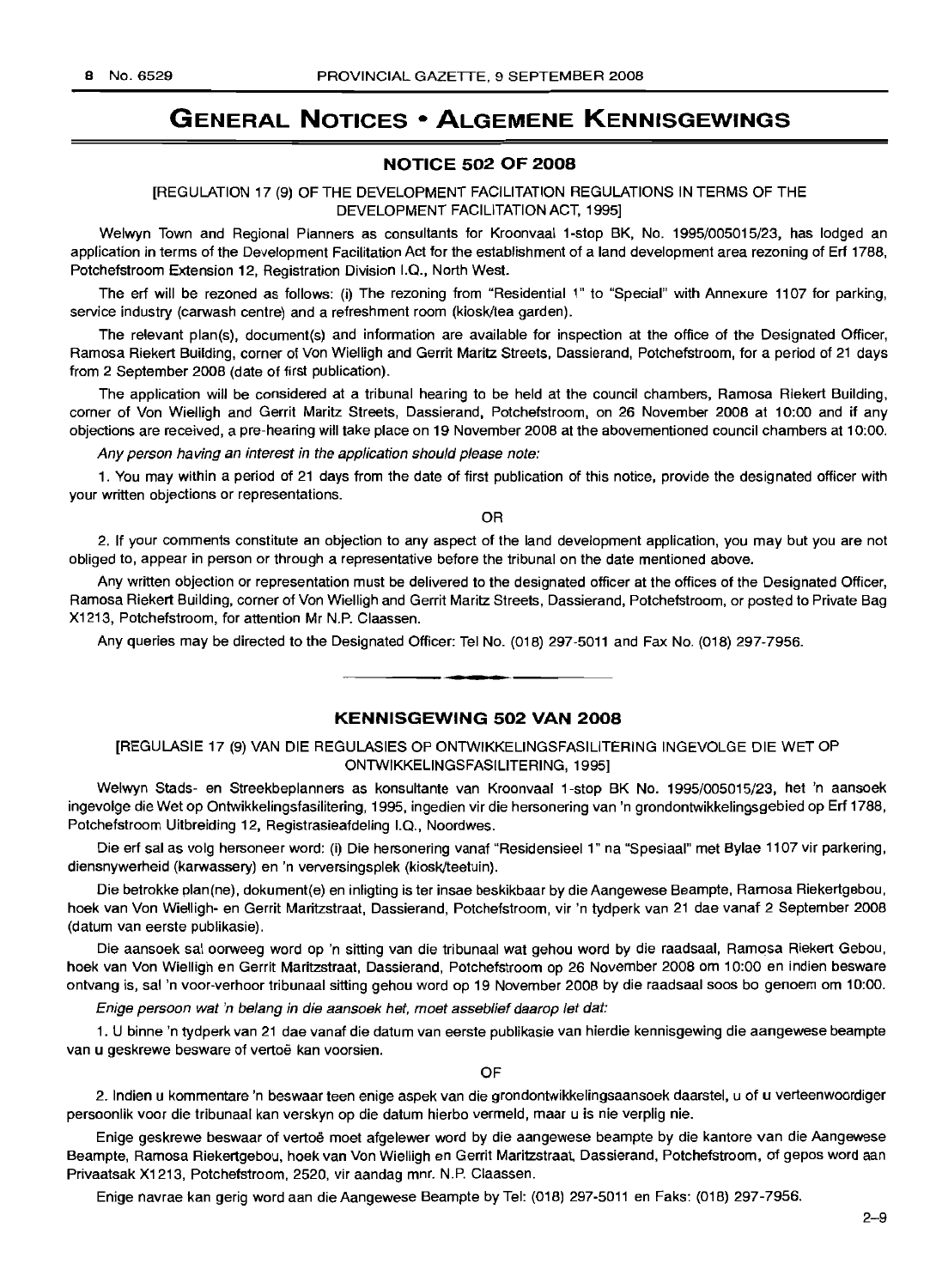## **NOTICE 503 OF 2008**

## IREGULATION 17 (9) OF THE DEVELOPMENT FACILITATION REGULATIONS IN TERMS OF THE DEVELOPMENT FACILITATION ACT 1995]

Welwyn Town and Regional Planners as consultants for Zonwalt Family Trust No. IT8624/1996 and Jan Adriaan van der Walt, 10: 4105165029086, Anna Margaretha van der Walt, 10: 7902140152083 and Rudolf Johannes van der Walt, 10: 7407315035089, has lodged an application in terms of the Development Facilitation Act for the establishment of a land development area rezoning of the Remaining Portion of Erf 856, Portion 1 of Erf 856 and Remaining Portion of Portion 1 of Erf 857, Potchefstroom, Registration Division 1.0., North West.

The erven will be rezoned as follow:

□ From "Residential 1" with density of one dwelling house per 1 000 m<sup>2</sup> (Remaining Portion of Portion 1 of Erf 857) and "Special" with Annexure 731 (Portion 1 of Erf 856 and Remaining Portion of Erf 856) to:

o "Business 4" with Annexure 1097 for refreshment rooms, dwelling units, guesthouse and place of instruction.

The relevant plan(s), document(s) and information are available for inspection at the office of the Designated Officer, Ramosa Riekert Building, corner of Von Wielligh and Gerrit Maritz Streets, Dassierand, Potchefstroom, for a period of 21 days from 2 September 2008 (date of first publication).

The application will be considered at a Tribunal hearing to be held at the Council Chambers, Ramosa Riekert Building, corner of Von Wielligh and Gerrit Maritz Streets, Dassierand, Potchefstroom, on 26 November 2008 at 10:00, and if any objections are received, a pre-hearing will take place on 19 November 2008 at the abovementioned Council Chambers at 10:00.

Any person having an interest in the application should please note:

1. You may within a period of 21 days from the date of first publication of this notice, provide the designated officer with your written objections or representations.

OR

2. If your comments constitute an objection to any aspect of the land development application, you may but you are not obliged to, appear in person or through a representative before the Tribunal on the date mentioned above.

Any written objection or representation must be delivered to the designated officer at the offices of the Designated Officer, Ramosa Riekert Building, corner of Von Wielligh and Gerrit Maritz Streets, Dassierand, Potchefstroom, or posted to Private Bag X1213, Potchefstroom, for attention Mr N.P. Claassen.

Any queries may be directed to the Designated Officer: Telephone No. (018) 297-5011 and Fax No. (018) 297-7956 .

**.-**

## **KENNISGEWING 503 VAN 2008**

[REGULASIE 17 (9) VAN DIE REGULASIES OP ONTWIKKELlNGSFASILITERING INGEVOLGE DIE WET OP ONTWIKKELlNGSFASILITERING, 1995]

Welwyn Stads- en Streekbeplanners as konsultante van Zonwalt Family Trust Nr. IT8624/1996 en Jan Adriaan van der Walt, 10: 4105165029086, Anna Margaretha van der Walt, 10: 7902140152083 en Rudolf Johannes van der Walt, 10: 7407315035089, het 'n aansoek ingevolge die Wet op Ontwikkelingsfasilitering, 1995, ingedien vir die hersonering van 'n grondontwikkelingsgebied op die Resterende Gedeelte van Erf 856, Gedeelte 1 van Erf 856 en die Resterende Gedeelte van Gedeelte 1 van Erf 857, Potchefstroom, Registrasie Afdeling I.Q., Noordwes.

Die erf sal as volg hersoneer word:

Van "Residensieel 1" met die digtheid van een woonhuis per 1 000 m<sup>2</sup> (Resterende Gedeelte van Gedeelte 1 van Erf 857) en "Spesiaal" met Bylae 731 (Gedeelte 1 van Erf 856 en Resterende Gedeelte van Erf 856) na:

o "Besigheid 4" met Bylae 1097 vir verversingplek, wooneenhede, gastehuis en 'n onderrigplek.

Die betrokke plan(ne), dokument(e) en inligting is ter insae beskikbaar by die Aangewese Beampte, Ramosa Riekert Gebou, hoek van Von Wielligh en Gerrit Maritzstrate, Dassierand, Potchefstroom, vir 'n tydperk van 21 dae vanaf 2 September 2008 (datum van eerste publikasie).

Die aansoek sal oorweeg word op 'n sitting van die Tribunaal wat gehou word by die Raadsaal, Ramosa Riekert Gebou, hoek van Von Wielligh en Gerrit Maritzstrate, Dassierand, Potchefstroom, op 26 November 2008 om 10:00, en indien besware ontvang is, sal 'n voor-verhoor Tribunaal sitting gehou word op 19 November 2008 by die raadsaal soos bo genoem om 10:00.

Enige persoon wat 'n belang in die aansoek het, moet asseblief daarop let dat:

1. U binne 'n tydperk van 21 dae vanaf die datum van eerste publikasie van hierdie kennisgewing die aangewese beampte van u geskrewe besware of vertoë kan voorsien.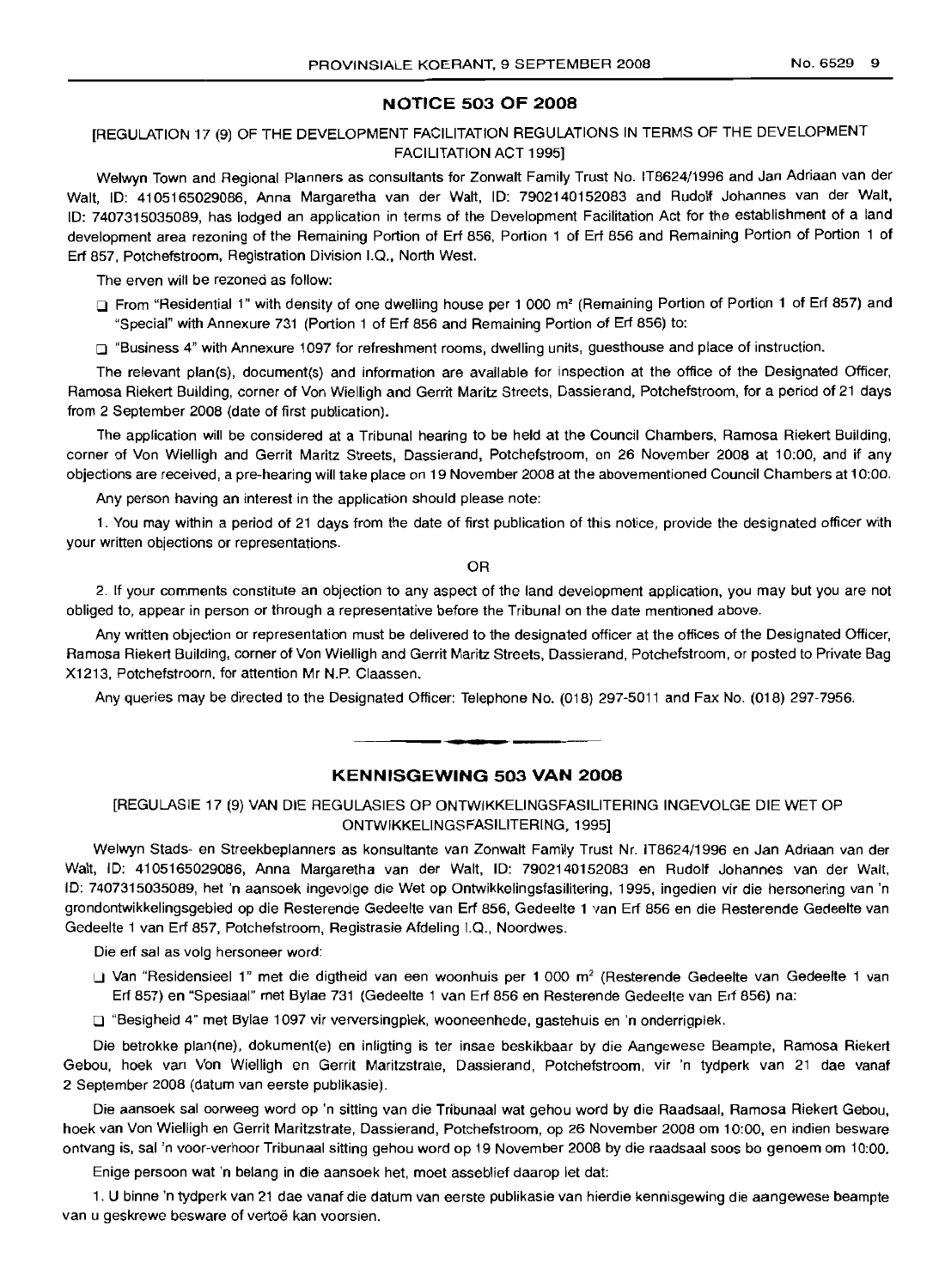OF

2. Indien u kommentaar 'n beswaar teen enige aspek van die grondontwikkelingsaansoek daarstel, u of u verteenwoordiger persoonlik voor die Tribunaal kan verskyn op die datum hierbo vermeld, maar u is nie verplig nie.

Enige geskrewe beswaar of vertoë moet afgelewer word by die aangewese beampte by die kantore van die Aangewese Beampte, Ramosa Riekert Gebou, hoek van Von Wielligh en Gerrit Maritzstrate, Dassierand, Potchefstroom, of gepos word aan Privaatsak X1213, Potchefstroom, 2520, vir aandag Mm. N.P. Claassen.

Enige navrae kan gerig word aan die Aangewese Beampte by Telefoon No. (018) 297-5011 en Faks No. (018) 297-7956.

2-9

## **NOTICE 504 OF 2008**

## NOTICE CONCERNING APPLICATION FOR CONSENT USE

Symbio Planning Consultants hereby gives notice in terms of Clause 13 / 22 of the Hartbeespoort Town-planning Scheme, 1993, that an application for Consent Use has been submitted for Ert 238 of Schoemansville Township, Reg. Div. J.Q; NW. Province.

Application has been made for consent use to allow the owner to operate a Dentistry Medical Clinic at the home office on the property. The owner will continue to live on the property but will use a portion of the property for his dentistry practice.

Further particulars of the application are open for inspection at the office of the Municipal Manager of Town Planning, Dept. of Land, Housing and Environment, Fourth Floor, Room 15, Municipal Offices, Von Velden Street, Brits.

Any person who wishes to object to the granting of the application or who wishes to make representations in regard thereof shall submit his objections or representations in writing and in duplicate to the Municipal Manager at the above address or at P.O. Box 106, Brits, 0250 within a period of 28 days from the date of first publication of this notice, 26 August 2008.

Symbio Planning Consultants (Pty) Ltd, P.O. Box 291, Ifafi, 0260. Tel. (012) 253-2463/082 440 7959.

## **KENNISGEWING 504 VAN 2008**

**- I**

KENNISGEWING VAN AANSOEK VIR TOESTEMMINGS GEBRUIK

Symbio Planning Consultants gee hiermee kennisgewing ingevolge Klousule 13 / 22 van die Dorpsbeplanningskema van Hartbeespoort, 1993, kennis dat 'n aansoek vir toestemmings gebruik ontvang is vir Ert 238 van Schoemansville Dorp, Reg. Afd. J.Q. NW. Provinsie.

'n Aansoek is ingedien vir toestemmings gebruik om die grond eienaar toe te laat om 'n tandaarts mediese kliniek te bedryf binne sy kantoor op sy ert. Die eienaar gaan nog op die ert bly maar wil 'n stuk van die grond gebruik vir sy tandaarts praktyk.

Verdere besonderhede van die aansoek lê ter insae by die kantoor van die Munisipale Bestuurder: Stadsbeplanning, Department van Grond, Behuising, Omgewing, Vierde Vloer, Kamer 15, Munisipale Kantore, Van Veldenstraat, Brits, binne 'n tydperk van 28 dae vanaf die datum van eerste publikasie van hierdie kennisgewing.

Enige persoon wat teen die toestaan van die aansoek beswaar wil maak of vertoë in verband daarmee wil rig, moet sy besware of vertoë skriftelik en in tweevoud aan die Munisipale Bestuurder, by die bovermelde adres of by Posbus 106, Brits, 0250, binne 'n tydperk van 28 dae vanaf die datum van eerste publikasie van hierdie kennisgewing 26 Augustus 2008 indien.

Symbio Planning Consultants (Pty) Ltd, P.O. Box 291, Ifafi, 0260. Tel. (012) 253-2463/082 440 7959.

26-2

## **NOTICE 505 OF 2008**

NOTICE OF APPLICATION FOR AMENDMENT OF THE POTCHEFSTROOM TOWN-PLANNING SCHEME, 1980, IN TERMS OF SECTION 56 (1) (b) (i) OF THE TOWN-PLANNING AND TOWNSHIPS ORDINANCE, 1986 (ORDINANCE 15 OF 1986)

## **POTCHEFSTROOM AMENDMENT SCHEME 1571**

We, Welwyn Town and Regional Planners, being the authorised agent of the owner of the proposed Erven 1267, 1268, 1269 and 1270, situated in the Town Area, Baillie Park Extension 29, hereby give notice in terms of section 56 (1) (b) (i) of the Town-planning and Townships Ordinance, 1986, that we have applied to the Tlokwe City Council for the amendment of the town-planning scheme known as the Potchefstroom Town-planning Scheme, 1980, by the rezoning of the property described above, situated at Njala Street, Baillie Park, from "Residential 1" to "Residential 3".

Particulars of the application will lie for inspection during normal office hours at the office of the Municipal Manager, Wolmarans Street, Potchefstroom, for a period of 28 days from 2 September 2008.

Objections to or representations in respect of the application must be lodged with or made in writing to the Municipal Manager at the above address or at P.O. Box 113, Potchefstroom, 2520, within a period of 28 days from 2 September 2008.

Address of applicant: Welwyn Town and Regional Planners, P.O. Box 20508, Noordbrug, 2522. Tel: (018) 293-1536.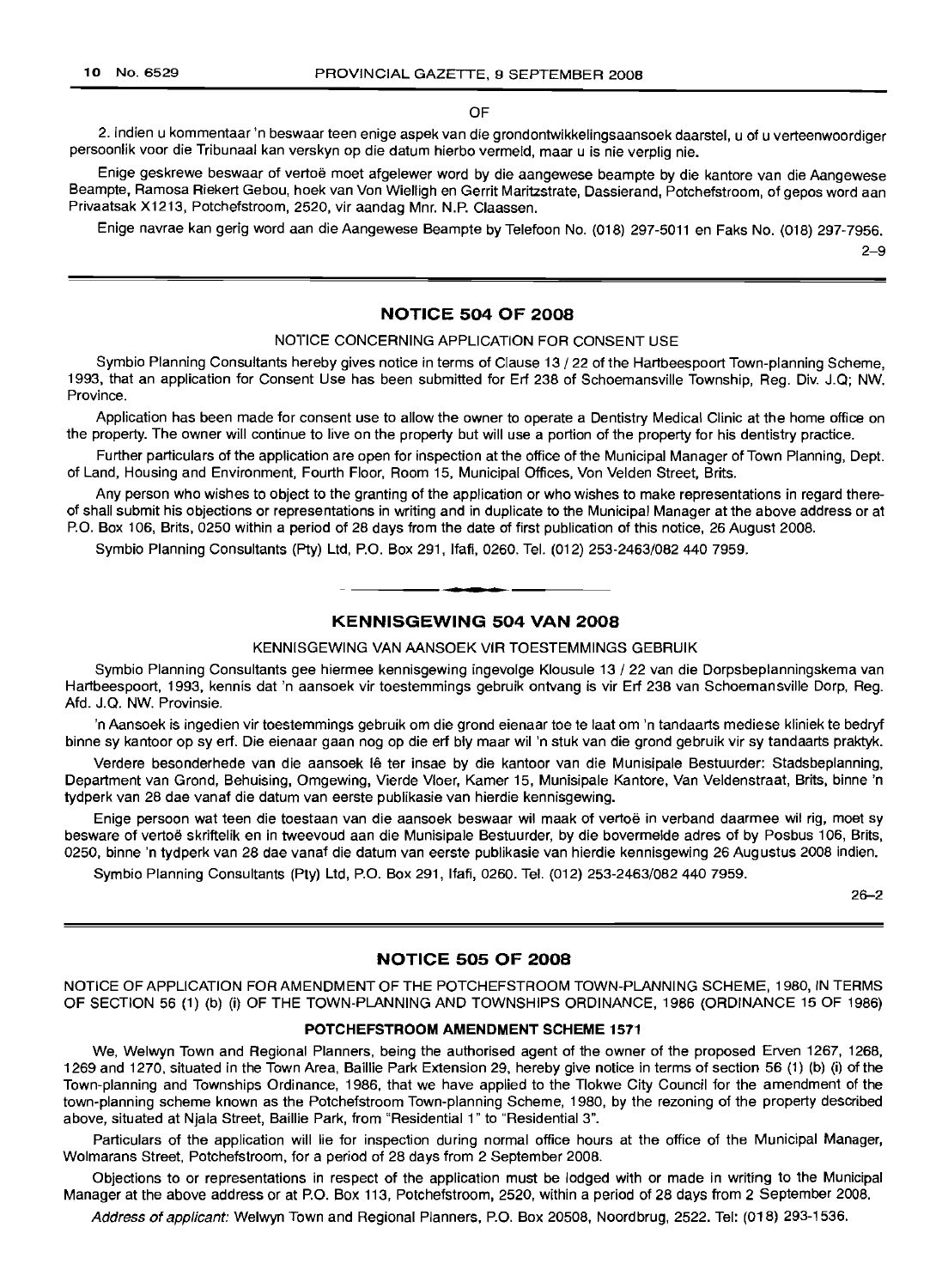## **KENNISGEWING 505 VAN 2008**

KENNISGEWING VAN AANSOEK OM WYSIGING VAN DIE POTCHEFSTROOM DORPSBEPLANNINGSKEMA, 1980, INGEVOLGE ARTIKEL 56 (1) (b) (i) VAN DIE ORDONNANSIE OP DORPSBEPLANNING EN DORPE, 1986 (ORDONNANSIE 15 VAN 1986)

## **POTCHEFSTROOM·WYSIGINGSKEMA** 1571

Ons, Welwyn Stads- en Streekbeplanners, synde die gemagtigde agent van die eienaar van die voorgestelde Erwe 1267, 1268, 1269 en 1270, geleë in die dorpsgebied, Baillie Park Uitbreiding 29, ingevolge artikel 56 (1) (b) (i) van die Ordonnansie op Dorpsbeplanning em Dorpe, 1986, gee hiermee kennis dat ons by die Tlokwe Stadsraad aansoek gedoen het om die wysiging van die dorpsbeplanningskema, bekend as die Potchefstroom-dorpsbeplanningskema, 1980, deur die hersonering van die eiendom hierbo beskryf, geleë te Nialastraat, Baillie Park, vanaf "Residensieel 1" na "Residensieel 3".

Besonderhede van die aansoek lê ter insae gedurende gewone kantoorure by die kantoor van die Munisipale Bestuurder, Wolmaransstraat, Potchefstroom, vir 'n tydperk van 28 dae vanaf 2 September 2008.

Besware teen of vertoe ten opsigte van die aansoek moet binne 'n tydperk van 28 dae vanaf 2 September 2008 skriftelik tot die Munisipale Bestuurder by bovermelde adres of by Posbus 113, Potchefstroom, 2520, ingedien of gerig word.

Adres van applikant: Welwyn Stads- en Streekbeplanners, Posbus 20508, Noordbrug, 2522. Tel: (018) 293-1536.

2-9

## **NOTICE 506 OF 2008**

NOTICE OF APPLICATION FOR AMENDMENT OF TOWN-PLANNING SCHEME IN TERMS OF SECTION 56 (1) (b) (i) OF THE TOWN-PLANNING AND TOWNSHIPS ORDINANCE, 1986 (ORDINANCE 15 OF 1986)

## **RUSTENBURG LAND USE MANAGEMENT SCHEME, 2005-AMENDMENT SCHEME 482**

Maxim Planning Solutions being the authorised agent of the owner of Portion 82 (a portion of Portion 2) of the farm Waterval No. 306-JQ, hereby gives notice in terms of section 56 (1) (b) (i) of the Town-planning and Townships Ordinance, 1986, that we have applied to the Rustenburg Local Municipality for the amendment of the town-planning scheme known as Rustenburg Land Use Management Scheme, 2005, by the rezoning of the property described above, situated South East of the P16-1 and D108 crossing, from "Agricultural" to "Special" for mining purposes, including inter alia, but not restricted to, offices and training facilities associated with mining activities.

Particulars of the application will lie for inspection during normal office hours at the office of the Director: Planning and Development, Room 313, Missionary Mpheni House, c/o Beyers Naude and Nelson Mandela Drives, Rustenburg, for the period of 28 days from 2 September 2008.

Objections to or representations in respect of the application must be lodged with or made in writing to the Municipal Manager at the above address or at P.O. Box 16, Rustenburg, 0300, within a period of 28 days from 2 September 2008.

Address of authorised agent: Maxim Planning Solutions, 37 Von Wielligh Street, Rustenburg; P.O. Box 21114, Proteapark, 0305. Tel: (014) 592-9489. (2/1124)

## **KENNISGEWING 506 VAN 2008**

**•**

KENNISGEWING VAN AANSOEK OM WYSIGING VAN DORPSBEPLANNINGSKEMA INGEVOLGE ARTIKEL 56 (1) (b) (i) VAN DIE ORDONNANSIE OP DORPSBEPLANNING EN DORPE, 1986 (ORDONNANSIE 15 VAN 1986)

## **RUSTENBURG LAND USE MANAGEMENT SCHEME, 2005-WYSIGINGSKEMA 482**

Maxim Planning Solutions synde die gemagtigde agent van die eienaar van Gedeelte 82 ('n gedeelte van Gedeelte 2) van die plaas Waterval No. 306-JQ, gee hiermee ingevolge artikel 56 (1) (b) (i) van die Ordonnansie op Dorpsbeplanning en Dorpe, 1986, kennis dat ons by die Rustenburg Plaaslike Munisipaliteit aansoek gedoen het om die wysiging van die dorpsbeplanningskema bekend as Rustenburg Land Use Management Scheme, 2005, deur die hersonering van die eiendom hierbo beskryf, geleë Suid-Oos van die P16-1 en D108-kruising, vanaf "Landbou" na "Spesiaal" vir mynboudoeleindes, ingesluit onder andere, maar nie beperk tot, kantore en opleidingsfasiliteite geassosieer met mynboubedrywighede.

Besonderhede van die aansoek Ie ter insae gedurende gewone kantoorure by die kantoor van die Direkteur: Beplanning en Ontwikkeling, Kamer 313, Missionary Mpheni House, h/v Beyers Naude- en Nelson Mandelarylaan, Rustenburg, vir 'n tydperk van 28 dae vanaf 2 September 2008,

Beware teen of vertoë ten opsigte van die aansoek moet binne 'n tydperk van 28 dae vanaf 2 September 2008 skriftelik by of tot die Munsipale Bestuurder by bovermelde adres of by Posbus 16, Rustenburg, 0300, ingedien of gerig word.

Adres van gemagtigde agent: Maxim Planning Solutions, Von Wiellighstraat 37, Rustenburg; Posbus 21114, Proteapark, 0305. Tel: (014) 592-9489. (2/1124)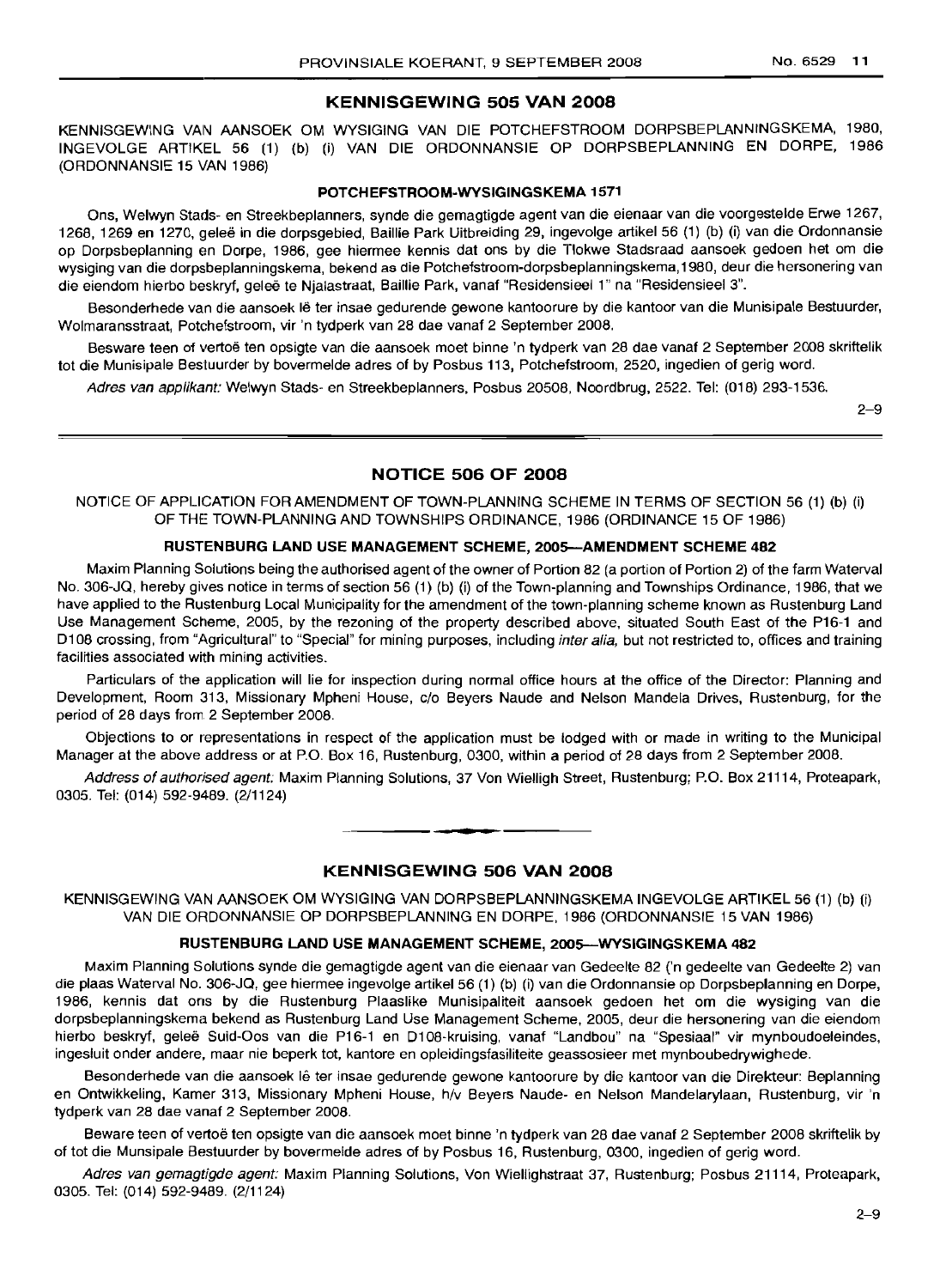## **NOTICE 507 OF 2008**

NOTICE OF APPLICATION FOR AMENDMENT OF TOWN-PLANNING SCHEME IN TERMS OF SECTION 56 (1) (b) (i) OF THE TOWN-PLANNING AND TOWNSHIPS ORDINANCE, 1986 (ORDINANCE 15 OF 1986)

## **MAQUASSI HILLS LAND USE MANAGEMENT SCHEME, 2007-AMENDMENT SCHEME 13**

Maxim Planning Solutions being the authorised agent of the owner of Wolfaardt Street and a portion of Buxton Street, Leeudoringstad, hereby gives notice in terms of section 56 (1) (b) (i) of the Town-planning and Townships Ordinance, 1986, that we have applied to the Maquassi Hills Local Municipality for the amendment of the town-planning scheme known as Maquassi Hills Local Management Scheme, 2007, as amended, by the rezoning of Wolfaardt Street and a portion of Buxton Street, Leeudoringstad, situated within the southern portion of Leeudoringstad, from "Existing Public Roads" to "Industrial 2".

Particulars of the application will lie for inspection during normal office hours at the office of the Municipal Manager, Maquassi Hills Local Municipality, Kruger Street, Wolmaransstad, for the period of 28 days from 5 September 2008.

Objections to or representations in respect of the application must be lodged with or made in writing to the Municipal Manager at the above address or posted to Private Bag X3, Wolmaransstad, 2630, within a period of 28 days from 5 September 2008.

Address of authorised agent: Maxim Planning Solutions, 56 Archbishop Desmond Tutu Street, Klerksdorp; P.O. Box 10681, Klerksdorp, 2570. Tel: (018) 462-1756 (2/1146).

## **KENNISGEWING 507 VAN 2008**

**•**

KENNISGEWING VAN AANSOEK OM WYSIGING VAN DORPSBEPLANNINGSKEMA INGEVOLGE ARTIKEL 56 (1) (b) (i) VAN DIE ORDONNANSIE OP DORPSBEPLANNING EN DORPE, 1986 (ORDONNANSIE 15 VAN 1986)

## **MAQUASSI HILLS LAND USE MANAGEMENT SCHEME, 2007-WYSIGINGSKEMA 13**

Maxim Planning Solutions synde die gemagtigde agent van die eienaar van Wolfaardtstraat en 'n gedeelte van Buxtonstraat, Leeudoringstad, gee hiermee ingevolge artikel 56 (1) (b) (i) van die Ordonnansie op Dorpsbeplanning en Dorpe, 1986, kennis dat ons by die Maquassi Hills Plaaslike Munisipaliteit aansoek gedoen het om die wysiging van die Maquassi Hills Land Use Management Scheme, 2007, soos gewysig, deur die hersonering van Wolfaardtstraat en 'n gedeelte van Buxtonstraat, Leeudoringstad, gelee in die suidelike deel van Leeudoringstad, vanaf "Bestaande Openbare Paaie" na "Industrieel 2".

Besonderhede van die aansoek lê ter insae gedurende gewone kantoorure by die kantoor van die Munisipale Bestuurder, Maquassi Hills Plaaslike Munisipaliteit, Krugerstraat, Wolmaransstad, vir 'n tydperk van 28 dae vanaf 5 September 2008.

Besware teen of vertoë ten opsigte van die aansoek moet binne 'n tydperk van 28 dae vanaf 5 September 2008 skriftelik by of tot die Munisipale Bestuurder by bovermelde adres of by Privaatsak X3, Wolmaransstad, 2630, ingedien of gerig word.

Adres van gemagtigde agent: Maxim Planning Solutions, Archbishop Desmond Tutustraat 56, Klerksdorp; Posbus 10681, Klerksdorp, 2570. Tel: (018) 462-1756 (2/1146).

2-9

## **NOTICE 508 OF 2008**

NOTICE OF APPLICATION FOR AMENDMENT OF TOWN-PLANNING SCHEME IN TERMS OF SECTION 56 (1) (b) (i) OF THE TOWN-PLANNING AND TOWNSHIPS ORDINANCE, 1986 (ORDINANCE 15 OF 1986)

## **MAQUASSI HILLS LAND USE MANAGEMENT SCHEME, 2007-AMENDMENT SCHEME 15**

Maxim Planning Solutions being the authorised agent of the owner of Portion 29 of Erf 883, Wolmaransstad, hereby gives notice in terms of section 56 (1) (b) (i) of the Town-planning and Townships Ordinance, 1986, that we have applied to the Maquassi Hills Local Municipality for the amendment of the town-planning scheme known as Maquassi Hills Local Management Scheme, 2007, as amended, by the rezoning of Portion 29 of Erf 883, Wolmaransstad, situated adjacent to Leijd Street, between President, Pavillion and Joubert Streets, from "Residential 1" to "Residential 2" for the purposes of six (6) dwelling units.

Particulars of the application will lie for inspection during normal office hours at the office of the Municipal Manager, Maquassi Hills Local Municipality, Kruger Street, Wolmaransstad, for the period of 28 days from 5 September 2008.

Objections to or representations in respect of the application must be lodged with or made in writing to the Municipal Manager at the above address or posted to Private Bag X3, Wolmaransstad, 2630, within a period of 28 days from 5 September 2008.

Address of authorised agent: Maxim Planning Solutions, 56 Archbishop Desmond Tutu Street, Klerksdorp; P.O. Box 10681, Klerksdorp, 2570. Tel: (018) 462-1756 (2/1149).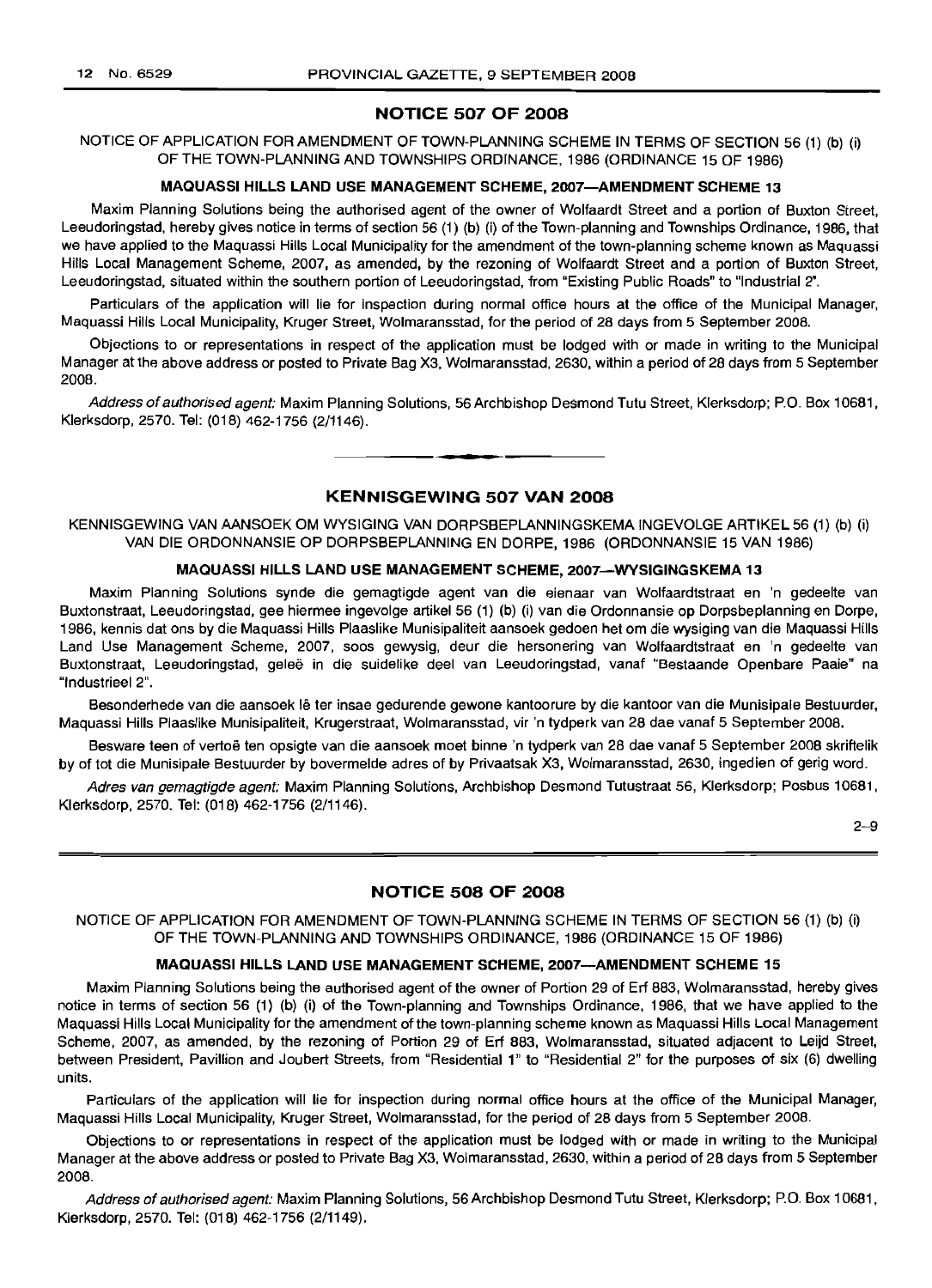## **KENNISGEWING 508 VAN 2008**

KENNISGEWING VAN AANSOEK OM WYSIGING VAN DORPSBEPLANNINGSKEMA INGEVOLGE ARTIKEL 56 (1) (b) (i) VAN DIE ORDONNANSIE OP DORPSBEPLANNING EN DORPE, 1986 (ORDONNANSIE 15 VAN 1986)

## **MAQUASSI HILLS LAND USE MANAGEMENT SCHEME, 2007-WYSIGINGSKEMA 15**

Maxim Planning Solutions synde die gemagtigde agent van die eienaar van Gedeelte 29 van Erf 883, Wolmaransstad, gee hiermee ingevolge artikel 56 (1) (b) (i) van die Ordonnansie op Dorpsbeplanning en Dorpe, 1986, kennis dat ons by die Maquassi Hills Plaasl:ike Munisipaliteit aansoek gedoen het om die wysiging van die Maquassi Hills Land Use Management Scheme, 2007, soos gewysig, deur die hersonering van Gedeelte 29 van Erf 883, Wolmaransstad, gelee aanliggend tot Leijdstraat tussen President-, Pavillion- en Joubertstraat, vanaf "Residensieel 1" na "Residensieel 2" vir die doeleindes van ses (6) wooneenhede.

Besonderhede van die aansoek lê ter insae gedurende gewone kantoorure by die kantoor van die Munisipale Bestuurder, Maquassi Hills Plaaslike Munisipaliteit, Krugerstraat, Wolmaransstad, vir 'n tydperk van 28 dae vanaf 5 September 2008.

Besware teen of vertoë ten opsigte van die aansoek moet binne 'n tydperk van 28 dae vanaf 5 September 2008 skriftelik by of tot die Munisipale Bestuurder by bovermelde adres of by Privaatsak X3, Wolmaransstad, 2630, ingedien of gerig word.

Adres van gemagtigde agent: Maxim Planning Solutions, Archbishop Desmond Tutustraat 56, Klerksdorp; Posbus 10681, Klerksdorp, 2570. Tel: (018) 462-1756 (2/1149).

2-9

## **NOTICE 509 OF 2008**

NOTICE OF APPLICATION FOR THE AMENDMENT OF THE TOWN-PLANNING SCHEME, IN TERMS OF SECTION 56 (1) (b) (i) OF THE TOWN-PLANNING AND TOWNSHIPS ORDINANCE, 1986 (ORDINANCE 15 OF 1986)

## **DITSOBOTLA AMENDMENT SCHEME 30**

I, D.J. Jacobs, the owner of Portion 56 (a portion of Portion 1) of the Farm Elandsfontein 34 I.P., hereby give notice in terms of section 56 (1) (b) (i) of the Town-planning and Townships Ordinance, 1986, that I have applied to the Ditsobotla Local Municipality for the amendment of the town-planning scheme known as Ditsobotla Town-planning Scheme, 2007, by the rezoning of the property described above, at the Farm Elandsfontein, Lichtenburg District, from "Agricultural" to "Special" with an annexure.

Particulars of the application will lie for inspection during normal office hours at the office of the Municipal Manager, Room 4, from 2 September 2008.

Objections to or representations in respect of the applications must be lodged with or made in writing to the Municipal Manager at the above address or at P.O. Box 7, Lichtenburg, 2740, within a period of 28 days from 2 September 2008.

Address of applicant: P.O. Box 689, Lichtenburg, 2740.

## **KENNISGEWING 509 VAN 2008**

**•**

KENNISGEWING VAN AANSOEK OM WYSIGING VAN DORPSBEPLANNINGSKEMA INGEVOLGE ARTIKEL 56 (1) (b) (i) VAN DIE ORDONNANSIE OP DORPSBEPLANNING EN DORPE, 1986 (ORDONNANSIE 15 VAN 1986)

## **DITSOBOTLA-WYSIGINGSKEMA 30**

Ek, D.J. Jacobs, die eienaar van Gedeelte 59 ('n gedeelte van Gedeelte 1) van die Plaas Elandsfontein 34 !.P., gee hiermee ingevolge artikel56 (1) (b) (i) van die Ordonnansie op Dorpsbeplanning en Dorpe, 1986, kennis dat ek by die Ditsobotla Plaaslike Munisipaliteit aansoek gedoen het om die wysiging van die dorpsbeplanningskema bekend as Ditsobotladorpsbeplanningskema, 2007, deur die hersonering van die eiendom hierbo beskryf, gelee te die plaas Elandsfontein, Lichtenburg, van "Landbou" na "Spesiaal" met aanhangsel.

Besonderhede van die aansoek lê ter insae gedurende gewone kantoorure by die kantoor van die Munisipale Bestuurder, Kamer 4, Eerste Vloer, Burgersentrum, h/v Dr Nelson Mandelaweg en Transvaalstraat, Lichtenburg, Tel: (018) 632-5051 vir 'n tydperk van 28 dae vanaf 2 September 2008.

Besware teen of vertoe ten opsigte van die aansoek moet binne 'n tydperk van 28 dae vanaf 2 September 2008 skriftelik by of tot die Munisipale Bestuurder by bovermelde adres of by Posbus 7, Lichtenburg, 2740, ingedien of gerig word.

Adres van applikante: Posbus 689, Lichtenburg, 2740.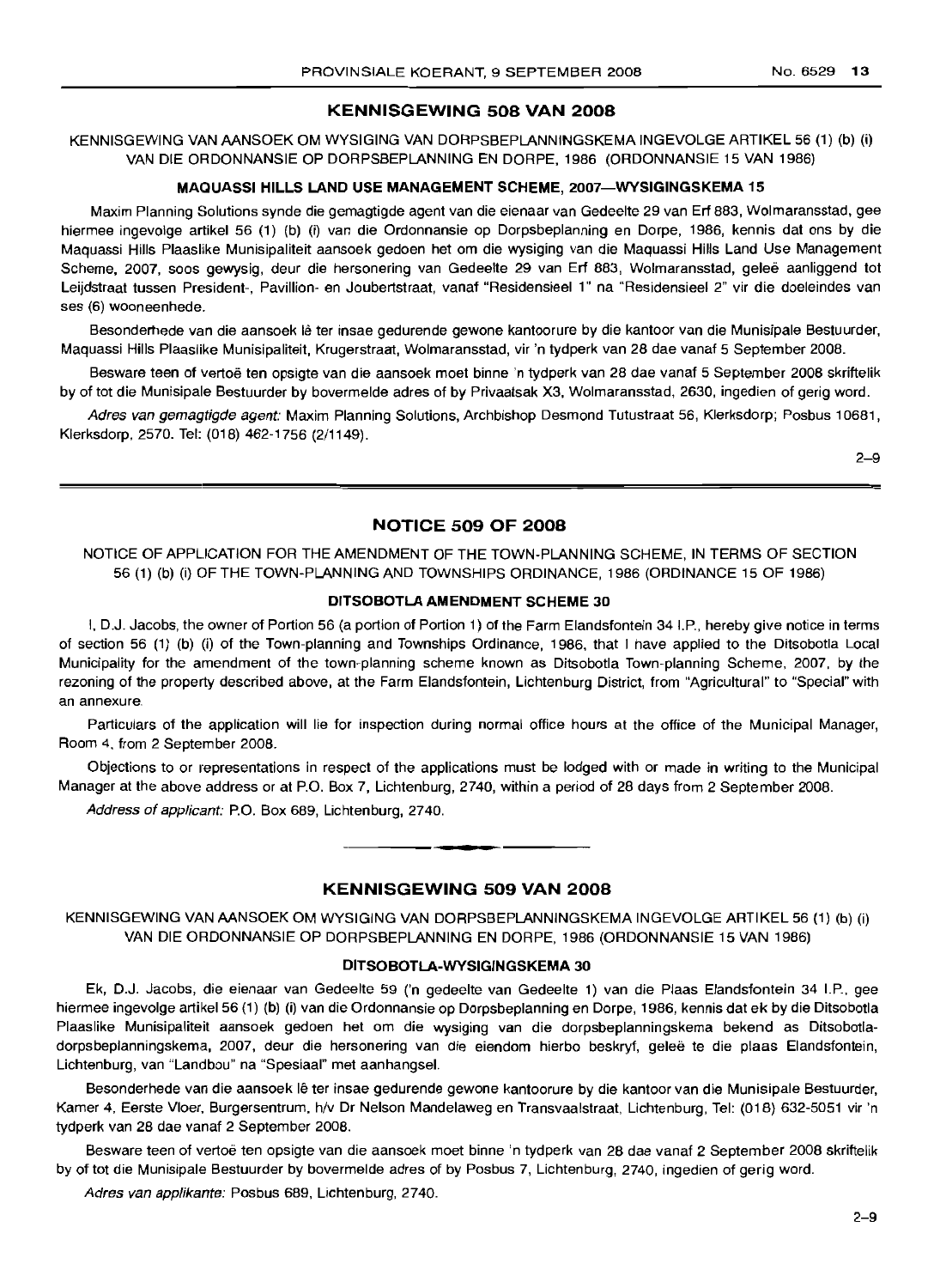## **NOTICE 510 OF 2008**

NOTICE OF APPLICATION FOR THE AMENDMENT OF THE TOWN-PLANNING SCHEME IN TERMS OF SECTION 56 (1) (b) (i) OF THE TOWN-PLANNING AND TOWNSHIPS ORDINANCE, 1986 (ORDINANCE 15 OF 1986)

## **KLERKSDORP LAND USE MANAGEMENT SCHEME 2005**

#### **AMENDMENT SCHEME 453**

I, Ian Joynt, authorized agent of the owner of a portion of Erf 34, Wilkoppies, hereby give notice in terms of section 56 (1) (b) (i) of the Town-planning and Townships Ordinance, 1986, that I have applied to the City Council of Klerksdorp, for the amendment of the town-planning scheme known as the Klerksdorp Land Use Management Scheme, 2005, by the rezoning of the property, adjacent to Jan van Riebeeck Street, from "Residential 1" to "Residential 2", with an Annexure.

Particulars of the application will lie for inspection during normal office hours at the office of the Town Clerk, Room 107, Municipal Building, Pretoria Street, Klerksdorp, for a period of 28 days from 2 September 2008.

Objection to or representations in respect of the application must be lodged with or made in writing to the Town Clerk at the above address or at PO Box 99, Klerksdorp, 2570, or at PO Box 5867, Doringkruin, 2576, within a period of 28 days from 2 September 2008.

Address of agent: I Joynt Land Surveyor, PO Box 5867, Doringkruin, 2576. Tel: (018) 468-7534. Fax: (018) 468-1454.

## **KENNISGEWING 510 VAN 2008**

**•**

KENNISGEWING VAN AANSOEK OM WYSIGING VAN DORPSBEPLANNINGSKEMA INGEVOLGE ARTIKEL 56 (1) (b) (i) VAN DIE ORDONNANSIE OP DORPSBEPLANNING EN DORPE, 1986 (ORDONNANSIE 15 VAN 1986)

## **KLERKSDORP GRONDGEBRUIKBESTUURSKEMA 2005**

## **WYSIGINGSKEMA 453**

Ek, Ian Joynt, gemagtigde agent van die eienaar van 'n gedeelte van. Erf 34, Wilkoppies, gee hiermee ingevolge artikel 56 (1) (b) (i) van die Ordonnansie op Dorpsbeplanning en Dorpe, 1986, kennis dat ek by die Stadsraad van Klerksdorp, aansoek gedoen het om die wysiging van die dorpsbeplanningskema bekend as die Klerksdorp-grondgebruiksbestuurskema, 2005, soos gewysig, deur die hersonering van die eiendom hierbo beskryf, gelee aanliggend aan Jan van Riebeeckstraat, van "ResidensieeI1" tot "ResidensieeI2", met 'n Bylaag.

Besonderhede van die aansoek lê ter insae gedurende gewone kantoorure by die kantoor van die Stadsklerk, Pretoriastraat, Burgersentrum, Kamer 107, Klerksdorp, vir 'n tydperk van 28 dae vanaf 2 September 2008.

Besware teen of vertoe ten opsigte van die aansoek moet binne 'n tydperk van 28 dae skriftelik by of tot die Stadsklerk by bovermelde adres of by Posbus 99, Klerkdsdorp, 2570, of by Posbus 5867, Doringkruin, 2576, ingedien of gerig word binne 'n tydperk van 28 dae vanaf 2 September 2008.

Adres van agent: I Joynt Landmeter, Posbus 5867, Doringkruin, 2576. Tel: (018) 468-7534. Faks: (018) 468-1454.

2-9

## **NOTICE 511 OF 2008**

## NOTICE OF APPLICATION FOR ESTABLISHMENT OF TOWNSHIP

We, Lombard Du Preez Professional Land Surveyors, being the authorized agents of the owner, hereby give notice in terms of section 96 read with section 69 (6) (a) of the Town-planning and Townships Ordinance, 1986, that I have applied to the Local Municipality of Madibeng to establish the township referred to in the Annexure hereto.

Particulars of the application will lie for inspection during normal office hours at the Municipal Offices, Van Velden Street, Brits, for a period of 28 days from 2 September 2008, being the date of first publication of this notice.

Objections to or representations in respect of the application must be lodged with or made in writing to the Municipal Manager, at the above address or at PO Box 106, Brits, 0250, within a period of 28 days from 2 September 2008.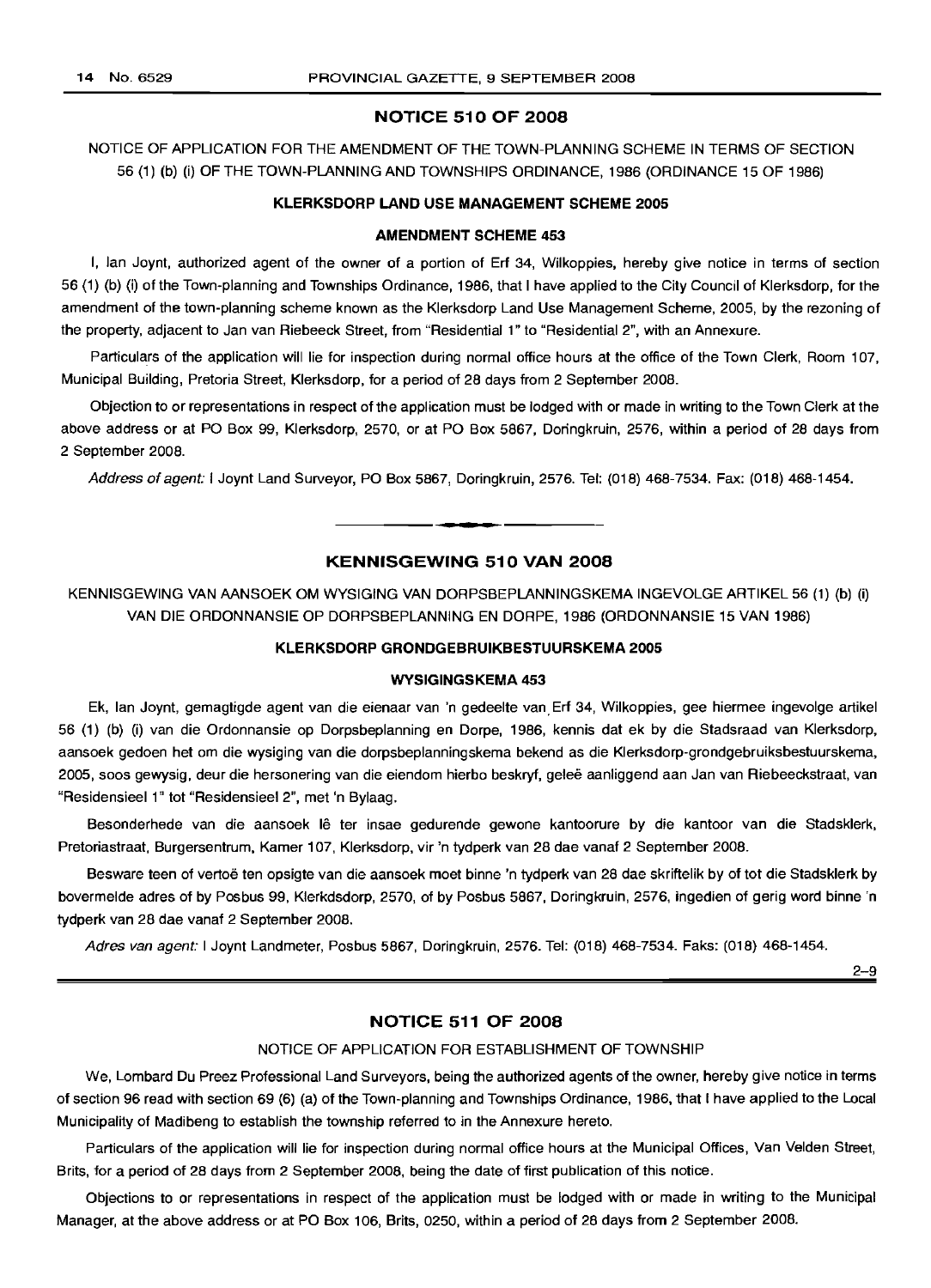## **ANNEXURE**

## Name of township: **Zilkaatsnek Wildlife Estate Extension 4.**

Full name of applicant: Lombard du Preez Professional Land Surveyors and Town Planners.

Number of erven in proposed township: 362.

Residential 1: 348.

Residential 3: 2.

Special for Clubhouse: 1.

Special for Private Road: 3.

Agriculture: 8

Description of land on which the township is to be established: A portion of Portion 111 and a portion of Portion 205 of the farm Zilkaatsnek No. 439-JQ.

Locality of proposed township: Situated south of the N4 which forms the northern boundary of the township and directly north of Zilkaatsnek Wildlife Estate Extension 5.

Address of applicant: Lombard du Preez Professional Land Surveyors, P O Box 798, Brits, 0250. Tel. (012) 252-5959.

**• •**

## **KENNISGEWING 511 VAN 2008**

## KENNISGEWING VAN AANSOEK OM STIGTING VAN DORP

Ons, Lombard du Preez Professionele Landmeters, synde die agente van die eienaar, gee hiermee ingevolge artikel 96 saamgelees met artikel 69 (6) (a) van die Ordonnansie op Dorpsbeplanning en Dorpe, 1986, kennis dat ons by die Plaaslike Munisipaliteit van Madibeng, aansoek gedoen het om die dorp in die Bylae hierby genoem, te stig.

Besonderhede van die aansoek lê ter insae gedurende gewone kantoorure by die Munisipale Kantore, Van Veldenstraat, Brits, vir 'n tydperk van 28 dae vanaf 2 September 2008 synde die datum van eerste publikasie van hierdie kennisgewing.

Besware of vertoë ten opsigte van die aansoek moet binne 'n tydperk van 28 dae vanaf 2 September 2008 skriftelik by of tot die Munisipale Bestuurder, by bovermelde adres of by Posbus 106, Brits, 0250, ingedien word.

## **BYLAE**

Naan van die dorp: **Zilkaatsnek Wildlife Estate Uitbreiding 4.**

Volle naam van aansoeker: Lombard du Preez Professionele Landmeters en Stadsbeplanners.

Aantal erwe in voorgestelde dorp: 362.

Residensieel 1: 348.

Residensieel 3: 2.

Spesiaal vir Klubhuis: 1.

Spesiaal vir Privaatpad: 3.

Landbou: 8

Beskrywing van grond waarop dorp gestig staan te word: 'n gedeelte van Gedeelte 111 en 'n gedeelte van Gedeelte 205 van die plaas Zilkaatsnek No. 439-JQ.

Ligging van die voorgestelde dorp: Geleë suid van die N4 wat die Noordelike grens van die dorp vorm en direk Noord van Zilkaatsnek Wildlife Estate Uitbreiding 5.

Adres van applikant: Lombard du Preez Professionele Landmeters, Posbus 798, Brits, 0250. Tel. (012) 252-5959.

26-2

## **NOTICE 512 OF 2008**

NOTICE OF APPLICATION FOR ESTABLISHMENT OF TOWNSHIP

We, Lombard Du Preez Professional Land Surveyors, being the authorized agents of the registered owner, hereby give notice in terms of section 96 read with section 69 (6) (a) of the Town-planning and Townships Ordinance, 1986, that I have applied to the Local Municipality of Madibeng to establish the township referred to in the Annexure hereto.

Particulars of the application will lie for inspection during normal office hours at the Municipal Offices, Van Velden Street, Brits, for a period of 28 days from 2 September 2008, being the date of first publication of this notice.

Objections to or representations in respect of the application must be lodged with or made in writing to the Municipal Manager, at the above address or at PO Box 106, Brits, 0250, within a period of 28 days from 2 September 2008.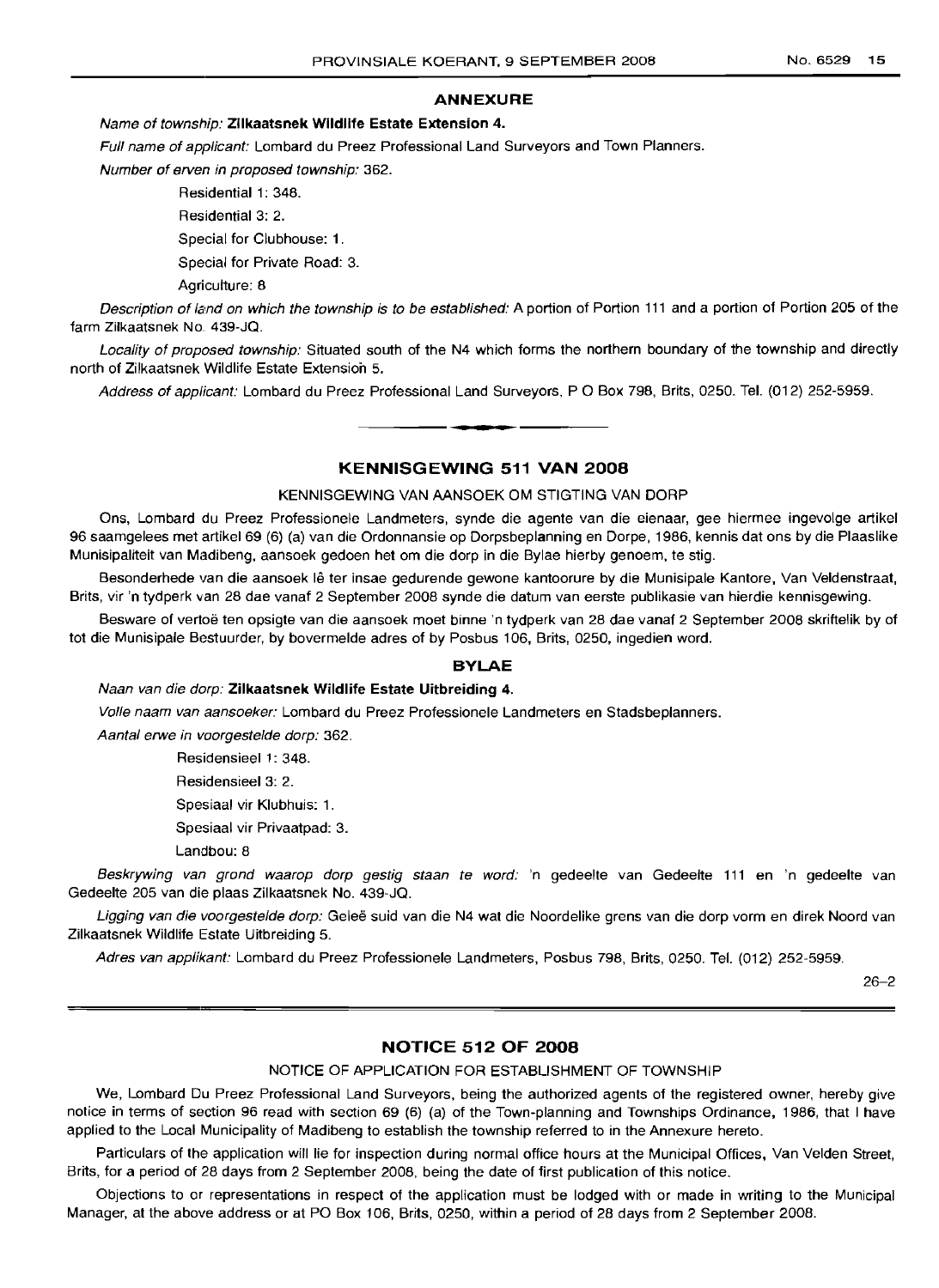## **ANNEXURE**

## Name of township: **Zilkaatsnek Wildlife Estate Extension** 5.

Full name of applicant: Lombard du Preez Professional Land Surveyors and Town Planners.

Number of erven in proposed township: 402.

Residential 1: 384. Residential 3: 6.

Special for Private Road: 3.

Agriculture: 9

Description of land on which the township is to be established: A portion of Portion 111 and a portion of Portion 205 of the farm Zilkaatznek No. 439-JQ.

Locality of proposed township: Situated between Road P106-1 and Zilkaatsnek Willdlife Estate Extension along the southern boundary and Zilkaatsnek Willdlife Estate Ext. 4 along the northern boundary.

Address of applicant: Lombard du Preez Professional Land Surveyors, P O Box 798, Brits, 0250. Tel. (012) 252-5959. .**- .**

## **KENNISGEWING 512 VAN 2008**

## KENNISGEWING VAN AANSOEK OM STIGTING VAN DORP

Ons, Lombard du Preez Professionele Landmeters, synde die agente van die eienaar, gee hiermee ingevolge artikel 96 saamgelees met artikel 69 (6) (a) van die Ordonnansie op Dorpsbeplanning en Dorpe, 1986, kennis dat ons by die Plaaslike Munisipaliteit van Madibeng, aansoek gedoen het om die dorp in die Bylae hierby genoem, te stig.

Besonderhede van die aansoek lê ter insae gedurende gewone kantoorure by die Munisipale Kantore, Van Veldenstraat, Brits, vir 'n tydperk van 28 dae vanaf 2 September 2008 synde die datum van eerste publikasie van hierdie kennisgewing.

Besware teen of vertoe ten opsigte van die aansoek moet binne 'n tydperk van 28 dae vanaf 2 September 2008 skriftelik by of tot die Munisipale Bestuurder, by bovermelde adres of by Posbus 106, Brits, 0250, ingedien of gerig word.

## **BYLAE**

## Naan van die dorp: **Zilkaatsnek Wildlife Estate Uitbreiding** 5.

Volle naam van aansoeker: Lombard du Preez Professionele Landmeters en Stadsbeplanners.

Aantal erwe in voorgestelde dorp: 402.

Residensieel 1: 384.

Residensieel 3: 6.

Spesiaal vir Privaatpad: 3.

Landbou: 9

Beskrywing van grond waarop dorp gestig staan te word: 'n gedeelte van Gedeelte 111 en 'n gedeelte van Gedeelte 205 van die plaas Zilkaatsnek No. 439-JQ.

Ligging van die voorgestelde dorp: Geleë tussen pad P106-1 en Zilkaatsnek Wildlife Estate langs die suidelike grens en Zilkaatsnek Wildlife Estate X4, langs die Noordelike grens.

Adres van applikant: Lombard du Preez Professionele Landmeters, Posbus 798, Brits, 0250. Tel. (012) 252-5959.

2-9

## **NOTICE 516 OF 2008**

## **HARTEBEESPOORT TOWN-PLANNING SCHEME 1993**

NOTICE OF APPLICATION OF AMENDMENT OF THE TOWN-PLANNING SCHEME IN TERMS OF SECTION 56 (1) (b) (i) OF THE ORDINANCE ON TOWN-PLANNING AND TOWNSHIPS, 1986 (ORDINANCE 15 OF 1986)

i, Paul Landsaat, being the authorized agent of the owner of Erf 774, Hartebeespoort, do hereby give notice in terms of section 56 (1) (b) (i) of the Ordinance on Town-planning and Townships, 1986, that I have applied to the Local Municipality of Madibeng for the amendment of the town-planning scheme known as the Hartebeespoort Town-planning Scheme, 1993, by the rezoning of Erf 774, Hartebeespoort, known as 87 Marais Street, Hartebeespoort from "Residential 1" to "Residential 3 for dwellings attached or detached" as set out in the annexures to the application.

Particulars of the application will lie for inspection during normal office hours at the Office of the Town Clerk, Municipal Offices, Van Velden Street, Brits, for a period of 28 days from 5 September 2008.

Objections to or representations in respect of the application must be lodged with or made in writing to the Municipal Manager at the above address or at PO Box 160, Brits, 0250, within a period of 28 days from 5 September 2008.

Address of owner: C/o P Landsaat, 45 Harrington Street, Brits.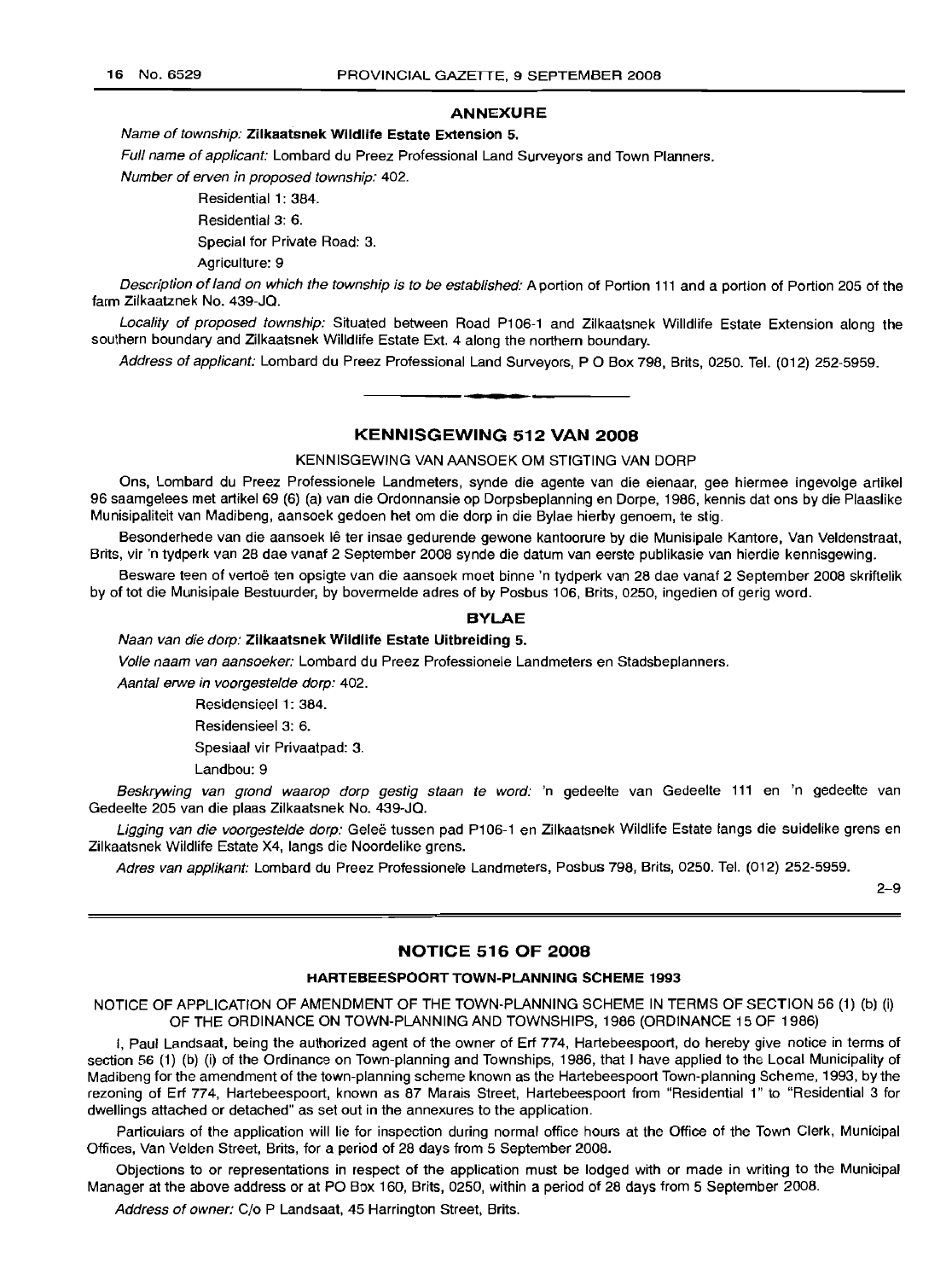## KENNISGEWING 516 VAN 2008

## HARTEBEESPOORT-DORPSBEPLANNINGSKEMA, 1993

KENNISGEWING VAN AANSOEK OM DIE WYSIGING VAN DIE DORPSBEPLANNINGSKEMA INGEVOLGE ARTIKEL 56 (1) (b) (i) VAN DIE ORDONNANSIE OP DORPSBEPLANNING EN DORPE, 1986 (ORDONNANSIE 15 VAN 1986)

Ek, Paul Landsaat, synde die gevolmagtigde agent van die eienaar van Erf 774, Hartebeespoort, gee hiermee ingevolge artikel 56 (1) (b) (i) van die Ordonnansie op Dorpsbeplanning en Dorpe, 1986, kennis dat ek by die Plaaslike Munisipaliteit van Madibeng, aansoek qedoen het om die wysiging van die Dorpsbeplanningskema bekend as die Hartebeespoort-dorpsbeplanningskema, 1993, deur die hersonering van Erf 774, Hartebeespoort, gelee te Maraisstraat 87, Hartebeespoort, vanaf "Residensieel 1" na "Residensieel 3: Vir wooneenhede aaneenlopend of losstaande" soos in die bylae van die aansoek uiteengesit.

Besonderhede van hierdie aansoek lê ter insae gedurende kantoorure by die kantoor van die Stadsklerk, Munisipale Kantore, Van Veldenstraat, Brits, vir 'n tydperk van 28 dae vanaf 5 September 2008.

Besware teen of vertoë ten opsigte van die aansoek moet binne 'n tydperk van 28 dae vanaf 5 September 2008 skriftelik by die Munisipale Bestuurder by bogemelde adres of by Posbus 106, Brits, 0250, ingedien of gerig word.

Adres van eienaar: P/a P Landsaat, Harringtonstraat 45, Brits.

 $9 - 16$ 

## NOTICE 517 OF 2008

NOTICE OF APPLICATION FOR THE AMENDMENT OF THE TOWN-PLANNING SCHEME IN TERMS OF SECTION 56 (1) (b) (i) OF THE TOWN-PLANNING AND TOWNSHIPS ORDINANCE, 1986 (ORDINANCE 15 OF 1986)

## KLERKSDORP LAND USE MANAGEMENT SCHEME, 2005: AMENDMENT SCHEME 462

I, Joze Maleta, authorized agent of the owners of Portion 2 of Erf 1897, Portion 3 of Erf 1897, Portion 4 of Erf 1897, as well as the Remainder of Erf 1897, all of the Township Klerksdorp, hereby give notice in terms of section 56 (1) (b) (i) of the Townplanning and Townships Ordinance, 1986, that I have applied to the City Council of Matlosana, for the amendment of the Townplanning Scheme, known as the Klerksdorp Land Use Management Scheme, 2005, as amended by the rezoning of Portion 2 of Erf 1897, Portion 3 of Erf 1897, Portion 4 of Erf 1897, as well as the Remainder of Erf 1897, all of the Township Klerksdorp, situated adjacent to Hendrik Potgieter Road, Klerksdorp, from "Agricultural" to "Residential 2" with Annexure.

Particulars of the application will lie for inspection during normal office hours at the office of the Municipal Manager, Room 107, Municipal Buildings, Bram Fisher Street, Klerksdorp, for a period of 28 days from 9 September 2008.

Objections to or representations in respect of the application must be lodged with or made in writing to the Municipal Manager, at the above address or at P.O. Box 99, Klerksdorp, 2570, within a period of 28 days from 9 September 2008.

Address of agent: J. Maleta, P.O. Box 1372, Klerksdorp, 2570. Tel. (018) 462-1991. Ref: e189kennis.

## KENNISGEWING 517 VAN 2008

• **• a**

KENNISGEWING VAN AANSOEK OM WYSIGING VAN DORPSBEPLANNINGSKEMA INGEVOLGE ARTIKEL 56 (1) (b) (i) VAN DIE ORDONNANSIE OP DORPSBEPLANNING EN DORPE, 1986 (ORDONNANSIE 15 VAN 1986

## KLERKSDORP GRONDGEBRUIK BESTUURSKEMA 2005: WYSIGINGSKEMA 462

Ek, Joze Maleta, synde die gemagtigde agent van die eienaars van Gedeelte 2 van Erf 1897, Gedeelte 3 van Erf 1897, Gedeelte 4 van Erf 1897, asook die Restant van Erf 1897, almal van die dorp Klerksdorp, gee hiermee ingevolge artikel 56 (1) (b) (i) van die Ordonnansie op Dorpsbeplanning en Dorpe, 1986, kennis dat ek by die Stadsraad van Matlosana aansoek gedoen het om die wysiging van die dorpsbeplanningskema, bekend as Klerksdorp Grondgebruik Bestuurskema, 2005, soos gewysig, deur die hersonering van Gedeelte 2 van Erf 1897, Gedeelte 3 van Erf 1897, Gedeelte 4 van Erf 1897, asook die Restant van Erf 1897, almal van die dorp Klerksdorp, qelee aanliggend aan Hendrik Potgieterpad, Klerksdorp, van "Landbou" na "Residensieel 2" met 'n bylae.

Besonderhede van die aansoek lê ter insae gedurende gewone kantoorure, by die kantoor van die Munisipale Bestuurder, Kamer 107, Burgersentrum, Bram Fisherstraat, Klerksdorp, vir 'n tydperk van 28 dae vanaf 9 September 2008.

Besware teen of vertoe ten opsigte van die aansoek moet binne 'n tydperk van 28 dae vanaf 9 September 2008, skriftelik by of tot die Munisipale Bestuurder, by bovermelde adres of by Posbus 99, Klerksdorp, 2570, ingedien of gerig word.

Adres van agent: J. Maleta, Posbus 1372, Klerksdorp, 2570. Tel. (018) 462-1991.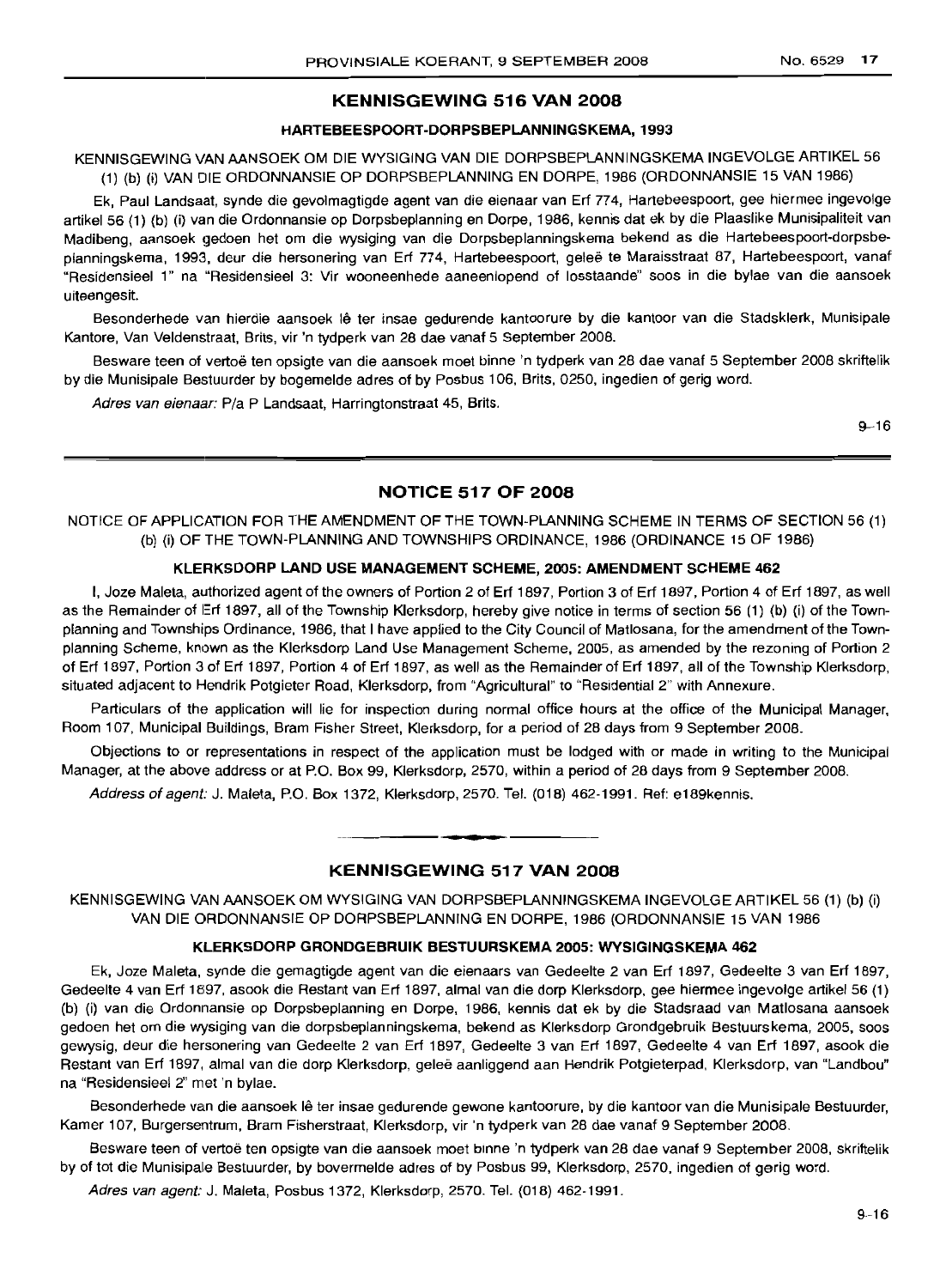## NOTICE 518 OF 2008

## BLOEMHOF AMENDMENT SCHEME 31

NOTICE OF APPLICATION FOR AMENDMENT OF TOWN-PLANNING SCHEME IN TERMS OF SECTION 56 (1) (b) (i) OF THE TOWN-PLANNING AND TOWNSHIPS ORDINANCE, 1986 (ORDINANCE No. 15 OF 1986)

Maxim Planning Solutions, being the authorised agent of the owner of the Remaining Extent of Erf 673, Bloemhof Extension 2, hereby gives notice in terms of section 56 (1) (b) (i) of the Town-planning and Townships Ordinance, 1986, that we have applied to the Lekwa-Teemane Local Municipality for the amendment of the town-planning scheme known as Bloemhof Town-planning Scheme, 1997, as amended, by the rezoning of the Remaining Extent of Erf 673, Bloemhof Extension 2, situated adjacent to Resident Street, Bloemhof, from "Residential 1" to "Residential 2" for the purposes of one (1) dwelling house and ten (10) additional dwelling units.

Particulars of the application will lie for inspection during normal office hours at the office of the Municipal Manager, Lekwa-Teemane Local Municipality, corner of Robyn and Dirkie Uys Streets, Christiana, as well as at Tulleken Street, Bloemhof, for the period of 28 days from 10 September 2008.

Objections to or representations in respect of the application must be lodged with or made in writing to the Municipal Manager at the above address or posted to P.O. Box 13, Christiana, 2680, within a period of 28 days from 10 September 2008.

Address of authorised agent: Maxim Planning Solutions, 56 Archbishop Desmond Tutu Street, Klerksdorp; P.O. Box 10681, Klerksdorp, 2570. Tel: (018) 462-1756 (2/1147).

## KENNISGEWING 518 VAN 2008

**-**

## BLOEMHOF-WYSIGINGSKEMA 31

KENNISGEWING VAN AANSOEK OM WYSIGING VAN DORPSBEPLANNINGSKEMA INGEVOLGE ARTIKEL 56 (1) (b) (i) VAN DIE ORDONNANSIE OP DORPSBEPLANNING EN DORPE, 1986 (ORDONNANSIE No. 15 VAN 1986)

Maxim Planning Solutions, synde die gemagtigde agent van die eienaar van die Resterende Gedeelte van Erf 673, Bloemhof Uitbreiding 2, gee hiermee ingevolge artikel 56 (1) (b) (i) van die Ordonnansie op Dorpsbeplanning en Dorpe, 1986, kennis dat ons by die Lekwa-Teemane Plaaslike Munisipaliteit aansoek gedoen het om die wysiging van die Bloemhofdorpsbeplanningskema, 1997, soos gewysig, deur die hersonering van die Resterende Gedeelte van Erf 673, Bloemhof Uitbreiding 2, geleë aanliggend tot Residentstraat, Bloemhof, vanaf "Residensieel 1" na "Residensieel 2" vir die doeleindes van een (1) woonhuis en tien (10) addisionele wooneenhede.

Besonderhede van die aansoek Ie ter insae gedurende gewone kantoorure by die kantoor van die Munisipale Bestuurder, Lekwa-Teemane Plaaslike Munisipaliteit, hoek van Robyn- en Dirkie Uysstraat, Christiana, asook te Tullekenstraat, Bloemhof, vir 'n tydperk van 28 dae vanaf 10 September 2008.

Besware teen of vertoe ten opsigte van die aansoek moet binne 'n tydperk van 28 dae vanaf 10 September 2008, skriftelik tot die Munisipale Bestuurder by bovermelde adres of by Posbus 13, Christiana, 2680, ingedien of gerig word.

Adres van gemagtigde agent: Maxim Planning Solutions, Archbishop Desmond Tutustraat 56, Klerksdorp; Posbus 10681, Klerksdorp, 2570. Tel: (018) 462-1756 (2/1147).

9-16

## NOTICE 519 OF 2008

NOTICE OF APPLICATION FOR AMENDMENT OF TOWN-PLANNING SCHEME IN TERMS OF SECTION 56 (1) (b) (i) OF THE TOWN-PLANNING AND TOWNSHIPS ORDINANCE, 1986 (ORDINANCE No. 15 OF 1986)

## SCHWEIZER-RENEKE AMENDMENT SCHEME 10

Maxim Planning Solutions, being the authorised agent of the owner of Erf 791, Schweizer-Reneke, hereby gives notice in terms of section 56 (1) (b) (i) of the Town-planning and Townships Ordinance, 1986, that we have applied to the Mamusa Local Municipality, for the amendment of the town-planning scheme known as Schweizer-Reneke Town-planning Scheme, 2000, as amended, by the rezoning of Erf 791, Schweizer-Reneke, situated on the corner of Schweizer and Jacobs Streets, from "Residential 1" to "Business 2".

Particulars of the application will lie for inspection during normal office hours at the office of the Municipal Manager, Mamusa Local Municipality, 28 Schweizer Street, Schweizer-Reneke, for the period of 28 days from 10 September 2008.

Objections to or representations in respect of the application must be lodged with or made in writing to the Municipal Manager at the above address or posted to P.O. Box 5, Schweizer-Reneke, 2780, within a period of 28 days from 10 September 2008.

Address of authorised agent: Maxim Planning Solutions, 56 Archbishop Desmond Tutu Street, Klerksdorp; P.O. Box 10681, Klerksdorp, 2570. Tel: (018) 462-1756. (2/1151).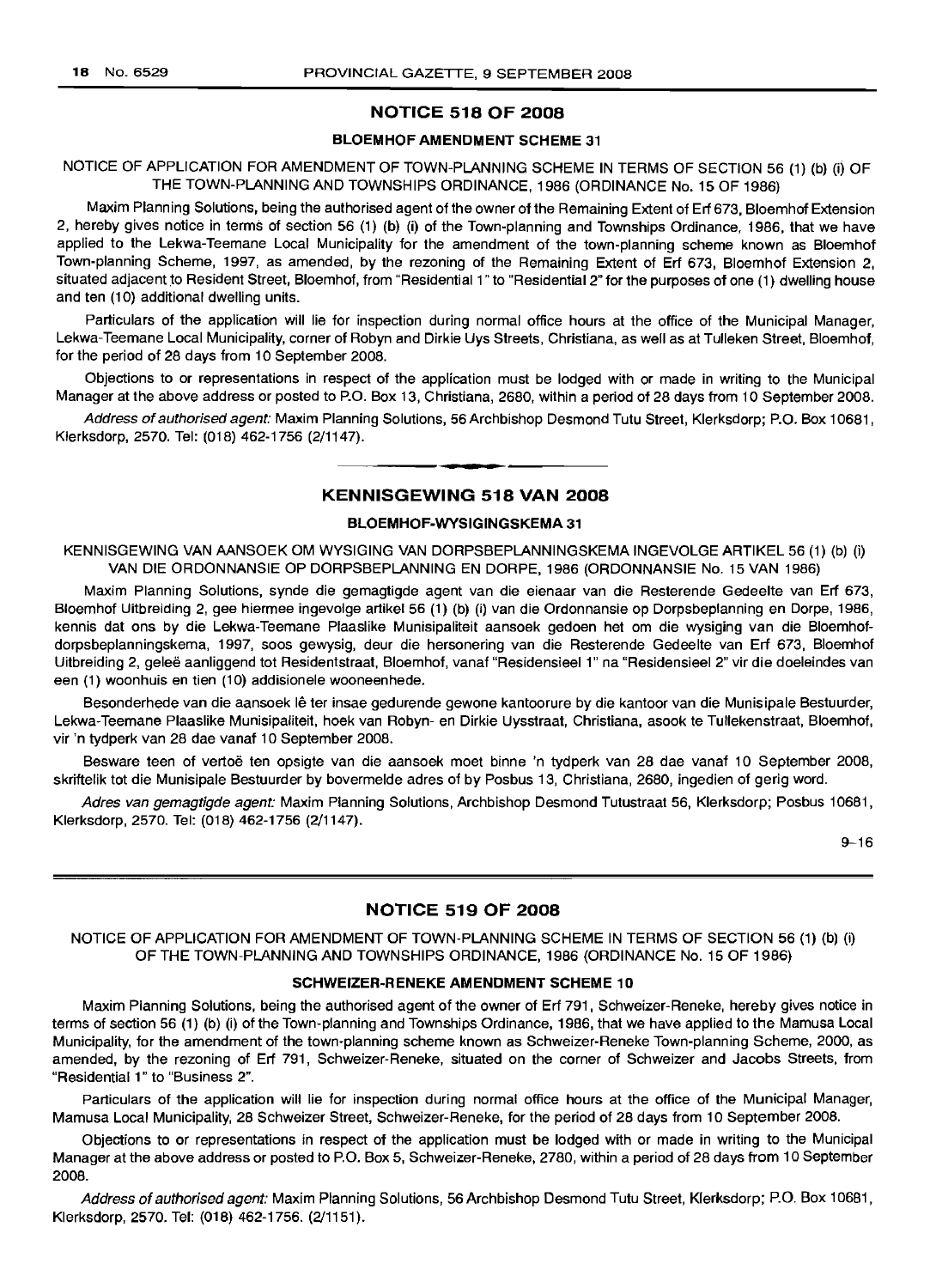## **KENNISGEWING 519 VAN 2008**

KENNISGEWING VAN AANSOEK OM WYSIGING VAN DORPSBEPLANNINGSKEMA INGEVOLGE ARTIKEL 56 (1) (b) (i) VAN DIE ORDONNANSIE OP DORPSBEPLANNING EN DORPE, 1986 (ORDONNANSIE No. 15 VAN 1986)

## **SCHWEIZER-RENEKE-WYSIGINGSKEMA 10**

Maxim Planning Solutions, synde die gemagtigde agent van die eienaar van Erf 791, Schweizer-Reneke, gee hiermee ingevolge artikel 56 (1) (b) (i) van die Ordonnansie op Dorpsbeplanning en Dorpe, 1986, kennis dat ons by die Mamusa Plaaslike Munisipaliteit aansoek gedoen het om die wysiging van die Schweizer-Reneke-dorpsbeplanningskema, 2000, soos gewysig, deur die hersonering van Erf 791, Schweizer-Reneke, gelee op die hoek van Schweizer- en Jacobsstraat, vanaf "Residensieel 1" na "Besigheid 2".

Besonderhede van die aansoek lê ter insae gedurende gewone kantoorure by die kantoor van die Munisipale Bestuurder, Mamusa Plaaslike Munisipaliteit, Schweizerstraat 28, Schweizer-Reneke, vir 'n tydperk van 28 dae vanaf 10 September 2008.

Besware teen of vertoe ten opsigte van die aansoek moet binne 'n tydperk van 28 dae vanaf 10 September 2008, skriftelik tot die Munisipale Bestuurder by bovermelde adres of by Posbus 5, Schweizer-Reneke, 2780, ingedien of gerig word.

Adres van gemagtigde agent: Maxim Planning Solutions, Archbishop Desmond Tutustraat 56, Klerksdorp; Posbus 10681, Klerksdorp, 2570. Tel: (018) 462-1756, (2/1151).

 $9 - 16$ 

## **NOTICE 520 OF 2008**

## **BRITS TOWN-PLANNING SCHEME** 1/1958

NOTICE OF AN APPLICATION FOR AMENDMENT OF A TOWN-PLANNING SCHEME IN TERMS OF SECTION 56 (1) (b) (i) OF THE TOWN-PLANNING AND TOWNSHIPS ORDINANCE, 1986 (ORDINANCE 15 OF 1986)

I, Soekie Jooste, of the firm Origin Town Planning, being the authorized agent of the owner of Erf 3463, Brits Extension 72, hereby gives notice in terms of section 56 (1) (b) (i) of the Town-planning and Townships Ordinance, 1986 (Ordinance 15 of 1986), that I have applied to Madibeng Local Municipality for the amendment of the town-planning scheme in operation known as the Brits Town-planning Scheme, 1/1958 by the rezoning of the property described above, situated at number 3463 Gert Singel Street, Brits Extension 72 from "Special Residential" with a density of one dwelling house per erf to "Special" for the purposes of three dwelling units, subject to certain conditions.

Particulars of the application will lie for inspection during normal office hours at the office of the Municipal Manager: Madibeng Local Municipality, 53 Van Velden Street, Brits, within a period of 28 days from 9 September 2008.

Objections to or representations in respect of the application must be lodged with or made in writing to the Municipal Manager at the above address or at PO Box 106, Brits, 0250, within a period of 28 days from 9 September 2008.

Address of authorised agent: Origin Town Planning, 461 Fehrsen Street, Brooklyn: P.O. Box 2162, Brooklyn Square, 0075. Telephone: (012) 346-3735. Fax: (012) 346-4217.

Date of first publication: 9 September 2008.

Date of second publication: 16 September 2008.

## **- KENNISGEWING <sup>520</sup> VAN <sup>2008</sup>**

## **BRITS DORPSBEPLANNINGSKEMA,** 1/1958

KENNISGEWING VAN 'N AANSOEK OM WYSIGING VAN 'N DORPSBEPLANNINGSKEMA INGEVOLGE ARTIKEL 56 (1) (b) (i) VAN DIE ORDONNANSIE OP DORPSBEPLANNING EN DORPE, 1986 (ORDONNANSIE 15 VAN 1986)

Ek, Soekie Jooste, van die firma Origin Stadsbeplanning, synde die gemagtigde agent van die geregistreerde eienaar van Erf 3463, Brits Uitbreiding 72, gee hiermee ingevolge artikel 56 (1) (b) (i) van die Ordonnansie op Dorpsbeplanning en Darpe, 1986 (Ordonnansie 15 van 1986), kennis dat ek by Madibeng Plaaslike Munisipaliteit aansoek gedoen het om die wysiging van die dorpsbeplanningskema in werking bekend as Brits-dorpsbeplanningskema, 1/1958, deur die hersonering van die eiendom hierbo beskryf, geleë te Gert Singelstraat 3463, Brits Uitbreiding 72, vanaf "Spesiaal Residensieel" met 'n digtheid van een woonhuis per erf, na "Spesiaal" vir die doeleindes van drie wooneenhede, onderhewig aan sekere voorwaardes.

Besonderhede van die aansoek lê ter insae gedurende gewone kantoorure by die kantoor van die Munisipale Bestuurder, Madibeng Plaaslike Munisipaliteit, Van Veldenstraat 53, Brits, vir 'n tydperk van 28 dae vanaf 9 September 2008.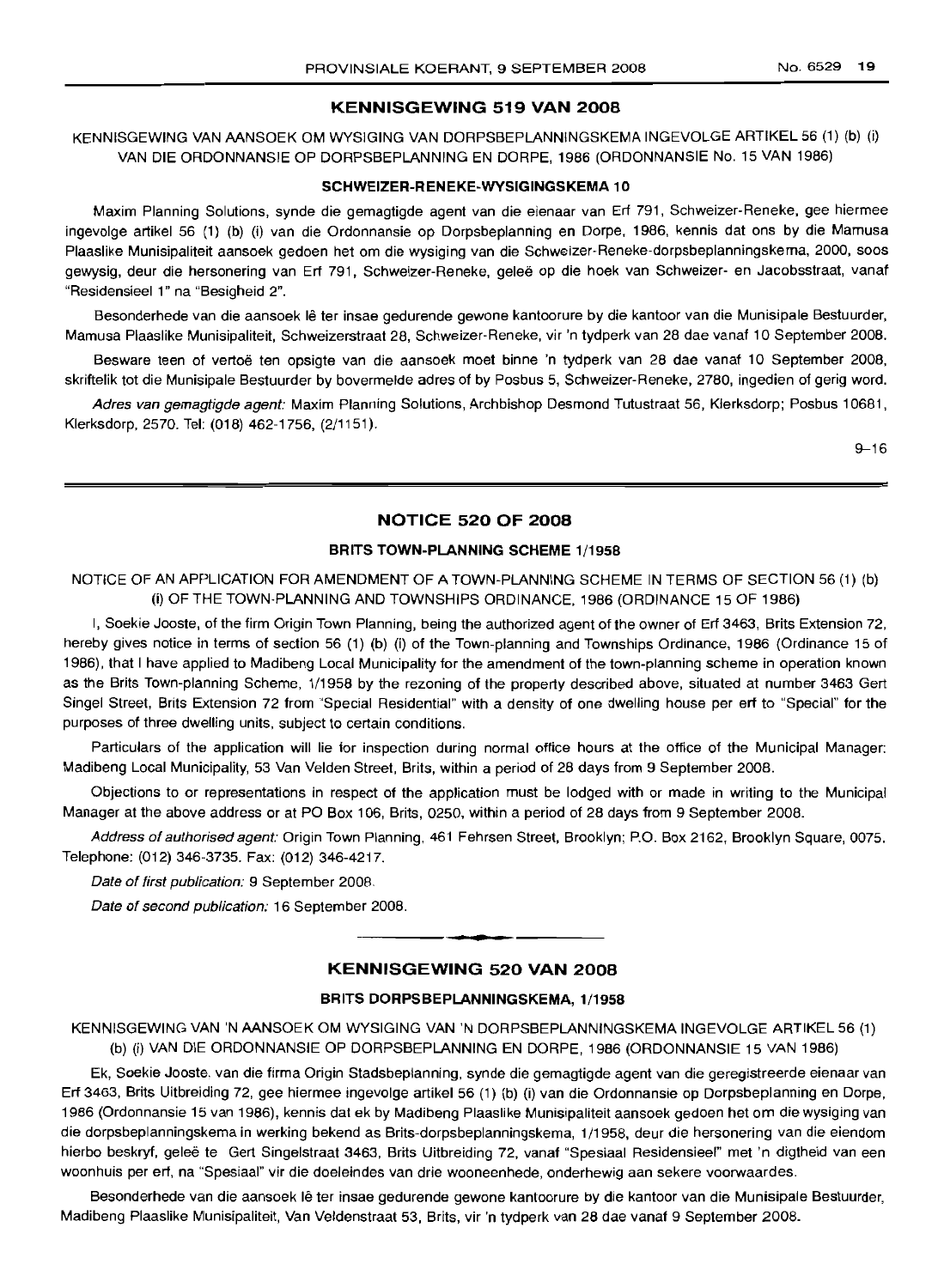Besware teen of vertoë ten opsigte van die aansoek moet binne 'n tydperk van 28 dae vanaf 9 September 2008, skriftelik tot die Munisipale Bestuurder by bovermelde adres of by Posbus 106, Brits, 0250, ingedien of gerig word.

Adres van gemagtigde agent: Origin Stadsbeplanning, Fehrsenstraat 461, Brooklyn; Posbus 2162, Brooklyn Square, 0075. Telefoon: (012) 346-3735. Faks: (012) 346-4217.

Datum van eerste publikasie: 9 September 2008.

Datum van tweede publikasie: 16 September 2008.

9-16

## NOTICE 521 OF 2008

## RUSTENBURG AMENDMENT SCHEME 488

NOTICE OF APPLICATION FOR AMENDMENT OF TOWN-PLANNING SCHEME IN TERMS OF SECTION 56 (1) (b) (i) OF THE TOWN-PLANNING AND TOWNSHIPS ORDINANCE, 1986 (ORDINANCE No. 15 OF 1986)

I, Petrus Christiaan Cornelius de Jager, of the firm Towncomp BK, 1995/024157/23, being the authorised agent of the owner of Portion 2 of Erf 1152, Rustenburg, hereby give notice in terms of section 56 (1) (b) (i) of the Town-planning and Townships Ordinance, 1986, that I have applied to the Rustenburg Local Municipality for the amendment of the town-planning scheme known as Rustenburg Land Use Management Schme, 2005, by the rezoning of the property derscribed above, situated at 174 Joubert Street, Rustenburg, from "Special" to "Business 1" subject to conditions as per Annexure 769.

Particulars of the application will lie for inspection during normal office hours at the office of the Director: Planning and Development, Room 319, Missionary Mpheni House, cor. Beyers Naude and Nelson Mandela Drives, Rustenburg, for the period of 28 days from 9 September 2008.

Objections to or representations in respect of the application must be lodged with or made in writing to the Director: Planning and Development, at the above address or at PO Box 16, Rustenburg, 0300, within a period of 28 days from 9 September 2008.

Address of owner: C/o Towncomp CC, PO Box 20145, Proteapark, 0305. Tel. (014) 533-2950. Fax: (014) 533-3733.

## **-** KENNISGEWING <sup>521</sup> VAN <sup>2008</sup>

## RUSTENBURG-WYSIGINGSKEMA 488

KENNISGEWING VAN AANSOEK OM WYSIGING VAN DORPSBEPLANNINGSKEMA INGEVOLGE ARTIKEL 56 (1) (b) (i) VAN DIE ORDONNANSIE OP DORPSBEPLANNING EN DORPE, 1986 (ORDONNANSIE No. 15 VAN 1986)

Ek, Petrus Christiaan Cornelius de Jager, van die firma Towncomp BK, 1995/024157/23, synde die gemagtigde agent van die eienaar van Gedeelte 2 van Erf 1152, Rustenburg, gee hiermee ingevolge artikel 56 (1) (b) (i) van die Ordonnansie op Dorpsbeplanning en Dorpe, 1986, kennis dat ek by Rustenburg Plaaslike Munisipaliteit aansoek gedoen het om die wysiging van die dorpsbeplanningskema bekend as Rustenburg Land Use Management Scheme, 2005, deur die hersonering van die eiendom hierbo beskryf, gelee te Joubertstraat 174, Rustenburg, vanaf "Spesiaal" na "Besigheid 1", onderhewig aan voorwardes soos per Bylae 769.

Besonderhede van die aansoek lê ter insae gedurende gewone kantoorure by die kantoor van die Direkteur: Beplanning en Ontwikkeling, Kamer 319, Missionary Mpheni House, h/v Beyers Naude- en Nelson Mandelarylaan, Rustenburg, vir 'n tydperk van 28 dae vanaf 9 September 2008.

Besware teen of vertoë ten opsigte van die aansoek moet binne 'n tydperk van 28 dae vanaf 9 September 2008, skriftelik by of tot die Direkteur: Beplanning en Ontwikkeling by bovermelde adres of by Posbus 16, Rustenburg, 0300, ingedien of gerig word.

Adres van eienaar: P/a Towncomp CC, Posbus 20145, Proteapark, 0305. Tel: (014) 533-2950. Faks: (014) 533-3733.

9-16

## NOTICE 522 OF 2008

## RUSTENBURG AMENDMENT SCHEME 222

NOTICE OF APPLICATION FOR AMENDMENT OF TOWN-PLANNING SCHEME IN TERMS OF SECTION 56 (1) (b) (i) OF THE TOWN-PLANNING AND TOWNSHIPS ORDINANCE, 1986 (ORDINANCE No. 15 OF 1986)

I, Petrus Christiaan Cornelius de Jager, of the firm Towncomp BK 1995/024157/23, being the authorised agent of the owners of the Remainder Portion of Portion 1 of Erf 1260, Rustenburg (54 Boshoff Street), Portion 3 (portion of Portion 1) of Erf 1260, Rustenburg (54A Boshoff Street), and Portion 4 of Erf 1260, Rustenburg (220 Beyers Naude Drive), hereby give notice in terms of section 56 (1) (b) (i) of the Town-planning and Townships Ordinance, 1986, that I have applied to the Rustenburg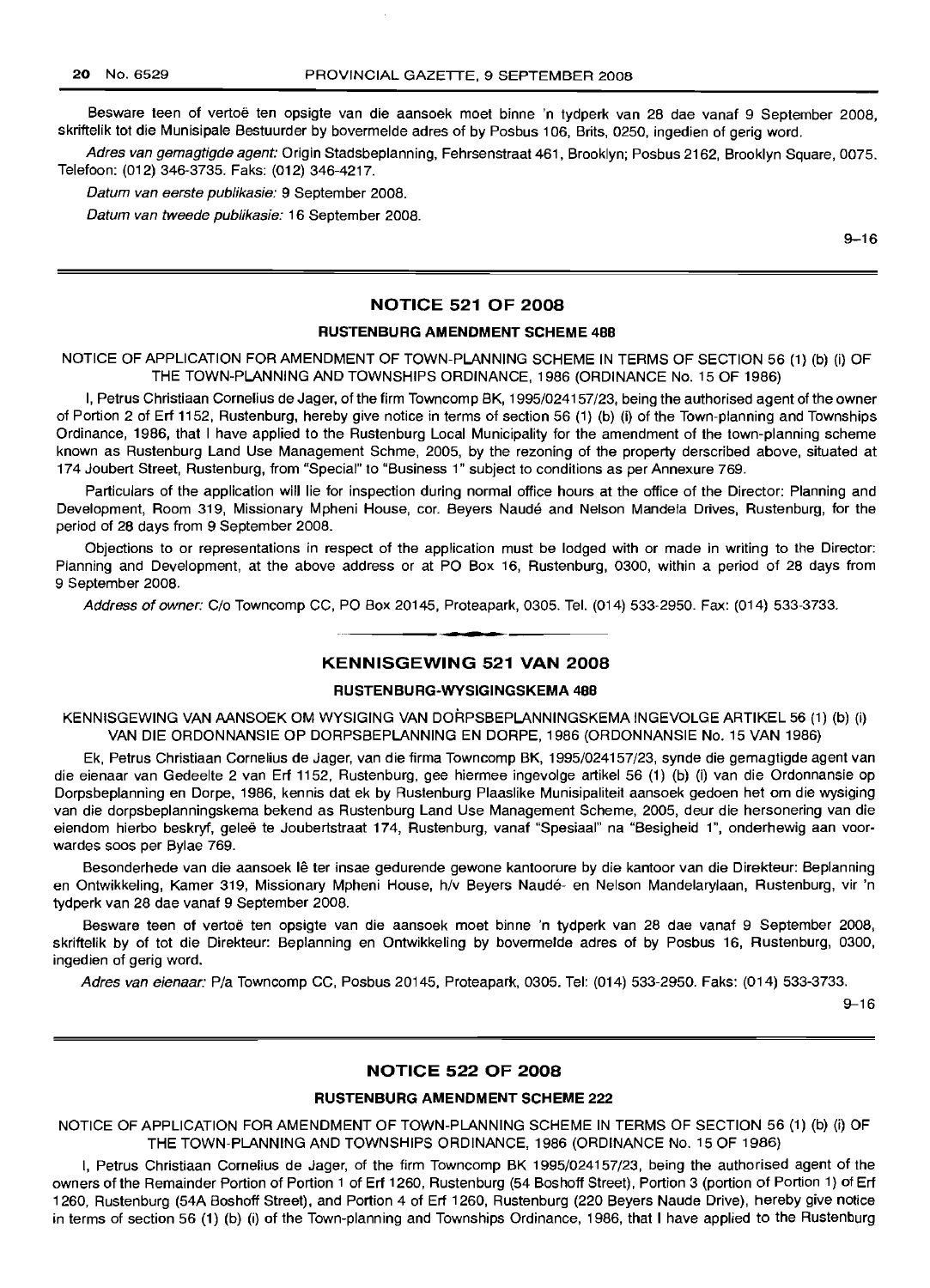Local Municipality for the amendment of the town-planning scheme known as Rustenburg Land Use Management Scheme, 2005, by the rezoninq of the property derscribed above from "Residential 1" to "Special for Offices" subject to conditions as per Annexure 505.

Particulars of the application will lie for inspection during normal office hours at the office of the Director: Planning and Development, Room 319, Missionary Mpheni House, cor. Beyers Naudé and Nelson Mandela Drives, Rustenburg, for the period of 28 days from 9 September 2008.

Objections to or representations in respect of the application must be lodged with or made in writing to the Director: Planning and Development, at the above address or at PO Box 16, Rustenburg, 0300, within a period of 28 days from 9 September 2008.

Address of owner: C/o Towncomp CC, PO Box 20145, Proteapark, 0305. Tel. (014) 533-2950. Fax: (014) 533-3733.

## **- KENNISGEWING <sup>522</sup> VAN <sup>2008</sup>**

## **RUSTENBURG-WYSIGINGSKEMA** 222

KENNISGEWING VAN AANSOEK OM WYSIGING VAN DORPSBEPLANNINGSKEMA INGEVOLGE ARTIKEL 56 (1) (b) (i) VAN DIE ORDONNANSIE OP DORPSBEPLANNING EN DORPE, 1986 (ORDONNANSIE No. 15 VAN 1986)

Ek, Petrus Christiaan Cornelius de Jager, van die firma Towncomp BK, 1995/024157/23, synde die gemagtigde agent van die eienaars van die Resterende Gedeelte van Gedeelte 1 van Erf 1260, Rustenburg (Boshoffstraat 54), Gedeelte 3 ('n gedeelte van Gedeelte 1) van Erf 1260, Rustenburg (Boshoffstraat 54A), en Gedeelte 4 van Erf 1260, Rustenburg (Beyers Nauderylaan 220), gee hiermee ingevolge artikel 56 (1) (b) (i) van die Ordonnansie op Dorpsbeplanning en Dorpe, 1986, kennis dat ek by Rustenburg Plaaslike Munisipaliteit aansoek gedoen het om die wysiging van die dorpsbeplanningskema bekend as Rustenburg Land Use Management Scheme, 2005, deur die hersonering van die eiendom hierbo beskryf vanaf "Residensieel 1" na "Spesiaal vir Kantore", onderhewig aan voorwaardes soos per Bylae 505.

Besonderhede van die aansoek lê ter insae gedurende gewone kantoorure by die kantoor van die Direkteur: Beplanning en Ontwikkeling, Karner 319, Missionary Mpheni House, h/v Beyers Naude- en Nelson Mandelarylaan, Rustenburg, vir 'n tydperk van 28 dae vanaf 9 September 2008.

Besware teen of vertoë ten opsigte van die aansoek moet binne 'n tydperk van 28 dae vanaf 9 September 2008, skriftelik by of tot die Direkteur: Beplanning en Ontwikkeling by bovermelde adres of by Posbus 16, Rustenburg, 0300, ingedien of gerig word.

Adres van eienaar: Pia Towncomp CC, Posbus 20415, Proteapark, 0305. Tel: (014) 533-2950. Faks: (014) 533-3733.

 $9 - 16$ 

## **NOTICE 523 OF 2008**

#### **RUSTENBURG AMENDMENT SCHEME** 375

NOTICE OF APPLICATION FOR AMENDMENT OF TOWN-PLANNING SCHEME IN TERMS OF SECTION 56 (1) (b) (i) OF THE TOWN-PLANNING AND TOWNSHIPS ORDINANCE, 1986 (ORDINANCE 15 OF 1986)

I, Petrus Christiaan Cornelius de Jager, of the firm Towncomp BK, 1995/024157/23, being the authorised agent of the owner of Portion 1 of Erf 1300, Rustenburg, hereby give notice in terms of section 56 (1) (b) (i) of the Town-planning and Townships Ordinance, 1986, that I have applied to the Rustenburg Local Municipality for the amendment of the town-planning scheme known as Rustenburg Land Use Management Scheme, 2005, by the rezoning of the property described above, situated at 30 Brink Street, Rustenburg, from "Residential 1" to "Special for Residential 1" subject to conditions as per Annexure 658.

Particulars of the application will lie for inspection during normal office hours at the office of the Director: Planning and Development, Room 319, Missionary Mpheni House, cor. Beyers Naude and Nelson Mandela Drives, Rustenburg, for the period of 28 days from 9 September 2008.

Objections to or representations in respect of the application must be lodged with or made in writing to the Director: Planning and Development, at the above address or at PO Box 16, Rustenburg, 0300, within a period of 28 days from 9 September 2008.

Address of owner: C/o Towncomp CC, PO Box 20145, Proteapark, 0305. Tel. (014) 533-2950. Fax: (014) 533-3733.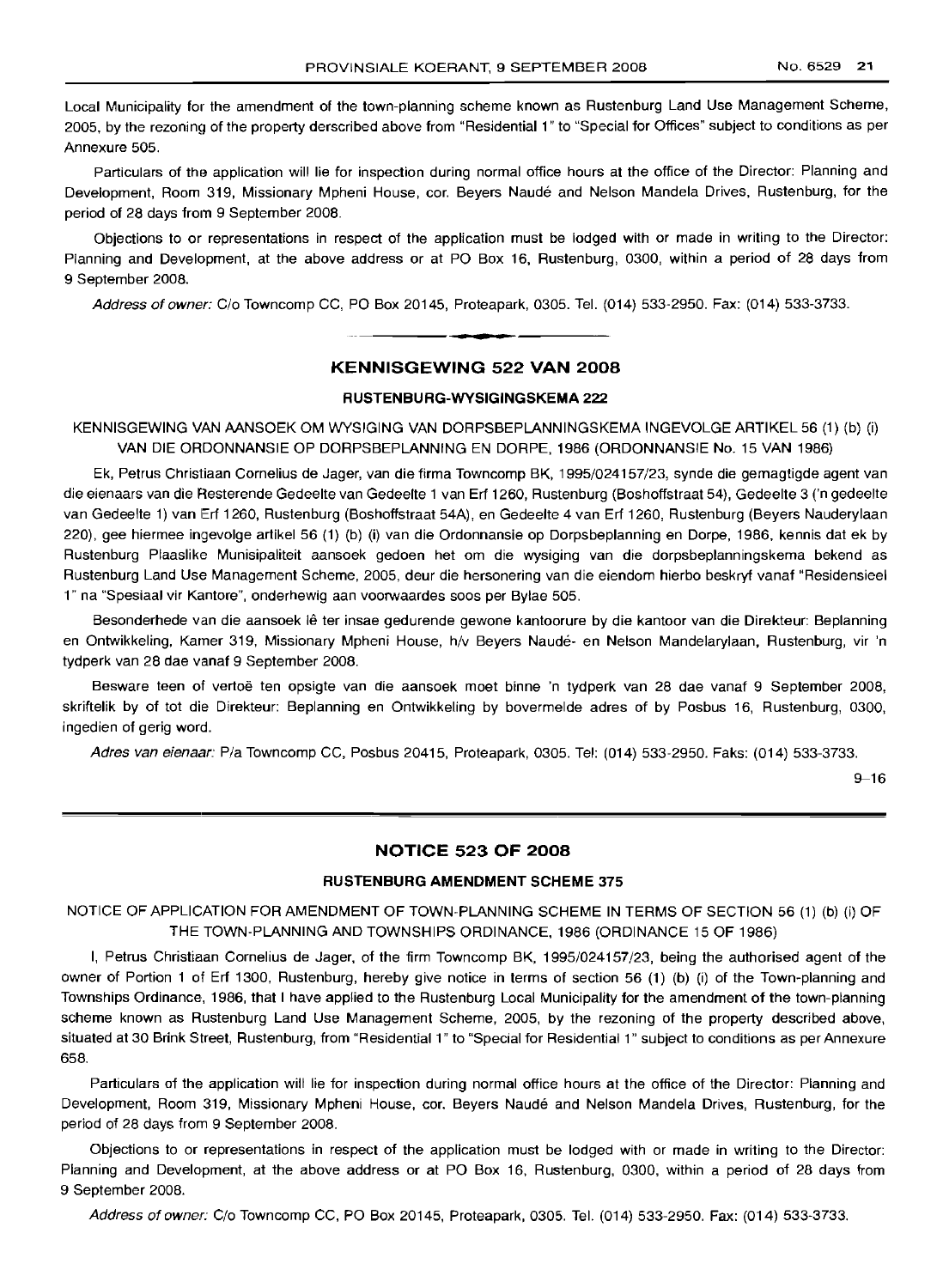## **KENNISGEWING 523 VAN 2008**

## **RUSTENBURG-WYSIGINGSKEMA** 375

KENNISGEWING VAN AANSOEK OM WYSIGING VAN DORPSBEPLANNINGSKEMA INGEVOLGE ARTIKEL 56 (1) (b) (i) VAN DIE ORDONNANSIE OP DORPSBEPLANNING EN DORPE, 1986 (ORDONNANSIE 15 VAN 1986)

Ek, Petrus Christiaan Cornelius de Jager, van die firma Towncomp BK, 1995/024157/23, synde die gemagtigde agent van die eienaar van Gedeelte 1 van Erf 1300, Rustenburg, gee hiermee ingevolge artikel 56 (1) (b) (i) van die Ordonnansie op Dorpsbeplanning en Dorpe, 1986, kennis dat ek by Rustenburg Plaaslike Munisipaliteit aansoek gedoen het om die wysiging van die dorpsbeplanningskema bekend as Rustenburg Land Use Management Scheme, 2005, deur die hersonering van die eiendom hierbo beskryf, geleë te Brinkstraat 30, Rustenburg, vanaf "Residensieel 1" na "Spesiaal vir Residensieel 1", onderhewig aan voorwaardes soos per Bylae 658.

Besonderhede van die aansoek Ie ter insae gedurende gewone kantoorure by die kantoor van die Direkteur: Beplanning en Ontwikkeling, Kamer 319, Missionary Mpheni House, h/v Beyers Naude- en Nelson Mandelarylaan, Rustenburg, vir 'n tydperk van 28 dae vanaf 9 September 2008.

Besware teen of vertoë ten opsigte van die aansoek moet binne 'n tydperk van 28 dae vanaf 9 September 2008, skriftelik by of tot die Direkteur: Beplanning en Ontwikkeling by bovermelde adres of by Posbus 16, Rustenburg, 0300, ingedien of gerig word.

Adres van eienaar: Pia Towncomp CC, Posbus 20415, Proteapark, 0305. Tel: (014) 533-2950. Faks: (014) 533-3733.

9-16

## **NOTICE 524 OF 2008**

## **POTCHEFSTROOM AMENDMENT SCHEME** 1573

NOTICE OF APPLICATION FOR AMENDMENT OF THE POTCHEFSTROOM TOWN-PLANNING SCHEME, 1980, IN TERMS OF SECTION 56 (1) (b) (i) OF THE TOWN-PLANNING AND TOWNSHIPS ORDINANCE, 1986 (ORDINANCE No. 15 OF 1986)

We, Welwyn Town and Regional Planners, being the authorised agent of the owner of Erf 729, situated in the Town Area of Van der Hoffpark Extension 16, hereby give notice in terms of section 56 (1) (b) (i) of the Town-planning and Townships Ordinance, 1986, that we have applied to the Tlokwe City Council for the amendment of the town-planning scheme known as the Potchefstroom Town-planning Scheme, 1980, by the rezoning of the property described above, respectively situated at 4 Honeyguide Street, Van der Hoffpark Extension 16, from "Residential 1" to "Residential 2".

Particulars of the application will lie for inspection during normal office hours at the office of the Municipal Manager, Wolmarans Street, Potchefstroom, for a period of 28 days from 9 September 2008.

Objections to or representations in respect of the application must be lodged with or made in writing to the Municipal Manager at the above address or at P.O. Box 113, Potchefstroom, 2520, within a period of 28 days from 9 September 2008.

Address of applicant: Welwyn Town and Regional Planners, P.O. Box 20508, Noordbrug, 2522. Tel. (018) 293-1536.

## **KENNISGEWING 524 VAN 2008**

**-**

#### **POTCHEFSTROOM-WYSIGINGSKEMA** 1573

KENNISGEWING VAN AANSOEK OM WYSIGING VAN DIE POTCHEFSTROOM-DORPSBEPLANNINGSKEMA, 1980, INGEVOLGE ARTIKEL 56 (1) (b) (i) VAN DIE ORDONNANSIE OP DORPSBEPLANNING EN DORPE, 1986 (ORDONNANSIE No. 15 VAN 1986)

Ons, Welwyn Stads- en Streekbeplanners, synde die gemagtigde agent van die eienaar van Erf 729, gelee in die dorpsgebied Van der Hoffpark Uitbreiding 16, ingevolge artikel 56 (1) (b) (i) van die Ordonnansie op Dorpsbeplanning en Dorpe, 1986, gee hiermee kennis dat ons by die Tlokwe Stadsraad aansoek gedoen het om die wysiging van die dorpsbeplanningskema, bekend as die Potchefstroom-dorpsbeplanningskema, 1980, deur die hersonering van die eiendom hierbo beskryf, geleë te Honeyguidestraat 4, Van der Hoffpark Uitbreiding 16, vanaf "Residensieel 1" na "Residensieel 2".

Besonderhede van die aansoek lê ter insae gedurende gewone kantoorure by die kantoor van die Munisipale Bestuurder, Wolmaransstraat, Potchefstroom, vir 'n tydperk van 28 dae vanaf 9 September 2008.

Besware teen of vertoe ten opsigte van die aansoek moet binne 'n tydperk van 28 dae vanaf 9 September 2008, skriftelik tot die Munisipale Bestuurder by bovermelde adres of by Posbus 113, Potchefstroom, 2520, ingedien of gerig word.

Adres van applikant: Welwyn Stads- en Streekbeplanners, Posbus 20508, Noordbrug, 2522. Tel: (018) 293-1536.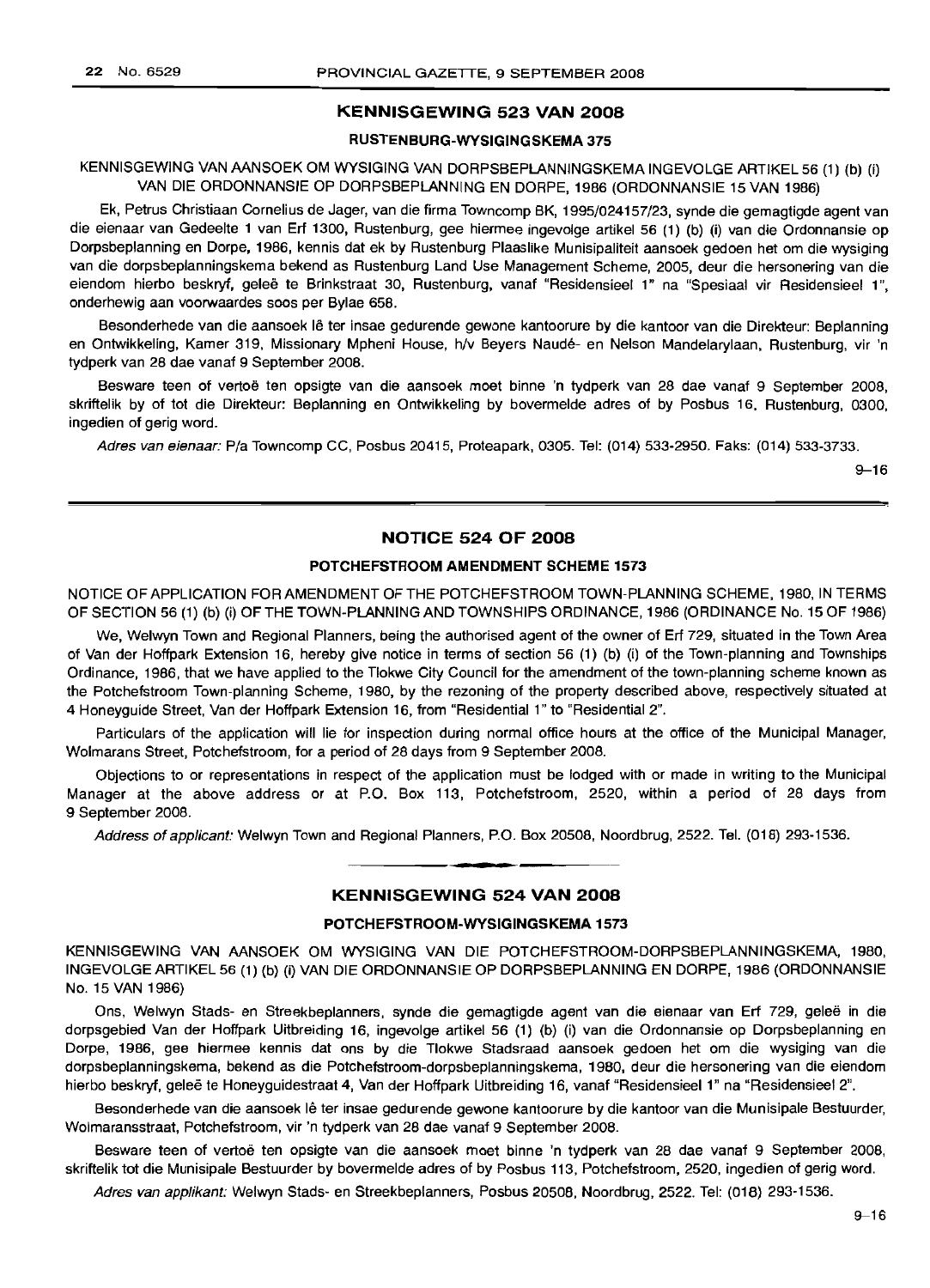## NOTICE 526 OF 2008

## NOTICE OF LAND DEVELOPMENT AREA APPLICATION ON THE REMAINING EXTENT OF THE FARM IFAFI 457 JQ, PORTION 12 (PORTION OF PORTION 1) OF THE FARM SYFERFONTEIN 438 JQ AND HOLDING 99, MELODIE AGRICULTURAL HOLDINGS JQ

NOTICE IN TERMS OF REGULATION 21 (8) (c) AND 21 (10) OF THE DEVELOPMENT FACILITATION REGULATIONS IN TERMS OF THE DEVELOPMENT FACILITATION ACT, 1995 (ACT 67 OF 1995) REFERENCE: DFA21/3/1/10/12 AND 13

Midplan & Associates, Town and Regional Planners, being the authorised agent of the registered owner, has lodged an application in terms of the Development Facilitation Act, 1995 (Act 67 of 1995), for the establishment of a land development area on the above properties. The land development area is located to and on the P79-1 and to the immediate north of the existing Ifafi Township.

The land development will consist of 5 "Residential 3" erven, 12 erven for "Business 1" and streets. The relevant plans and documents are open for inspection at the Designated Officer, North-West Province Development Tribunal, Paul Ramosa Riekert Building, c/o Von Wielligh and Gerrit Maritz Avenue, Dassierand, Potchefstroom and at 23 De Havilland Avenue, Helderkruin, Roodepoort, for a period of 21 days from 9 September 2008, up to and including 8 October 2008.

The application will be considered at a tribunal hearing at the Santa Fé Pub and Grill located on the proposed land development area on 11 November 2008 at 10hOO and a Pre-hearing Conference will be held at the same venue and time on 4 November 2008.

Any person having an interest in the application should note-

- 1. you may within 21 days from the date of the first publication of this notice (9 September 2008), provide the Designated Officer with your written objections or representations; and
- 2. if your comments constitute an objection to any aspect of the land development application, you must appear before the Tribunal in person or through a representative on the dates mentioned above.

Any written objection or representation must be delivered to the Designated Officer, Paul Ramosa Riekert Building, c/o Von Wielligh and Gerrit Maritz Avenues, Dassierand, Potchefstroom, or sent to Private Bag X1213, Potchefstroom, 2520, on or before 8 October 2008.

You may contact the Designated Officer on Tel: (018) 297-5011 and Fax: (018) 297-7956.

Midplan & Associates, P.O. Box 21443, Helderkruin, 1733. Tel: (011) 764-5753/082 881 2563. **-.**

## KENNISGEWING 526 VAN 2008

## KENNISGEWING VAN AANSOEK OM GRONDONTWIKKELINGSGEBIED OP DIE RESTERENDE GEDEELTE VAN DIE PLAAS IFAFI 457 JQ, GEDEELTE 12 (GEDEELTE VAN GEDEELTE 1) VAN DIE PLAAS SYFERFONTEIN 438 JQ EN HOEWE 99, MELODIE LANDBOUHOEWES JQ

KENNIS INGEVOLGE REGULASIE 21 (8) (c) EN 21 (10) VAN DIE ONTWIKKELlNGSFASILITERINGSREGULASIES INGEVOLGE DIE WET OP ONTWIKKELlNGSFASILITERING, 1995 (WET 67 VAN 1995) VERWYSING: DFA21/3/1/10/12 EN 13

Midplan & Medewerkers, die gevolmagtigde agent van die geregistreerde eienaar, het aansoek gedoen ingevolge die Wet op Ontwikkelingsfasilitering, 1995 (Wet 67 van 1995) vir die vestiging van 'n grondontwikkelingsgebied op die Resterende Gedeelte van die Plaas Ifafi 457 JQ, Gedeelte 12 (gedeelte van Gedeelte 1) van die plaas Syferfontein 438 JQ en Hoewe 99, Melodie Landbouhoewes JQ. Die grondontwikkelingsgebied is gelee aan die P79-1 en direk noord van Ifafi-dorpsgebied.

Die grondontwikkelingsgebied sal bestaan uit 5 erwe vir "Residensieel 3", 12 erwe vir "Besigheid 1" en strate. Die relevante planne en dokurnente is oop vir inspeksie by die Aangewese Beampte, Noordwes Provinsie Ontwikkelingstribunaal, Paul Ramosa Rietkertgebou, *h/v* Von Wielligh- en Gerrit Maritzlaan, Dassierand, Potchefstroom en te De Havillandlaan 23, Helderkruin, Roodepoort, vir 'n tydperk van 21 dae vanaf 9 September 2008 *tot* en met 8 Oktober 2008.

Die aansoek sal oorweeg word by 'n tribunaalverhoor by die Santa Fé Kroeg en Restaurant geleë op die voorgestelde grondontwikkelingsgebied, op 11 November 2008 en 'n Voorverhoorkonferensie sal by dieselfde plek en op dieselfde tyd gehou word op 4 November 2008.

Enige persoon wat 'n belang het by die aansoek moet kennis neem dat-

- 1. u mag binne 21 dae vanaf die eerste datum van hierdie kennisgewig (9 September 2008), die Aangewese Beampte voorsien van u skriftelike besware of vertoe: en
- 2. indien u kommentaar 'n beswaar uitmaak ten opsigte van enige aspek van die aansoek, moet u persoonlik of by wyse van verteenwoordiging voor die Tribunaal verskyn op die datums hierbo beskryf.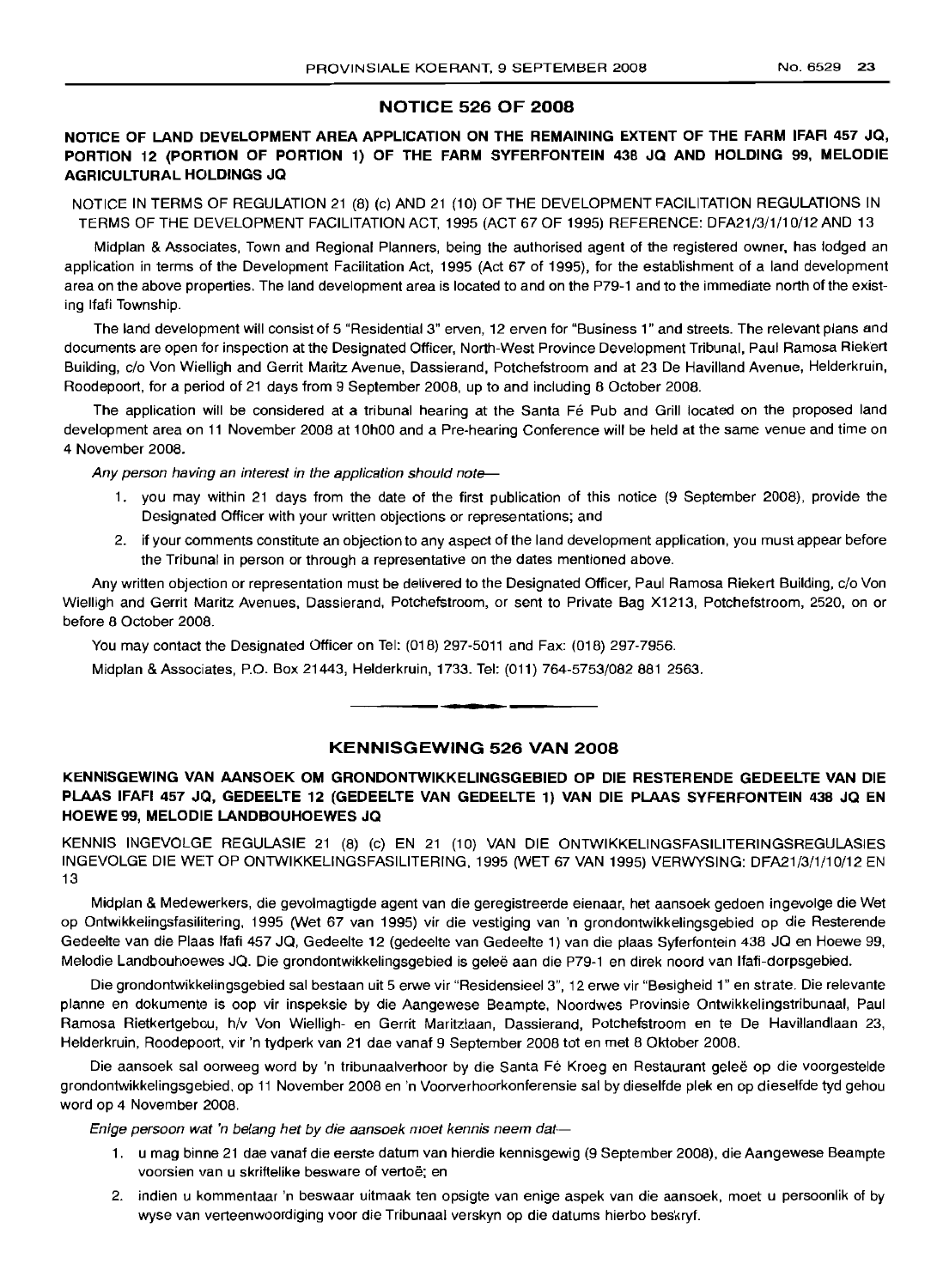Enige skriftelike beswaar of vertoe moet aan die Aangewese Beampte oorhandig word by Paul Ramosa Riekertgebou, h/v Von Wielligh- en Gerrit Maritzlaan, Dassierand, Potchefstroom of gestuur word aan Privaatsak X1213, Potchefstroom, 2520, voor of op 8 Oktober 2008.

U mag die Aangewese Beampte kontak by Tel: (018) 297-5011 en Faks: (018) 297-7956.

Midplan & Medewerkers, Posbus 21443, Helderkruin, 1733. Tel: (011) 764-5753/082 881 2563.

9-16

## **NOTICE 527 OF 2008**

[Regulation 21 (10) of the Development Facilitation Regulations in terms of the Development Facilitation Act, 1995]

Plancorp CC, P.O. Box 21126, Noordbrug, 2522, has lodged an application in terms of the Development Facilitation Act for the establishment of a land development area on Erf 3000, Potchefstroom, 1.0., North West Province.

The development will consist of the following:

The rezoning of the property from "Special to Accommodate a Veterinary Practice, Dwelling Unit and Related Purposes" to "Business 4 with Annexure to Accommodate a Veterinary Practice". (Amendment Scheme No. 1553 with Annexure 1111). The aim is to extend the existing veterinary practice as well as to transform the existence dwelling unit and outbuildings into shops and offices.

The relevant plan(s), document(s) and information are available for inspection at the North West Department of Developmental Local Government and Housing, corner of Albert Luthule and Gerrit Maritz Street, Potchefstroom, for a period of 21 days from 9 September 2008.

The application will be considered at a tribunal hearing to be held at the North West Department of Developmental Local Government and Housing, corner of Albert Luthule and Gerrit Maritz Streets, Potchefstroom, on 12 November 2008 at 10:00 and the prehearing conference will be held at the Ramosa Riekert Building on 5 November 2008 at 10:00.

Any person having an interest in the application should please note:

- 1. You may within a period of 21 days from the date of the first publication of this notice, provide the designated officer with your written objections or representations; or
- 2. If your comments constitute an objection to any aspect of the land development application, you must appear in person or through a representative before the Tribunal on, the date mentioned above.

Any written objection or representation must be delivered to the designated officer at the North West Department of Developmental Local Government and Housing, corner of Albert Luthule and Gerrit Maritz Streets, Potchefstroom, and you may contact the designated officer if you have any queries on Tel: (018) 297-5011 and Fax: (018) 297-7956.

## **KENNISGEWING 527 VAN 2008**

**• I**

[Regulasie 21 (10) van die Regulasie op Grondfasilitering ingevolge die Wet op Ontwikkelingsfasilitering, 1995]

Plancorp CC, Posbus 21126, Noordbrug, 2522, het 'n aansoek ingedien ingevolge die Wet op Ontwikkelingsfasilitering, 1995, vir die stigting van 'n grondontwikkelingsgebied te Erf 3000, Potchefstroom, la, Noordwes Provinsie.

Die ontwikkeling sal bestaan uit die volgende:

Die hersonering van die erf van Spesiaal vir 'n Veearts Praktyk, Wooneenheid en Verwante Gebruike na Besigheid 4 met Bylae om 'n Veeartspraktyk te akkomodeer (Wysigingskema No. 1553 met Bylae 1111). Daar word beoog am die bestaande veeartspraktyk uit te brei en om winkels en kantore in die bestaande woonhuis en buitegebou(e) in te rig.

Die betrokke plan(ne), dokument(e) en inligting is beskikbaar vir inspeksie te die Noordwes Departement van Plaaslike Regering en Behuising, hoek van Albert Luthule- en Gerrit Maritzstraat, Potchefstroom, vir'n periode van 21 dae vanaf 9 September 2008.

Die aansoek sal oorweeg word tydens 'n tribunaalverhoor wat gehou sal word by Noordwes Departement van Plaaslike Regering en Behuising, hoek van Albert Luthule- en Gerrit Maritzstraat, Potchefstroom, op 12 November 2008 am 10:00 en die vooraf verhoorsamesprekings sal gehou word te Ramosa Riekert Gebou, op 5 November 2008 om 10:00.

Enige persoon wat 'n belang het by die aansoek moet asseblief kennis neem:

- 1. U mag binne 'n periode van 21 dae vanaf die eerste publikasie van hierdie kennisgewing, die aangewese beampte skriftelik van u besware of vertoë: of
- 2. Indien u kommentaar neerkom op 'n beswaar met betrekking tot enige aspek van die grondontwikkelingsaansoek, moet u persoonlik, voor die Tribunaal verskyn of verteenwoordig word, op die datum hierbo genoem.

Enige beswaar of vertoë moet ingedien word by die aangewese beampte te Noordwes Departement van Plaaslike Regering en Behuising, hoek van Albert Luthule- en Gerrit Maritzstraat, Potchefstroom, en u mag in aanraking kom met die aangewese beampte indien u enige navrae het by Tel: (018) 297-5011 en Faks: (018) 297-7956.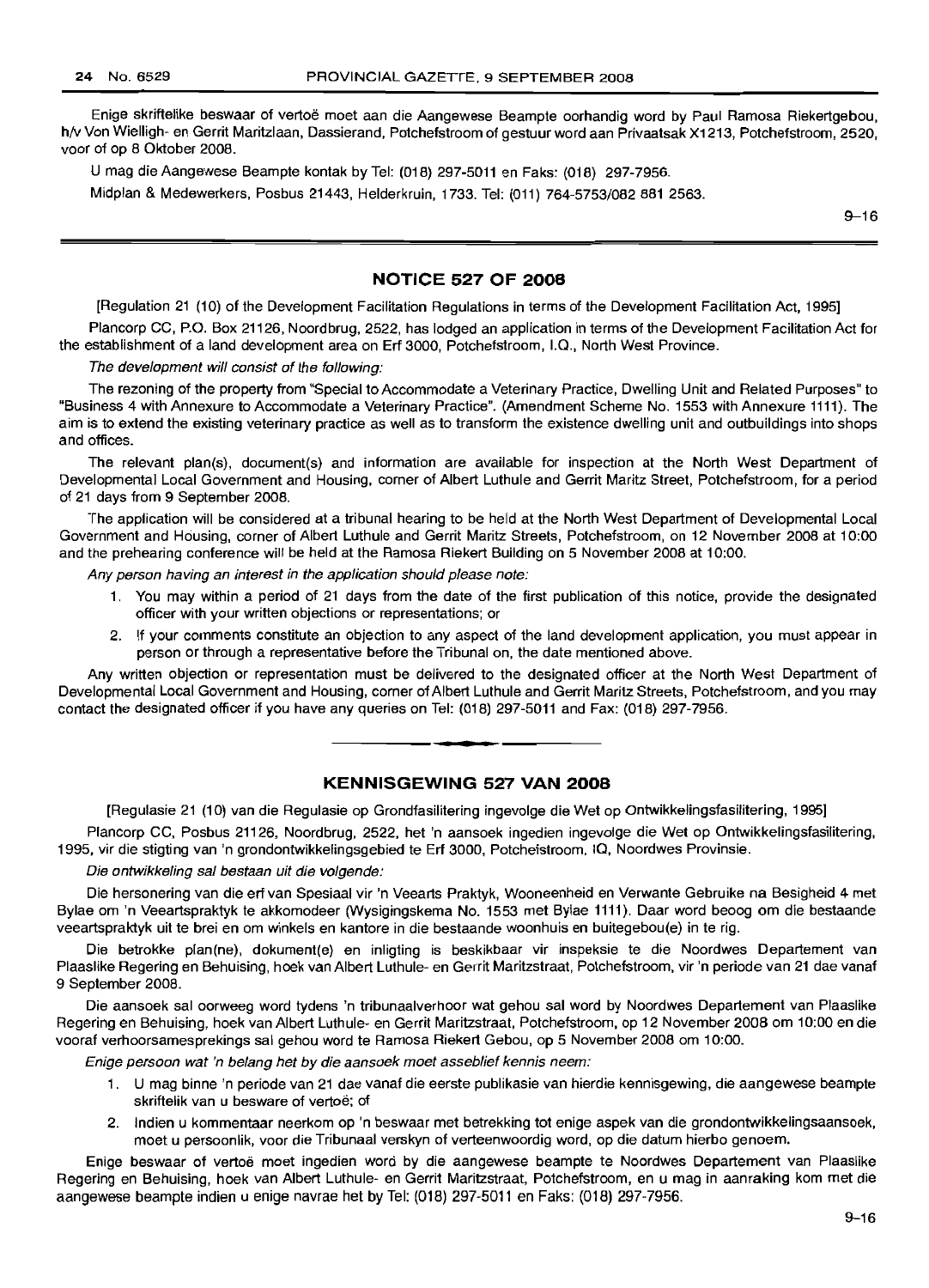ERVEN

## NOTICE 525 OF 2008

## REGULATION 21 (10) OF THE DEVELOPMENT FACILITATION REGULATIONS IN TERMS OF THE DEVELOPMENT FACILITATION ACT, 1995

I, J Van Straten of EVS Property Consultants (Town and Regional Planners), being the agent of the registered owner Roelf Laurens, has lodged an application in terms of the Development Facilitation Act, 1995, for the establishment of a land development area to be known as VAN DER HOFF PARK EXTENSION 41, on a part of Holding 11, Vyfhoek Agricultural Holdings, situated on the northern perimeter of the Potchefstroom Local Municipality's area of jurisdiction and borders a local street, namely Hennie Bingle Street.

The development will consist of:

#### LAND USE

| Residential 1                                        |  |
|------------------------------------------------------|--|
| Special (access and security purposes as well as for |  |
| the installation of essential services)              |  |

The relevant plan(s), document(s) and information are available for inspection at the Office of the Designated Officer (Mr N Claassen), Department of Developmental Local Government and Housing, Potchefstroom Local Municipality, c/o Albert Luthuli Avenue and Gerrit Maritz Street, Dassierand, Potchefstroom, for a period of 21 days from 9 September 2008.

The application will be considered at a tribunal hearing to be held at the boardroom in the Ramosa Riekert Building, c/o Albert Luthuli Avenue and Gerrit Maritz Street, Dassierand, Potchefstroom, on 20 November 2008 at 10h30 (participants are requested to be at the premises from 10h30).

Any person having an interest in the application should please note:

- 1. You may within a period of 21 days from the date of the first publication of this notice, provide the Designated Officer with your written objections or representations; or
- 2. If your comments constitute an objection to any aspect of the land development application, you must appear or through a representative before the Tribunal on the date mentioned above.

Any written objection or representation must be delivered to the Designated Officer (Mr N Claassen) Department of Developmental Local Government and Housing, c/o Albert Luthuli Avenue and Gerrit Martiz Street. Dassierand, Potchefstroom and you may contact the Designated Officer if you have any queries on telephone number (018) 297 5011 and facsimile number (018) 2977956.

Ref: Z4796/jvs 09/09/08 & 16/09/08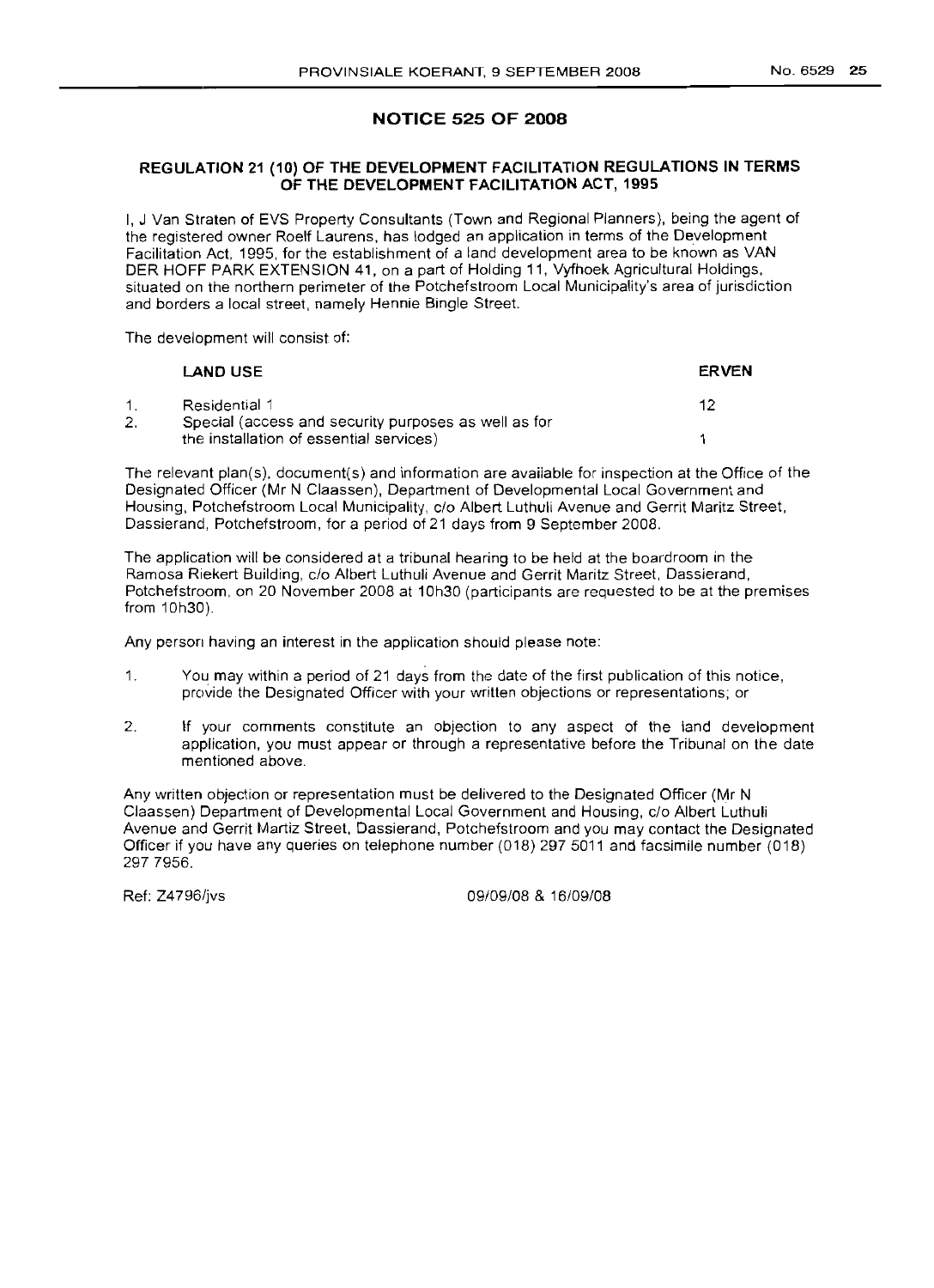## **KENNISGEWING 525 VAN 2008**

## **REGULASIE 21 (10) VAN DIE REGULASIES OP ONTWIKKELlNGSFASILITERING INGEVOLGE DIE WET OP ONTWIKKELlNGSFASILITERING, 1995**

Ek, J Van Straten van EVS Property Consultants (Stads en Streeksbeplanners), die gemagtigde agent van die eienaar Roelf Laurens, het 'n aansoek ingedien ingevolge die Wet op Ontwikkelingsfasilitering, 1995 vir die stigting van 'n grondontwikkelingsgebied bekend as VAN DER HOFF PARK UITBREIDING 41, op 'n deel van Hoewe 11, Vyfhoek Landbouhoewes, geleë op die noordelike grens van die Potchefstroom Plaaslike Munisipaliteit se gebied van jurisdiksie en grens aan 'n plaaslike straat, naamlik Hennie Binglestraat.

Die ontwikkeling sal bestaan uit:

|    | <b>SONERING</b>                                                                                      | <b>ERWE</b> |
|----|------------------------------------------------------------------------------------------------------|-------------|
|    | Residensiël 1                                                                                        | イク          |
| 2. | Spesiaal (toegangs- en sekuriteitsdoeleindes<br>asook vir die installering van noodsaaklike dienste) |             |

Die betrokke planne, dokumente en inligting is beskikbaar vir inspeksie by die Kantoor van die Aangewese Beampte (Mnr N Claassen), Ontwikkelingsdepartement, Plaaslike Regering en Behuising, Ramosa Riekert-gebou, h/v Albert Luthuli Laan en Gerrit Martizstraat, Dassierand, Potchefstroom, vir 'n periode van 21 dae vanaf 9 September 2008.

Die aansoek sal oorweeg word tydens 'n tribunaalverhoor wat gehou sal word in die raadsaal te Ramosa Riekert-gebou, h/v Albert Luthuli Laan en Gerrit Martizstraat, Dassierand, Potchefstroom op 20 November 2008 om 10h30 (persone wat 'n belang het by die aansoek word versoek om vanaf 10h30 by die perseel te wees).

Enige persoon wat 'n belang het by die aansoek moet asseblief kennis neem dat:

- 1. U binne 'n tydperk van 21 dae vanaf die datum van die eerste publikasie van die kennisgewing u beswaar en/of vertoë skriftelik by die Aangewese Beampte kan indien; of
- 2. lndien u kommentaar neerkom op 'n beswaar met betrekking tot enige aspek van die grondontwikkelingsaansoek, moet u persoonlik voor die Tribunaal verskyn of verteenwoordig word, op die datum hierbo genoem.

Enige geskrewe beswaar of vertoë moet ingedien word by die aangewese beampte (Mnr N Claassen), Ontwikkelingsdepartement, Plaaslike Regering en Behuising, Ramosa Riekert-gebou, h/v Albert Luthuli Laan en Gerrit Martizstraat, Dassierand, Potchefstroom en u mag die Aangewese Beampte kontak indien u enige navrae het by Telefoon no. (018) 2975011 en faks no. (018) 297 7956.

Verw.: Z4796/jvs *09/09/08* & *16/09/08*

9-16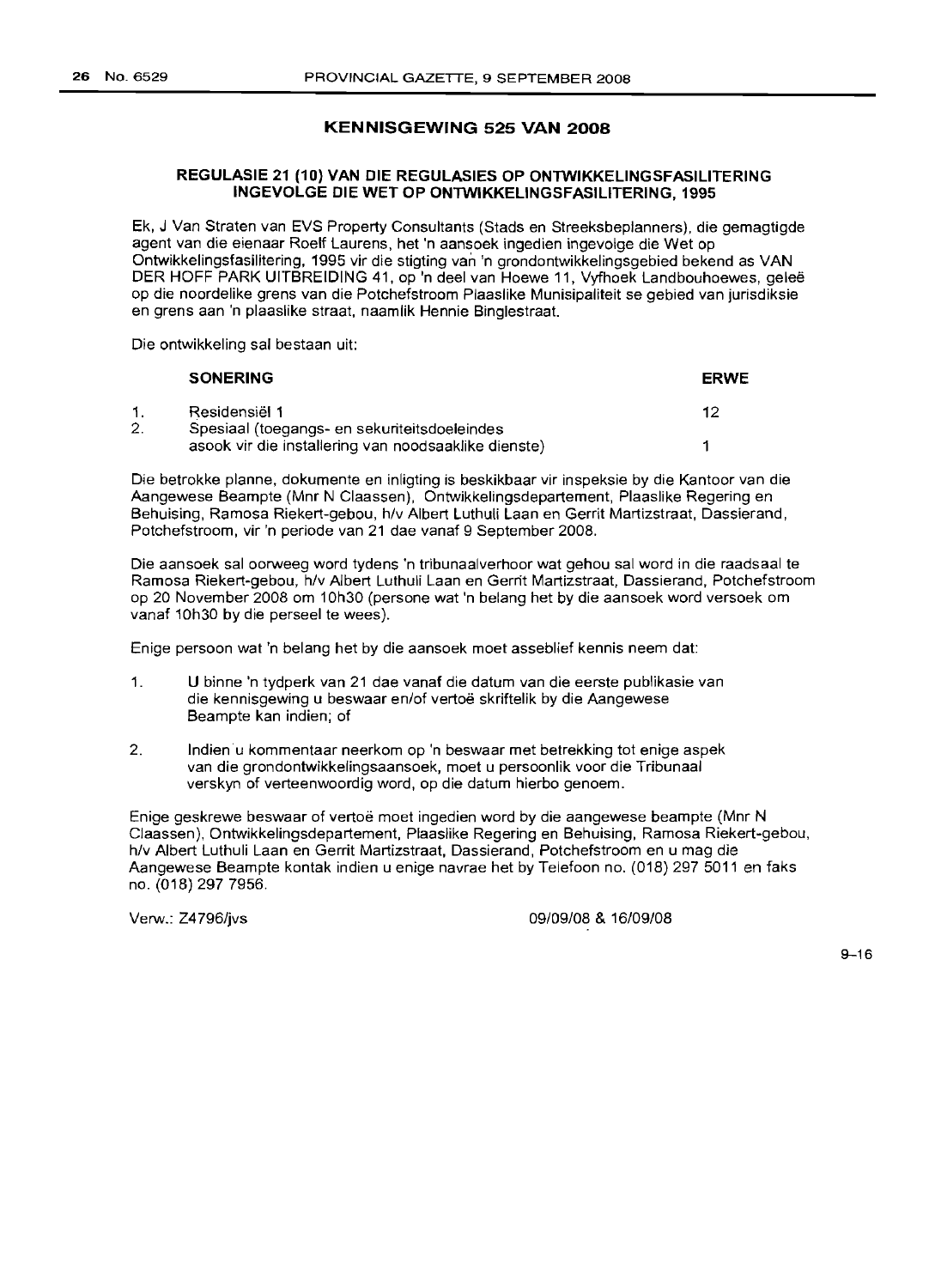## **LOCAL AUTHORITY NOTICES PLAASLIKE BESTUURSKENNISGEWINGS**

## **PLAASLIKE BESTUURSKENNISGEWING 385**

### **STADSRAAD VAN MATLOSANA**

## **VERKLARING TOT GOEDGEKEURDE DORP**

Ingevolge artikel 103 van die Ordonnansie op Dorpsbeplanning en Dorpe, 1986 (Ordonnansie 15 van 1986) verklaar die Stadsraad van Matlosana hierby die dorp Wilkoppies Uitbreiding 69 (Distrik Klerksdorp) tot 'n goedgekeurde dorp onderworpe aan die voorwaardes uiteengesit in die bygaande skedule.

## **SKEDULE**

VOORWAARDES WAARONDER DIE AANSOEK OM DORPSTIGTING INGEVOLGE DIE BEPALINGS VAN HOOFSTUK III (DEEL C) VAN DIE ORDONNANSIE OP DORPSBEPLANNING EN DORPE, 1986 (ORDONNANSIE 15 VAN 1986) OP GEDEELTE 870 VAN DIE PLAAS ELANDSHEUVEL NO. 402-IP, PROVINSIE NOORDWES, DEUR CORPUS NOVEM PROPERTIES (EIENDOMS) BEPERK (NO. 2007/020052/07) (HIERNA DIE DORPSTIGTER GENOEM) EN SYNDE DIE GEREGISTREERDE EIENAAR VAN DIE GROND, GOEDGEKEUR IS

## 1. STIGTINGSVOORWAARDES

(1) NAAM

Die naam van die dorp sal wees Wilkoppies Uitbreiding 69.

(2) UITLEG *1*ONTWERP

Die dorp sal bestaan uit erwe en strate soos aangedui op Aigemene Plan LG No. 13219/2007.

(3) VERWYD=RING, VERPLASING, MODIFISERING OF DIE VERVANGING VAN BESTAANDE POSKANTOOR- / TELKOM UITRUSTING

Indien dit as gevolg van die stigting van die dorp nodig word om enige bestaande Poskantoor- 1 Telkom uitrusting te verwyder, te verplaas, te modifiseer of te vervang moet die koste daarvan deur die dorpstigter gedra word.

(4) VERWYDERING, VERPLASING, MODIFISERING OF DIE VERVANGING VAN BESTAANDE MUNISIPALE DIENSTE

Indien dit as gevolg van die stigting van die dorp nodig word om enige bestaande munisipale dienste te verwyder, te verplaas, te modifiseer of te vervang moet die koste daarvan deur die dorpstigter gedra word.

(5) OMGEWINGSBESTUUR

Die dorpstigter moet toesien dat aile voorwaardes opqele deur die Departement van Landbou, Bewaring en Omgewingsake ingevolge die "Environmental Authorisation" uitgereik deur die voorgenoemde Departement op 30 Augustus 2007 kragtens NWP/EIAl164/2007 nagekom word.

## 2. VOORWAARDES WAARAAN VOLDOEN MOET WORD VOOR DIE ERWE IN DIE DORP REGISTREERBAAR WORD

#### INSTALLASIE EN VOORSIENfNG VAN DIENSTE

Die dorpstigter moet aile interne en eksterne ingenieursdienste in of vir die dorp installeer en voorsien ooreenkornstiq die diensteooreenkoms.

## 3. TITELVOORWAARDES

(1) BESKIKKING OOR BESTAANDE TITELVOORWAARDES

Aile erwe sal onderworpe gestel word aan bestaande voorwaardes en serwitute, indien daar is, maar uitgesonderd die volgende voorwaardes wat verval het deur uitsluiting van die landbouhoewe:

"(c) The Holding is held as an Agricultural Holding and it may be used only for the purpose contemplated by the definition of that term contained in the Agricultural Holdings (Transvaal) Registration Act, 1919.

The definition reads as follows:

"Agricultural Holdings shall mean a portion of land not less than ,8565 Hectares in extent used solely or mainly for the purpose of agricultural or horticulture or for breeding or keeping domestic animals, poultry or bees."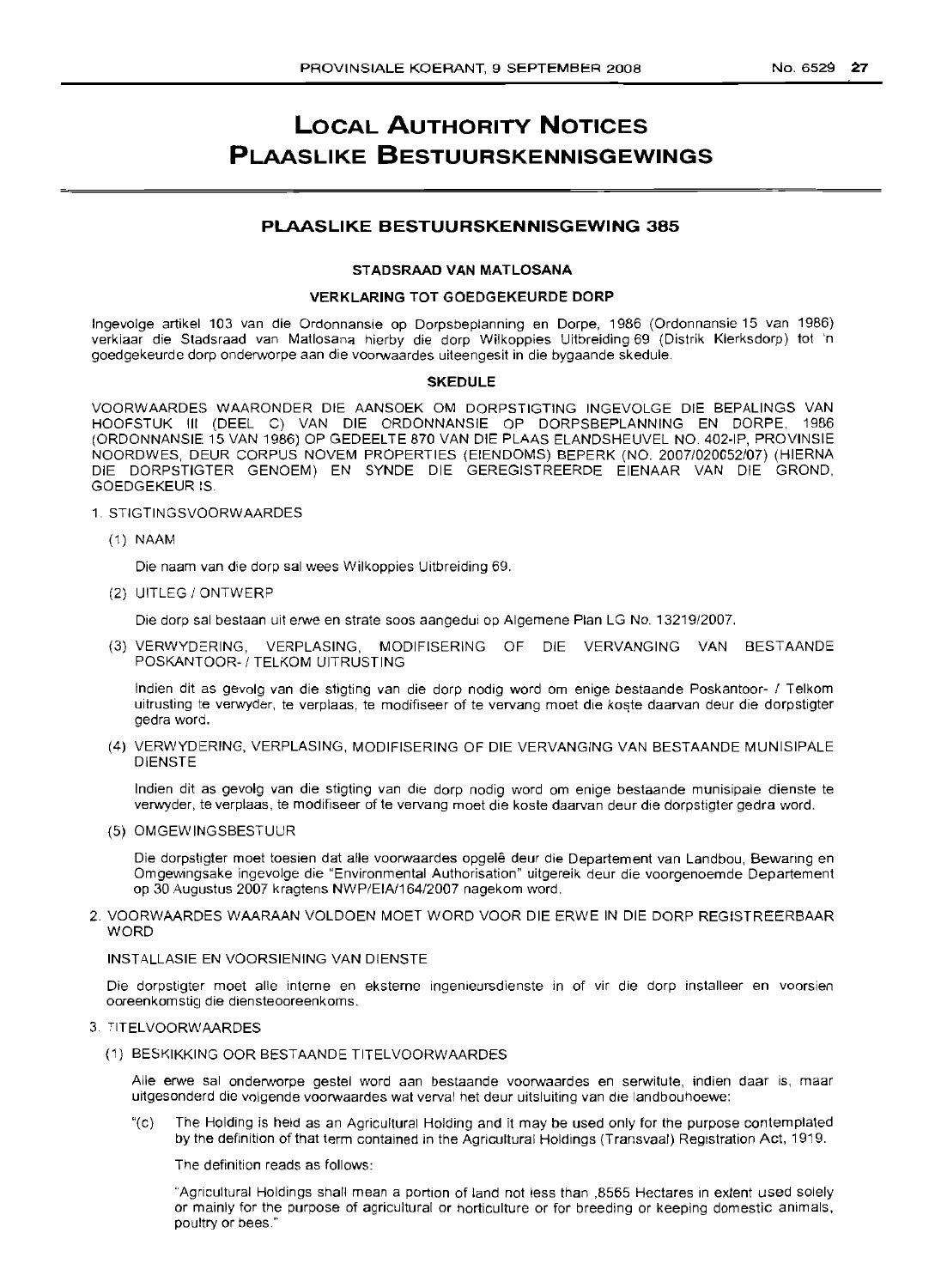- (d)(i) The holding may not be subdivided nor may any portion of it be sold, leased or disposed of in any way without the written approval of the Board first had and obtained.
	- (ii) The holdings shall not be sold to or held jointly by two or more persons.
- (e)(i) Not more that one dwelling house together with such outbuildings as are ordinarily required to be used in connection with a holding may be erected on the holding except in special circumstances and then only with the consent, in writing, of the Board which may prescribe such further conditions as it may deem necessary.
	- (ii) The dwelling house exclusive of the buildings to be erected on the holding shall be of the value of not less R1700,00.

NOTE

The provisions of this sub-clause shall not apply to the existing dwelling houses on Holding Nos. 65, 68 and 102.

- (iii) Outbuildings shall be erected simultaneously with the dwelling house which latter shall be a' completed house and not one partly erected and intended for completion at a later date.
- (iv) No building erected on the holding shall be located within a distance of 18,89 metres from the boundary of that holding abutting on a road.

NOTE

The provisions of this sub-clause shall not apply to any building(s) which may be erected on the transformer sites on holdings No. 75 and 106, which shall have a building line of 6,30 metres.

- (v) No wood and  $\ell$  or iron buildings shall be erected on the holding.
- (vi) Plans and specifications of all buildings or additions or alternations thereto shall be submitted to the local authority for approval before the commencement of building operations.
- (f) No store or place of business whatsoever may be opened or conducted on a holding except with the written approval of the Board and such approval shall be given in respect of two holdings only, provided that the nature of any business which may be so authorised shall also be subject to the written approval of the Board and that such business shall not be conducted mainly with persons other than Europeans or be an Eating house for Blacks.
- (g) The owner shall fence the holding and maintain such fence in good order and repair.
- (h) The pit system of sanitation shall not be permitted but the owner of a holding may install and use a chemical or other system of sanitation approved by the local authority, provided that the effluent from the said system so used shall not be deposited within a distance of 15,74 metres from any borehole or well on or outside the holding. Similar separate arrangements shall also be made for coloured persons.
- (i) The holding shall be subject to a servitude for drainage and other municipal purposes, 1,89 metres in wide in favour of the local authority.
- (j) The local authority shall be entitled to deposit temporarily on the land adjoining the drainage servitudes such material as may be excavated by it during the course of the construction, maintenance and removal of such drains and other works as it in its discretion may deem necessary and shall further be entitled to reasonable access to the said for the aforesaid purposes subject to any damage done during the process of constructing, maintaining and removing such drains and other works being made good by the local authority."
- (2) VOORWAARDES OPGELe KRAGTENS DIE BEPALINGS VAN DIE ORDONNANSIE OP DORPSBEPLANNING EN DORPE, 1986 (ORDONNANSIE 15 VAN 1986)
	- (a) ALLE ERWE
		- (i) Die erf is onderworpe aan 'n serwituut, 2 meter wyd langs enige twee grense ten gunste van die plaaslike owerheid vir riool- en ander munisipale doeleindes en, in die geval van 'n pypsteelerf, 'n addisionele serwituut van 2 meter wyd, vir munisipale doeleindes, oor die toegangsdeel van die erf, indien en wanneer deur die plaaslike owerheid benodig: Met dien verstande dat die plaaslike owerheid hierdie vereiste serwitute mag verslap of vrystelling daarvan verleen.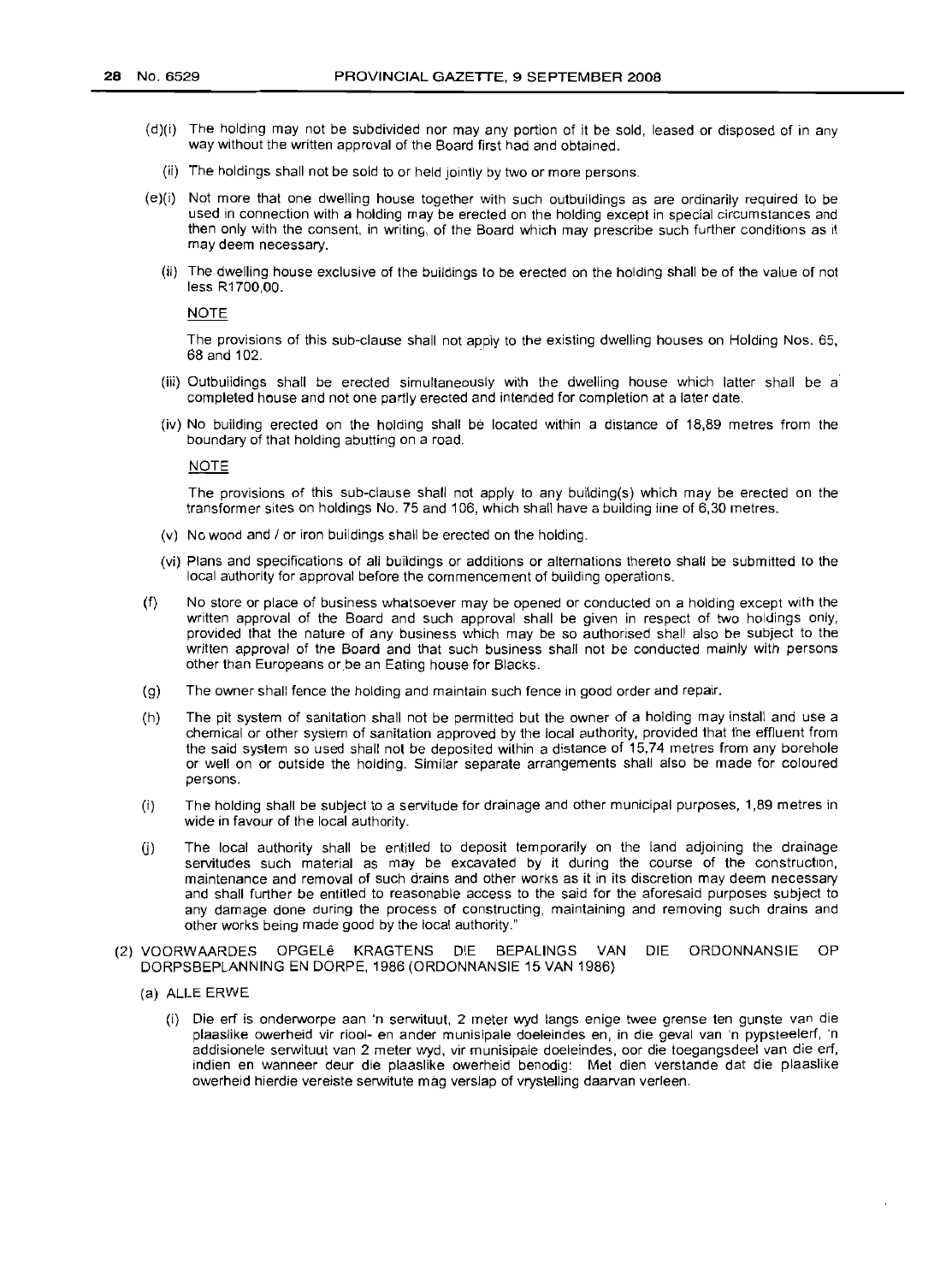- (ii) Geen gebou of ander struktuur mag opgerig word binne die bogenoemde serwituutgebied nie en geen grootwortelbome mag in die gebied van sodanige serwituut of binne 1 meter daarvan geplant word nie.
- (iii) Die plaaslike owerheid is daarop geregtig om tydelik op die grond aangrensend aan die voorgenoemde serwituutgebied, sodanige materiaal te stort as wat uitgegrawe mag word in die loop van die konstruksie, onderhoud of verwydering van sodanige hoofrioolleidings of ander werk as wat hy na sy oordeel nodig ag en is voorts geregtig op redelike toegang tot genoemde grond vir bogenoemde doel, onderworpe daaraan dat enige skade aangerig tydens die proses van konstruksie, instandhouding of verwydering van sodanige hoofrioolleidings en ander werk, goed te maak deur die plaaslike owerheid.
- (b) ERWE ONDERWORPE AAN SPESIALE VOORWAARDES
	- (i) ERF 3086
		- (aa) Die erf is onderworpe aan 'n serwituut 12 meter wyd vir munisipale doeleindes ten gunste van die plaaslike owerheid, soos op die Aigemene Plan aangedui. (By die indiening van 'n sertifikaat deur die plaaslike owerheid aan die Registrateur van Aktes waarin vermeld word dat sodanige serwituut nie meer benodig word nie, verval die voorwaarde).
		- (bb) Die erf is onderworpe aan 'n serwituut 4 meter wyd vir munisipale doeleindes ten gunste van die plaaslike owerheid, soos op die Aigemene Plan aangedui. (By die indiening van 'n sertifikaat deur die plaaslike owerheid aan die Registrateur van Aktes waarin vermeld word dat sodanige serwituut nie meer benodig word nie, verval die voorwaarde).

## M.M. MOADIRA, Munisipale Bestuurder

Burgersentrum, Klerksdorp Kennisgewing No. 287/2008 Datum: 09 September 2008 Verw: 16/3/2/180

## **• LOCAL AUTHORITY NOTICE 385**

## CITY OF MATLOSANA

## DECLARATION AS APPROVED TOWNSHIP

In terms of section 103 of the Town Planning and Townships Ordinance, 1986 (Ordinance 15 of 1986), the City of Matlosana hereby declares Wilkoppies Extension 69 Township (District Klerksdorp) to be an approved township subject to the conditions set out in the schedule hereto.

## **SCHEDULE**

CONDITIONS UNDER WHICH THE APPLICATION FOR TOWNSHIP ESTABLISHMENT IN TERMS OF THE PROVISIONS OF CHAPTER III (PART C) OF THE TOWN PLANNING AND TOWNSHIPS ORDINANCE, 1986 (ORDINANCE 15 OF 1986) ON PORTION 870 OF THE FARM ELANDSHEUVEL NO. 402-IP, NORTH WEST PROVINCE BY CORPUS NOVEM PROPERTIES (PROPRIETARY) LIMITED (NO. 2007/020052/07) (HEREINAFTER REFERRED TO AS THE TOWNSHIP APPLICANT) AND BEING THE REGISTERED OWNER OF THE LAND, HAS BEEN APPROVED.

- 1. CONDITIONS OF ESTABLISHMENT
	- (1) NAME

The name of the township shall be Wilkoppies Extension 69.

(2) LAYOUT *1*DESIGN

The township shall consist of erven and streets as indicated on General Plan SG No. 13219/2007.

(3) REMOVAL, REPOSITIONING, MODIFICATION OR REPLACEMENT OF EXISTING POST OFFICE- 1 TELKOM PLANT

If, by reason of the establishment of the township, it should become necessary to remove, reposition, modify or replace any existing Post Office-I Telkom plant, the cost thereof shall be borne by the township applicant.

(4) REMOVAL, REPOSITIONING, MODIFICATION OR REPLACEMENT OF EXISTING MUNICIPAL **SERVICES**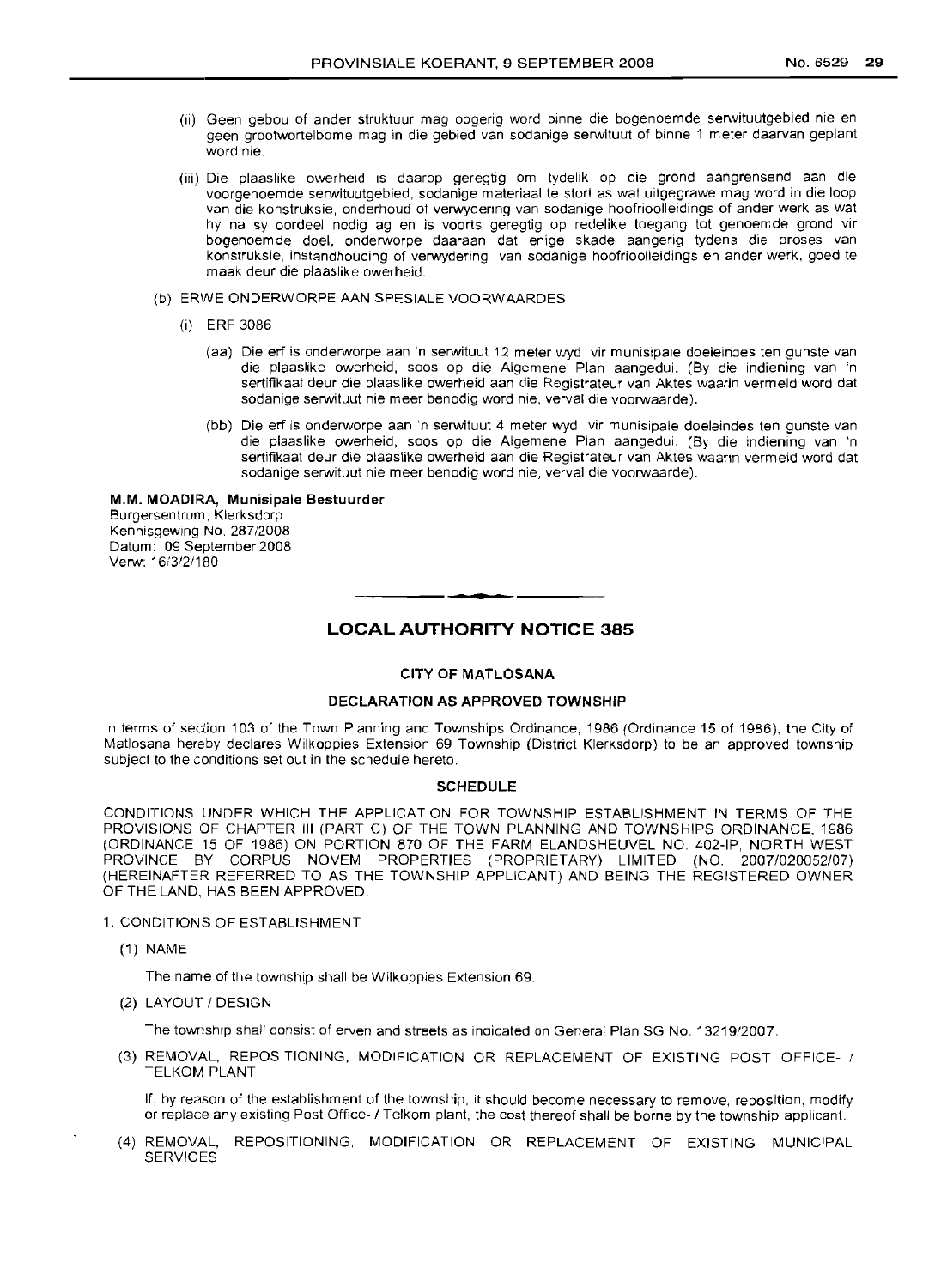If, by reason of the establishment of the township, it should become necessary to remove, reposition, modify or replace any existing municipal services, the cost thereof shall be borne by the township applicant.

## (5) ENVIRONMENTAL MANAGEMENT

The township applicant must ensure that all conditions imposed by the Department of Agriculture, Conservation and Environment in terms of the Environmental Authorisation issued by the said Department on 30 August 2007 by virtue of NWP/EIA/164/2007 are adhered to.

2. CONDITIONS TO BE COMPLIED WITH BEFORE THE ERVEN IN THE TOWNSHIP BECOME REGISTRABLE

### INSTALLATION AND PROVISION OF SERVICES

The township applicant shall install and provide all internal and external engineering services in or for the township, as provided for in the services agreement.

## 3. CONDITIONS OF TITLE

(1) DISPOSAL OF EXISTING CONDITIONS OF TITLE

All erven shall be made subject to existing conditions and servitudes, if any, but excluding the following conditions which have lapsed through excision of the agricultural holding:

"(c) The Holding is held as an Agricultural Holding and it may be used only for the purpose contemplated by the definition of that term contained in the Agricultural Holdings (Transvaal) Registration Act, 1919.

The definition reads as follows:

"Agricultural Holdings shall mean a portion of land not less than ,8565 Hectares in extent used solely or mainly for the purpose of agricultural or horticulture or for breeding or keeping domestic animals, poultry or bees."

- (d)(i) The holding may not be subdivided nor may any portion of it be sold, leased or disposed of in any way without the written approval of the Board first had and obtained.
	- (ii) The holdings shall not be sold to or held jointly by two or more persons.
- (e)(i) Not more that one dwelling house together with such outbuildings as are ordinarily required to be used in connection with a holding may be erected on the holding except in special circumstances and then only with the consent, in writing, of the Board which may prescribe such further conditions as it may deem necessary.
	- (ii) The dwelling house exclusive of the buildings to be erected on the holding shall be of the value of not less R1700,OO.

## NOTE

The provisions of this sub-clause shall not apply to the existing dwelling houses on Holding Nos. 65, 68 and 102.

- (iii) Outbuildings shall be erected simultaneously with the dwelling house which latter shall be a completed house and not one partly erected and intended for completion at a later date.
- (iv) No building erected on the holding shall be located within a distance of 18,89 metres from the boundary of that holding abutting on a road.

## **NOTE**

The provisions of this sub-clause shall not apply to any building(s) which may be erected on the transformer sites on holdings No. 75 and 106, which shall have a building line of 6,30 metres.

- (v) No wood and / or iron buildings shall be erected on the holding.
- (Vi) Plans and specifications of all buildings or additions or alternations thereto shall be submitted to the local authority for approval before the commencement of building operations.
- (f) No store or place of business whatsoever may be opened or conducted on a holding except with the written approval of the Board and such approval shall be given in respect of two holdings only, provided that the nature of any business which may be so authorised shall also be subject to the written approval of the Board and that such business shall not be conducted mainly with persons other than Europeans or be an Eating house for Blacks.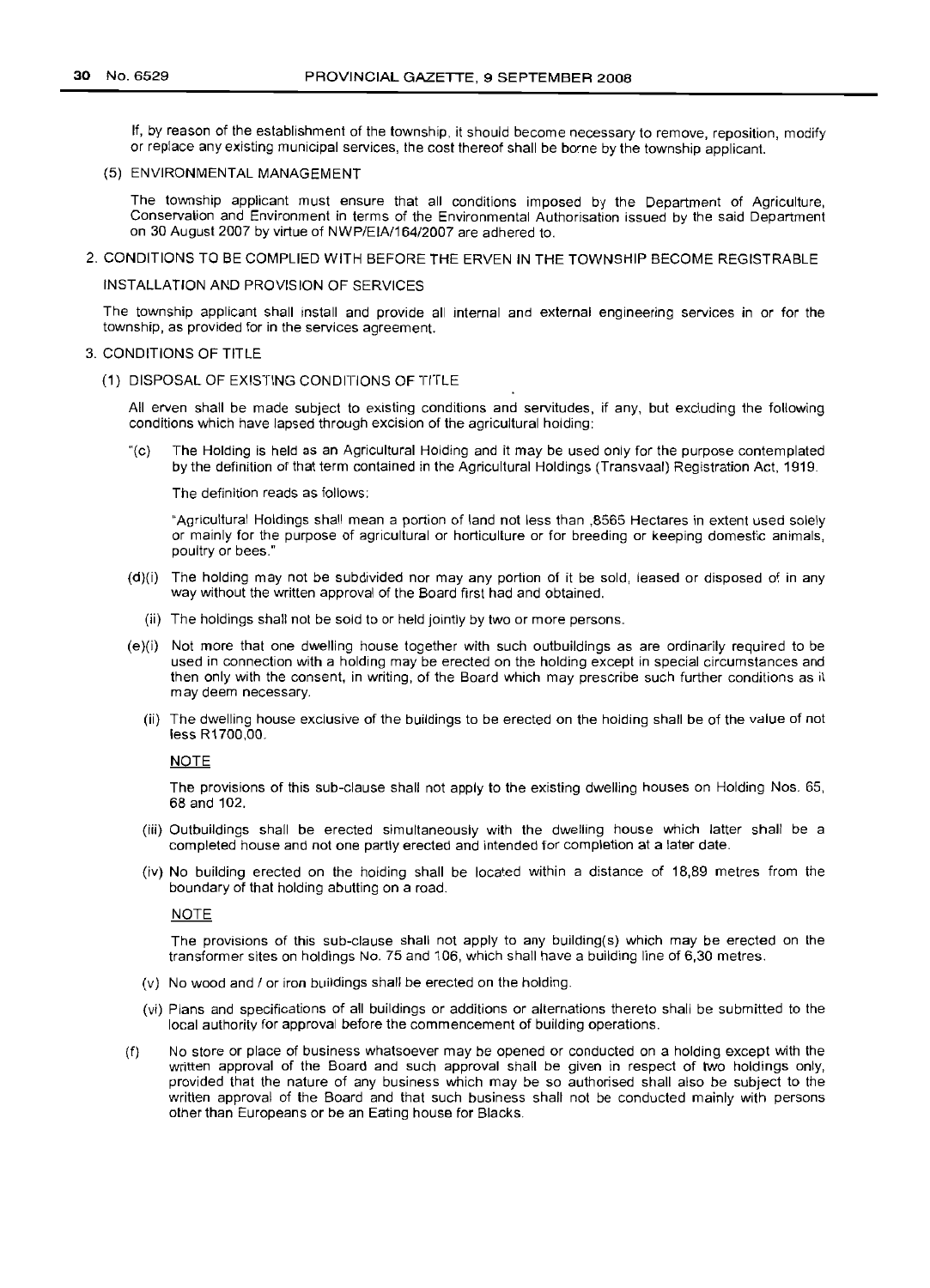- 
- (g) The owner shall fence the holding and maintain such fence in good order and repair.
- (h) The pit system of sanitation shall not be permitted but the owner of a holding may install and use a chemical or other system of sanitation approved by the local authority, provided that the effluent from the said system so used shall not be deposited within a distance of 15,74 metres from any borehole or well on or outside the holding. Similar separate arrangements shall also be made for coloured persons.
- (i) The holding shall be subject to a servitude for drainage and other municipal purposes, 1,89 metres in wide in favour of the local authority.
- U) The local authority shall be entitled to deposit temporarily on the land adjoining the drainage servitudes such material as may be excavated by it during the course of the construction, maintenance and removal of such drains and other works as it in its discretion may deem necessary and shall further be entitled to reasonable access to the said for the aforesaid purposes subject to any damage done during the process of constructing, maintaining and removing such drains and other works being made good by the local authority."
- (2) CONDITIONS IMPOSED IN TERMS OF THE PROVISIONS OF THE TOWN PLANNING AND TOWNSHIPS ORDINANCE, 1986 (ORDINANCE 15 OF 1986).
	- (a) ALL ERVEN
		- (i) The erf is subject to a servitude, 2 metres wide along any two boundaries in favour of the local authority for sewerage and other municipal purposes and, in the case of a panhandle erf, an additional servitude for municipal purposes 2 metres wide across the access portion of the erf, if and when required by the local authority: Provided that the local authority may relax or grant exemption from the required servitudes.
		- (ii) No building or other structure shall be erected within the aforesaid servitude area and no largerooted trees shall be planted within the area of such servitude or within 1 metre thereof.
		- (iii) The local authority shall be entitled to deposit temporarily on the land adjoining the aforesaid servitude such material as may be excavated by it during the course of the construction, maintenance or removal of such sewerage mains and other works as it in its discretion, may deem necessary and shall further be entitled to reasonable access to the said land for the aforesaid purpose, SUbject to any damage done during the process of the construction, maintenance or removal of such sewerage mains and other works being made good by the local authority.
	- (b) ERVEN SUBJECT TO SPECIAL CONDITIONS
		- (i) ERF 3086
			- (aa) The erf is subject to a servitude 12 metres wide for municipal purposes in favour of the local authority, as indicated on the General Plan (On submission of a certificate from the local authority to the Registrar of Deeds stating that the servitude is no longer required, this condition shall lapse).
			- (bb) The erf is subject to a servitude 4 metres wide for municipal purposes in favour of the local authority, as indicated on the General Plan (On submission of a certificate from the local authority to the Registrar of Deeds stating that the servitude is no longer required, this condition shall lapse).

## M.M. **MOADIRA, Municipal** Manager

Civic Centre, Klerksdorp Notice number: 287/2008 Date: 09 September 2008 Ref: 16/3/2/180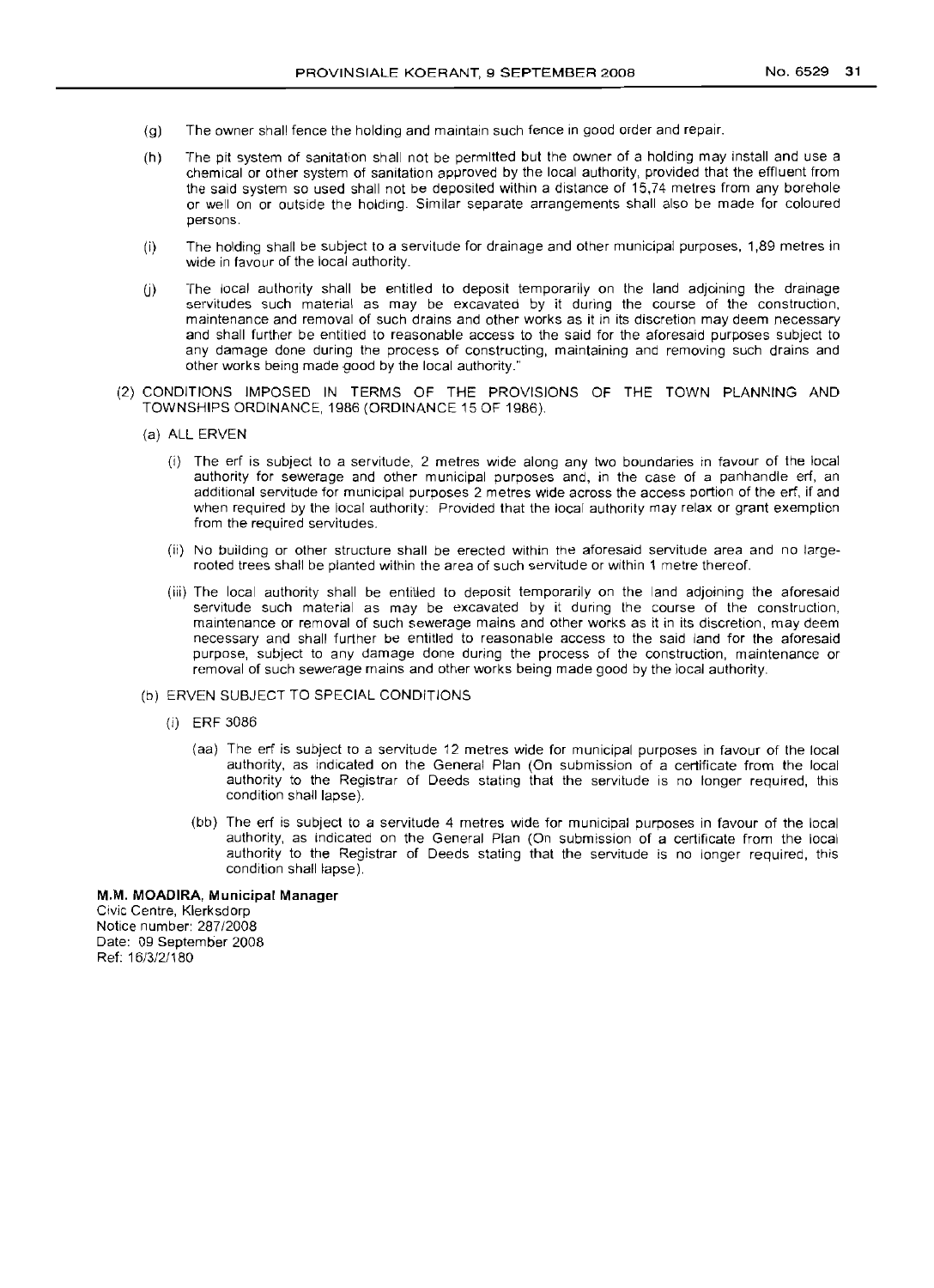## **PLAASLIKE BESTUURSKENNISGEIWNG 386**

## STADSRAAD VAN MATLOSANA

### KLERKSDORP WYSIGINGSKEMA 386

Die Stadsraad *van* Matlosana verklaar hierby ingevolge die bepalings *van* Artikel 125 *van* die Ordonnansle op Dorpsbeplanning en Dorpe, 1986 (Ordonnansie 15 *van* 1986) dat dit 'n wysigingskema synde 'n wysiging *van* die Klerksdorp Grandgebruikbestuurskema, 2005, wat uit dieselfde grand as die dorp Wilkoppies Uitbreiding 69 bestaan, aanvaar het.

Kaart 3 en die skemaklousules van die wysigingskema word in bewaring gehou deur die Waarnemende Bestuurder, Departement Ontwikkelende Plaaslike Regering en Behuising en die Munisipale Bestuurder, Stadsraad van Matiosana en lê ter insae te alle redelike tye.

Hierdie wysiging staan bekend as Wysigingskema 386 en tree in werking op datum van publikasie van hierdie kennisgewing.

## M.M. MOADIRA, Munisipale Bestuurder

Burgersentrum, Klerksdorp Kennisgewing No. 288/2008 Datum: 09 September 2008 Verw: 16/3/2/180

## **LOCAL AUTHORITY NOTICE 386**

.**- .**

## CITY OF MATLOSANA

## KLERKSDORP AMENDMENT SCHEME 386

The City of Matlosana hereby in terms of the provisions of Section 125 of the Town Planning and Townships Ordinance, 1986 (Ordinance 15 of 1986) declares that it has approved an amendment scheme being an amendment of the Klerksdorp Land Use Management Scheme, 2005, comprising the same land as included in the township Wilkoppies Extension 69.

Map 3 and the scheme clauses of the amendment scheme are filed with the Acting Manager, Department Developmental Local Government and Housing and the Municipal Manager, City of Matlosana and are open to inspection during normal office hours.

This amendment scheme is known as Amendment Scheme 386 and shall come into operation on the date of publication of this notice.

## M.M. MOADIRA, Municipal Manager

Civic Centre, Klerksdorp Notice num ber: 288/2008 Date: 09 September 2008 Ref: 16/3/2/180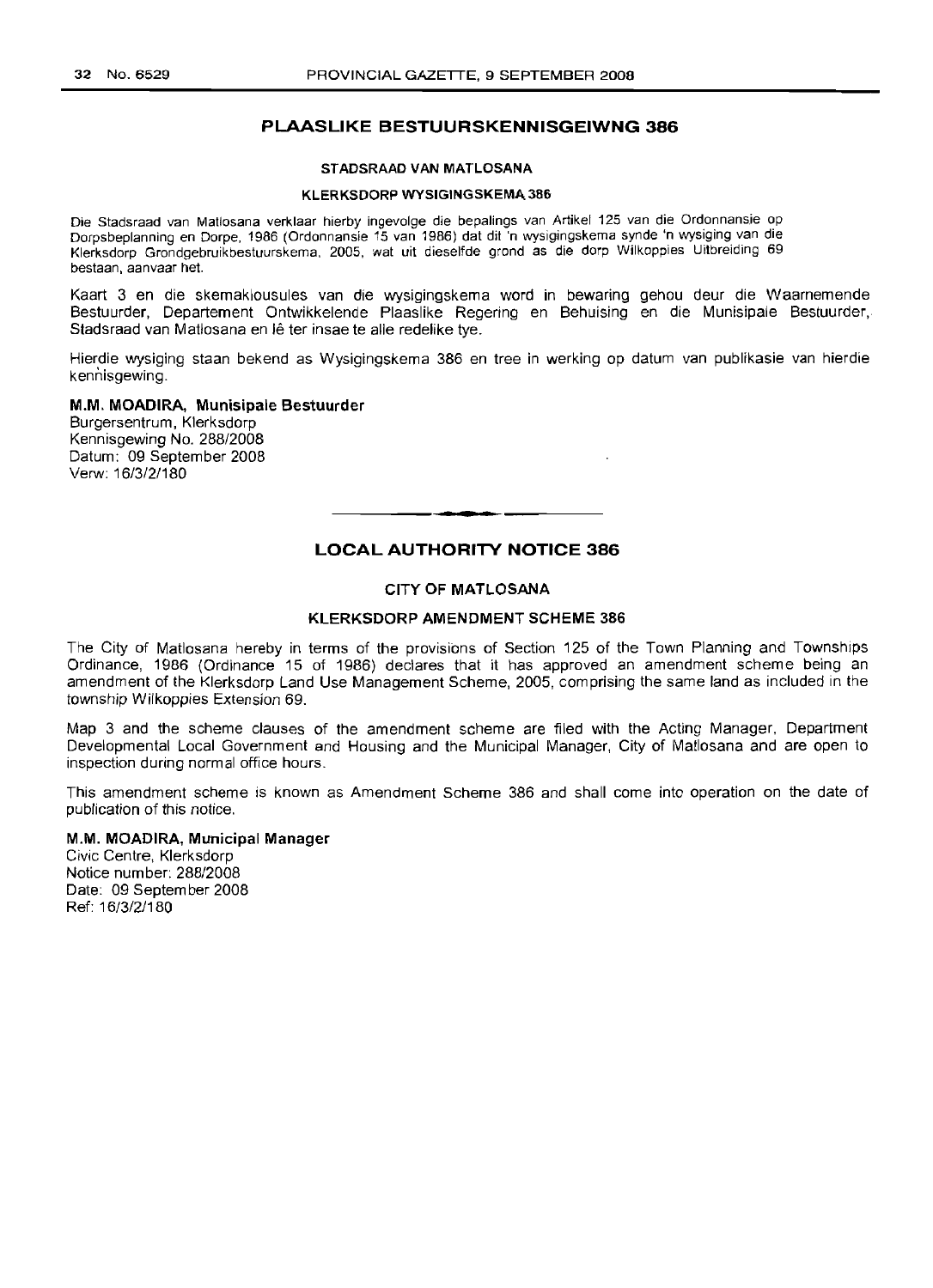## **PLAASLIKE BESTUURSKENNISGEIWNG 387**

## **TLOKWE STADSRAAD**

## **POTCHEFSTROOM WYSIGINGSKEMAS 943,944,1236,1261, 1284, 1313, 1328 EN 1340.**

Hierby word ooreenkomstig die bepalings van artikel 57(1 )(a) van die Ordonnansie op Dorpsbeplanning en Dorpe, 1986, bekend gemaak dat die Tlokwe Stadsraad goedgekeur het dat Potchefstroom Dorpsbeplanningskema, 1980, gewysig word deur die hersonering van die ondergenoemde eiendomme vanaf hulle huidige sonerings na die nuwe sonerings, soos hieronder teenoor elke eiendom aangetoon,

onderworpe aan sekere voorwaardes:

| Wysigingskema | Beskrywing van eiendom                                               | <b>Huidige sonering</b> | <b>Nuwe sonering</b>                                                                                              |
|---------------|----------------------------------------------------------------------|-------------------------|-------------------------------------------------------------------------------------------------------------------|
| 943           | Resterende Gedeelte van erf<br>412, Potchefstroom.                   | "Residensieel 1"        | "Residensieel 3"                                                                                                  |
| 944           | Gedeelte 4 en gedeelte 5 van<br>erf 12. Potchefstroom.               | "Residensieel 1"        | "Residensieel 3"                                                                                                  |
| 1236          | Erf 2848, Potchefstroom<br>Uitbreiding 16.                           | "Residensieel 1"        | "Spesiaal", vir gastehuis<br>en woonhuis.                                                                         |
| 1261          | Resterende gedeelte van<br>gedeelte 1 van erf 412,<br>Potchefstroom. | "Residensieel 1"        | "Spesiaal", vir<br>woonhuiskantoor.<br>kantore, kantoorgebruik<br>en bewoning.                                    |
| 1284          | Gedeelte 3 en gedeelte 5 van<br>erf 133, Potchefstroom.              | "Residensieel 1"        | "Spesiaal" vir<br>woonhuiskantore.<br>kantore, mediese<br>spreekkamers en<br>beperkte besigheid van<br>$150m^2$ . |
| 1313          | Resterende gedeelte van erf 34,<br>Potchefstroom.                    | "Residensieel 1"        | "Spesiaal", vir kantore,<br>kantoorgebruike.                                                                      |
| 1328          | Resterende gedeelte van erf<br>696, Potchefstroom.                   | "Residensieel 1"        | "Residensieel 2"                                                                                                  |
| 1340          | Gedeelte 13 van erf 369.<br>Potchefstroom.                           | "Residensieel 1"        | "Spesiaal", vir<br>woonhuiskantore,<br>kantore, kantoorgebruike<br>en 'n addisionele<br>wooneenheid.              |

Kaart 3 en die skemaklousules van die wysigingskemas word in bewaring gehou deur die Direktoraat, Departement van Ontwikkelende Plaaslike Regering en Behuising, Noordwes Provinsiale Administrasie, Potchefstroom, en die Munisipale Bestuurder, Dan Tloome Kompleks, hoek van Sol Plaatjielaan en Wolmaransstraat (Posbus 113), Potchefstroom, en lê ter insae te alle redelike tye.

Hierdie wysigings staan onderskeidelik bekend as Potchefstroom Wysigingskemas 943, 944, 1236, 1261, 1284, 1313, 1328 en 1340. Wysigingskemas 944, 1236, 1284, 1313, 1328 en 1340 tree in werking op datum van publikasie van hierdie kennisgewing. Wysigingskemas 943 en 1261 tree op 4 November 2008 in werking, onderworpe egter aan die bepalings van artikel 59 van bogenoemde Ordonnansie.

### Kennisgewing 118/2008 **R MOSIANE / MUNISIPALE BESTUURDER**